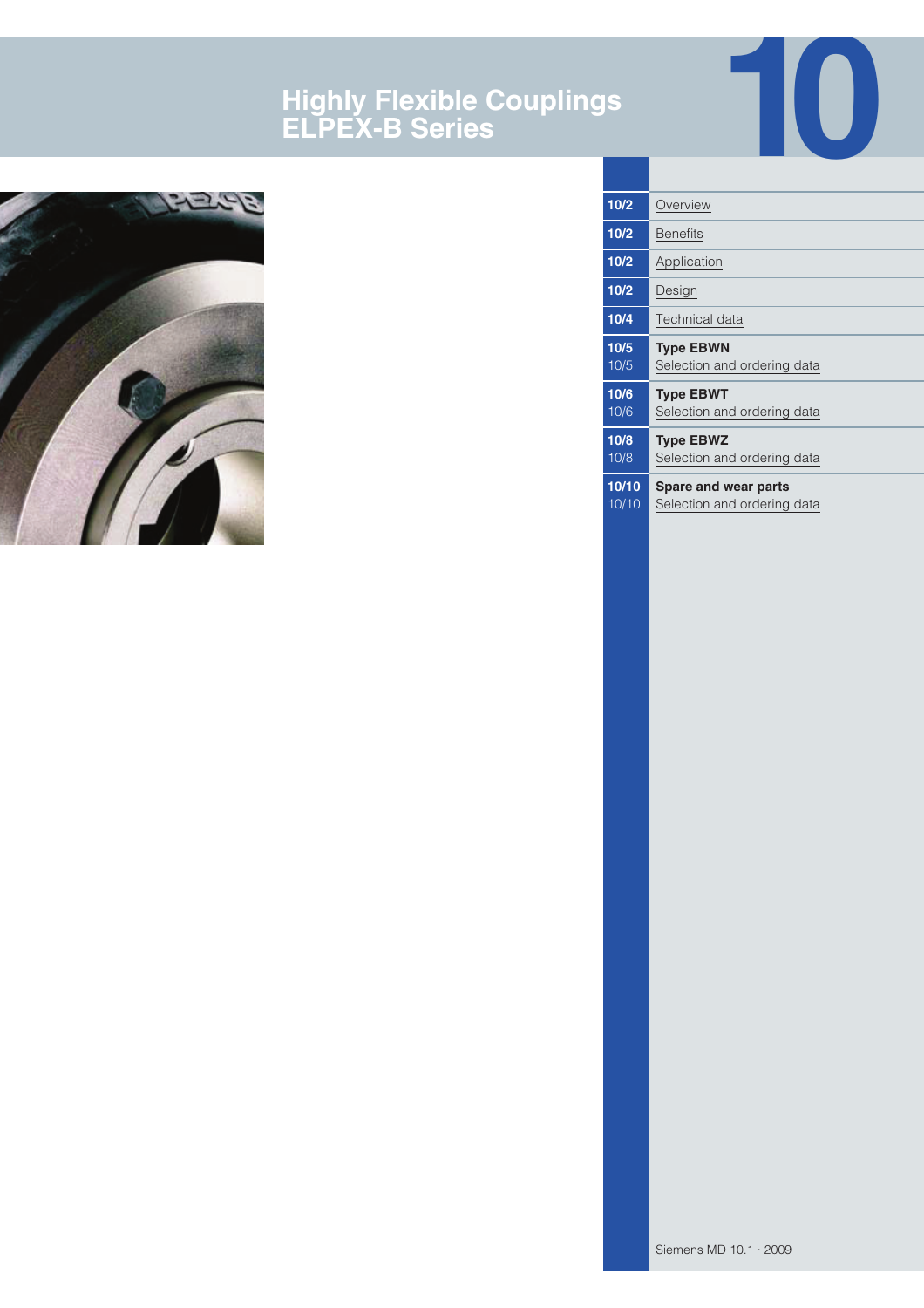**General information**

#### ■ **Overview**



ELPEX-B couplings are highly flexible and free of torsional backlash. Because of their low torsional stiffness and damping capacity, ELPEX-B couplings are especially suitable for coupling machines with a highly non uniform torque pattern. ELPEX-B couplings are also suitable for connecting machines with high shaft misalignment.

Standard ELPEX-B coupling types are designed as shaft-shaft connections. Application-related types can be manufactured on request.

#### ■**Benefits**

The ELPEX-B coupling is suitable for horizontal and vertical mounting positions or mounting positions at any required angle.

The elastic tire is slit at the circumference and can be changed without having to move the coupled machines.

The elastic tire is fitted without backlash and gives the coupling linear torsional stiffness, thus the torsional rigidity remains constant as the load on the coupling increases.

### ■**Application**

The ELPEX-B coupling is available as a catalog standard in 15 sizes with a rated torque of between 24 Nm and 14500 Nm. The coupling can be fitted with elastic tires made of natural rubber for ambient temperatures of –50 °C to +50 °C and with elastic

#### ■**Design**

The ELPEX-B coupling's transmission characteristic is determined essentially by the elastic tire. The elastic tire is manufactured from a natural rubber or a chloroprene rubber mixture with a multiply fabric insert. The elastic tire is fastened to the hubs with bolts and two clamping rings.

In type EBWT, the shaft-hub connection is achieved with Taper clamping bushes, in type EBWN with finish-drilled hubs and parallel keys. The type EBWZ connects the machine shafts additionally via a detachable adapter.

The ELPEX-B coupling is especially suitable for reversing operation or operation with changing directions of load. The coupling parts can be arranged as required on the shaft ends to be connected.

If the elastic tire is irreparably damaged or worn, the metal parts can rotate freely against one another because they are not in contact with one another.

tires made of chloroprene rubber for -15 °C to +70 °C. The chloroprene rubber tire is marked FRAS, "Fire-resistant and Antistatic".

#### **Materials**

### Metal part materials

EN-GJL-250 grey cast iron or steel of quality  $R_e > 300$  N/mm<sup>2</sup>.

#### Elastic tire material

| Material           | <b>Hardness</b> | Identification | Ambient<br>temperature |
|--------------------|-----------------|----------------|------------------------|
| Natural rubber     | 70 ShoreA       | 048            | $-50$ °C to $+50$ °C   |
| Chloroprene rubber | 70 ShoreA       | 068 FRAS       | $-15$ °C to +70 °C     |

10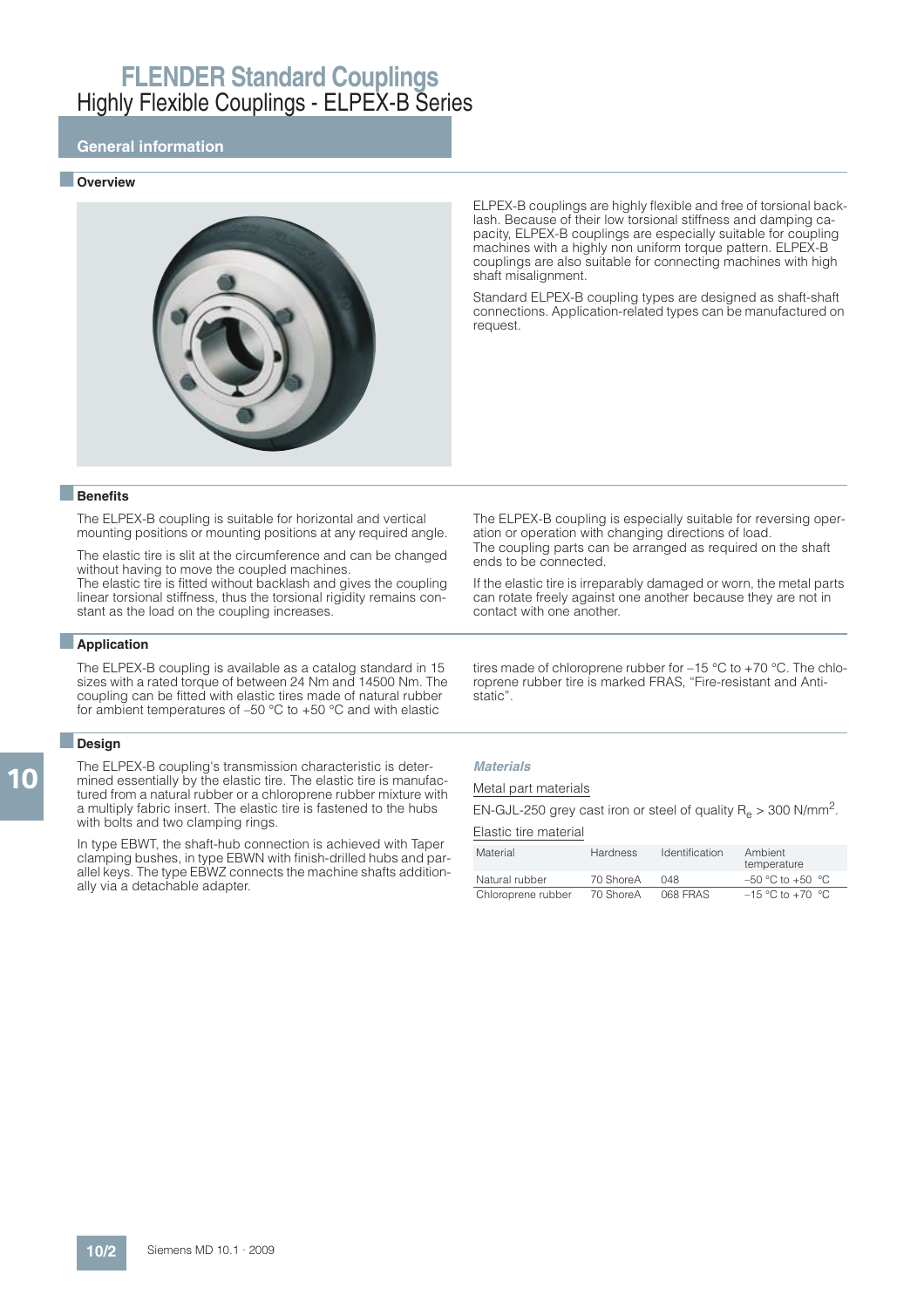### **General information**

The coupling types set up for shaft-hub connections with Taper clamping bushes are designated as follows:

- Variant A: Coupling with part 3 part 3
- Variant B: Coupling with part 4 part 4
- Variant AB: Coupling with part 3 part 4

In the case of part 3, the Taper clamping bush is screwed in from the shaft end face side. The coupling half must be fitted before the machines to be connected are pushed together.

In the case of part 4, the Taper clamping bush is screwed in from the machine-housing side. If there is insufficient room, the Taper clamping bushes cannot be fitted from this side. Besides fitting space for the Taper clamping bush bolts, space for the fitting tool (offset screwdriver) must be taken into account.

In the case of coupling type EBWT, part 3 and part 4 can be combined as required. Furthermore, the variant with a Taper clamping bush can be combined with the finish-drilled hub.



Further application-specific coupling types are available; dimension sheets for and information on these are available on

EBWN Coupling as a shaft-shaft connection with drilled and grooved

EBWT Coupling as a shaft-shaft connection with Taper clamping bushes EBWZ Coupling as shaft-shaft connection with detachable adapter

Unfitted coupling

**ELPEX-B coupling types** 

Type Description

hubs

request.

The elastic tire can simply be slipped over the hub parts. The elastic tire is held firmly in place by fitting the clamping ring. The connection transmits the torque by frictional engagement.



Fitted elastic tire



Fitted coupling, shown without connecting shafts.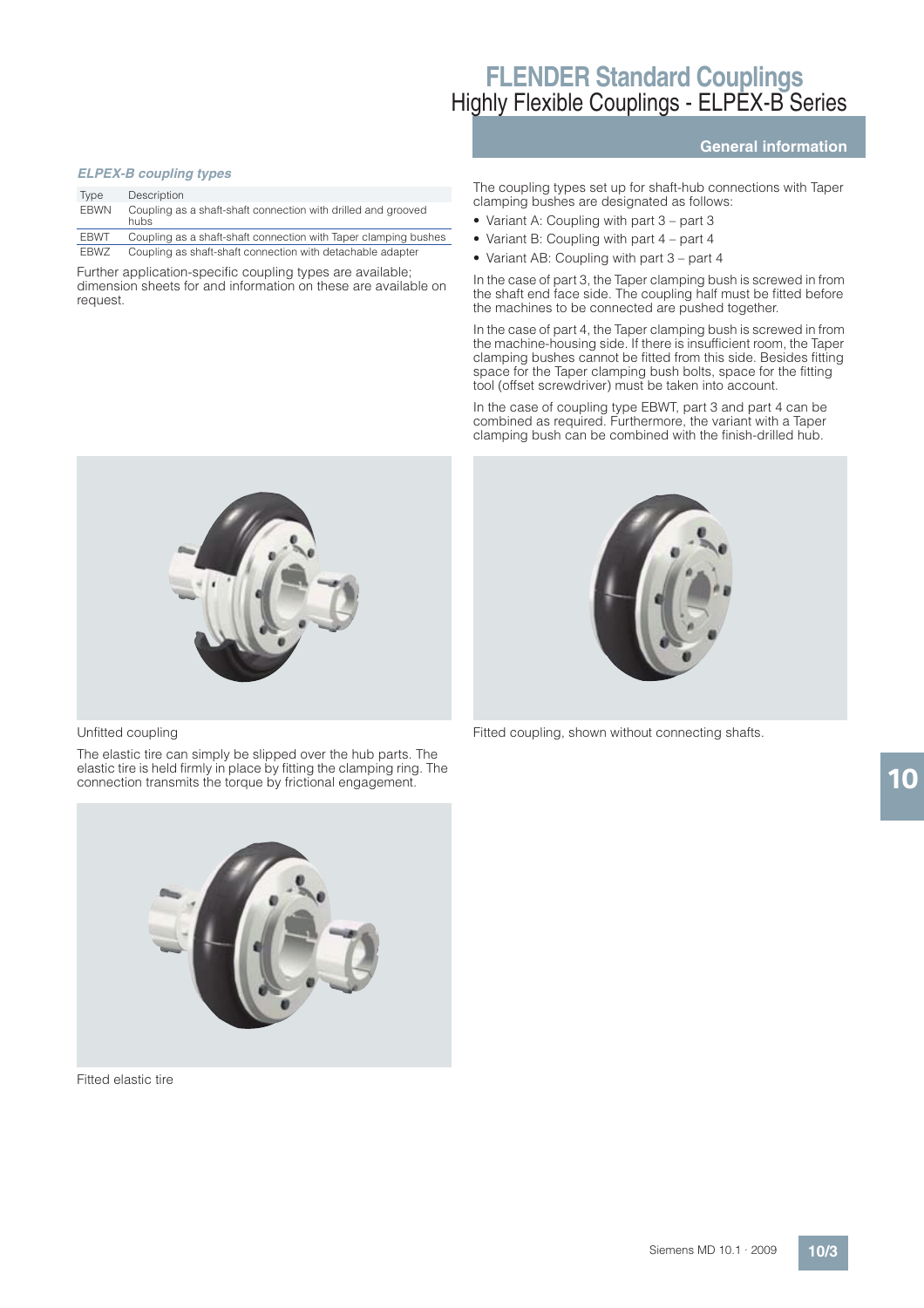## **General information**

### ■**Technical data**

#### **Power ratings**

| <b>Size</b> | Rated<br>torque | Maximum<br>torque | Overload<br>torque | Fatigue<br>torque | <b>Maximum</b><br>speed | Dynamic<br>torsional           | Permitted shaft misalignment<br>at speed $n = 1500$ rpm $^{1}$ ) |              |                    |  |
|-------------|-----------------|-------------------|--------------------|-------------------|-------------------------|--------------------------------|------------------------------------------------------------------|--------------|--------------------|--|
|             |                 |                   |                    |                   |                         | stiffness for<br>100 %<br>load | Axial                                                            | Radial       | Angle              |  |
|             | $T_{KN}$        | $T_{\text{Kmax}}$ | $T_{\text{KOL}}$   | $T_{\text{KW}}$   | $n_{Kmax}$              | $C_{\text{Tdvn}}$              | $\Delta K_{\rm a}$                                               | $\Delta K_r$ | $\Delta K_{\rm w}$ |  |
|             | <b>Nm</b>       | <b>Nm</b>         | N <sub>m</sub>     | <b>Nm</b>         | rpm                     | Nm/rad                         | mm                                                               | mm           | Degrees            |  |
| 105         | 24              | 48                | 72                 | $\overline{7}$    | 4500                    | 285                            | 1.3                                                              | 1.1          | 4                  |  |
| 135         | 66              | 132               | 200                | 20                | 4500                    | 745                            | 1.7                                                              | 1.3          | 4                  |  |
| 165         | 125             | 250               | 375                | 38                | 4000                    | 1500                           | 2.0                                                              | 1.6          | 4                  |  |
| 190         | 250             | 500               | 750                | 75                | 3600                    | 2350                           | 2.3                                                              | 1.9          | 4                  |  |
| 210         | 380             | 760               | 1140               | 114               | 3100                    | 3600                           | 2.6                                                              | 2.1          | 4                  |  |
| 235         | 500             | 1000              | 1500               | 150               | 3000                    | 5200                           | 3.0                                                              | 2.4          | 4                  |  |
| 255         | 680             | 1360              | 2040               | 204               | 2600                    | 7200                           | 3.3                                                              | 2.6          | 4                  |  |
| 280         | 880             | 1760              | 2640               | 264               | 2300                    | 10000                          | 3.7                                                              | 2.9          | 4                  |  |
| 315         | 1350            | 2700              | 4050               | 405               | 2050                    | 17000                          | 4.0                                                              | 3.2          | 4                  |  |
| 360         | 2350            | 4700              | 7050               | 705               | 1800                    | 28000                          | 4.6                                                              | 3.7          | 4                  |  |
| 400         | 3800            | 7600              | 11400              | 1140              | 1600                    | 44500                          | 5.3                                                              | 4.2          | 4                  |  |
| 470         | 6300            | 12600             | 18900              | 1890              | 1500                    | 78500                          | 6.0                                                              | 4.8          | $\overline{4}$     |  |
| 510         | 9300            | 18600             | 27900              | 2790              | 1300                    | 110000                         | 6.6                                                              | 5.3          | 4                  |  |
| 560         | 11500           | 23000             | 34500              | 3450              | 1100                    | 160000                         | 7.3                                                              | 5.8          | 4                  |  |
| 630         | 14500           | 29000             | 43500              | 4350              | 1000                    | 200000                         | 8.2                                                              | 6.6          | 4                  |  |

#### Torsional stiffness and damping

#### The damping coefficient is  $\Psi = 0.9$

The technical data for the elastic tires made of natural rubber and chloroprene rubber are virtually identical.

Torsional stiffness depends on the ambient temperature and the frequency and amplitude of the torsional vibration excitation. More precise torsional stiffness and damping parameters on request.

#### Permitted shaft misalignment

The permitted shaft misalignment depends on the operating speed. As the speed increases, lower shaft misalignment values are permitted. The correction factors for different speeds are specified in the following table.

The maximum speed for the respective coupling size must be observed!

### $\Delta K_{\text{perm}} = \Delta K_{1500} \cdot \text{FKV}$

|                       | Speed in rpm |      |      |      |
|-----------------------|--------------|------|------|------|
|                       | 500          | 1000 | 1500 | 3000 |
| Correction factor FKV | 16           | 1 25 | 1 N  | 0.70 |

The restorative force (including in the axial direction) depends on speed, system torque and shaft misalignment. Restorative forces on request.

<sup>&</sup>lt;sup>1)</sup> The maximum speed of the respective type must be noted. For further information on permissible shaft misalignment, please see the operating instructions.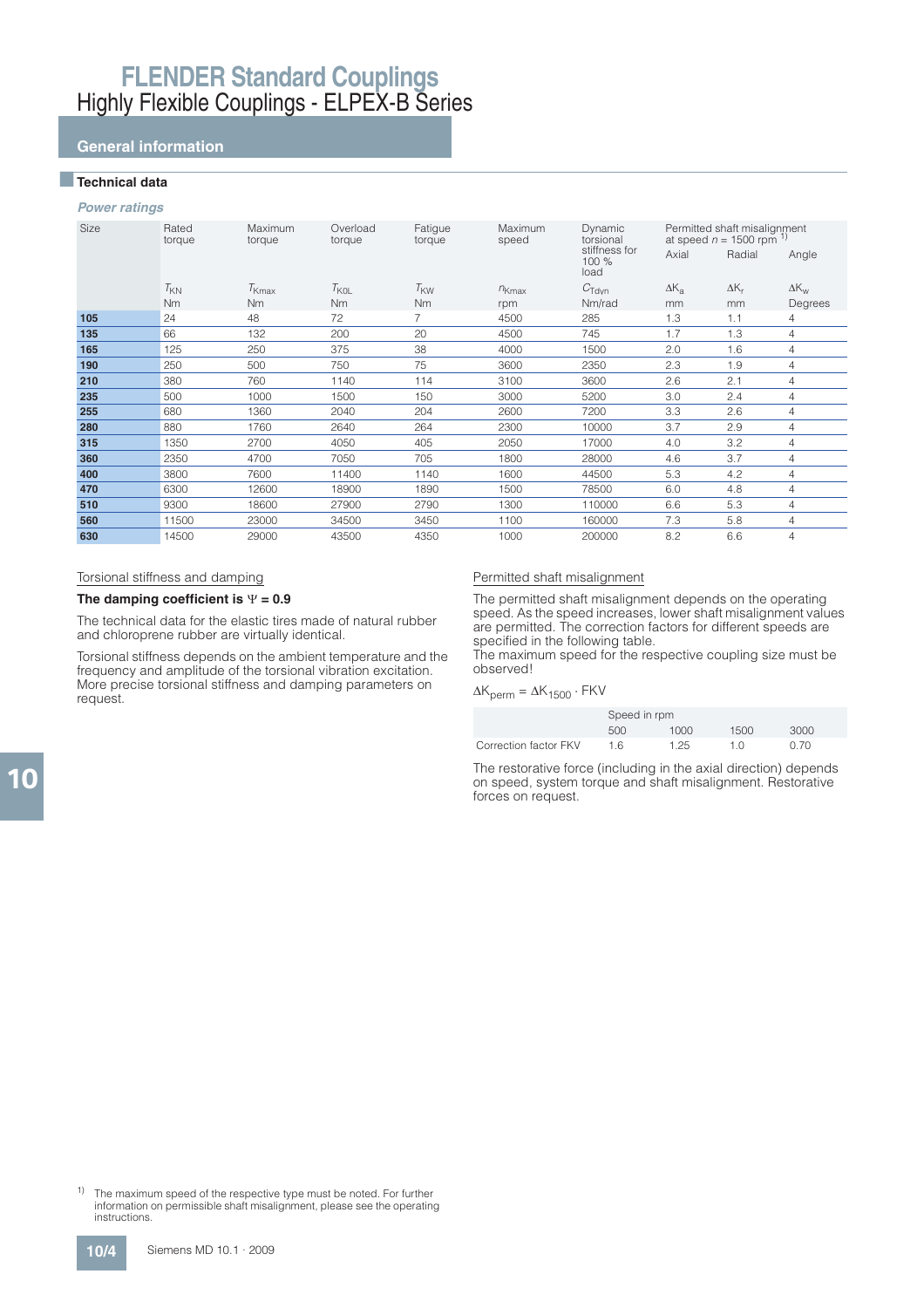## **Type EBWN**

#### **■Selection and ordering data**







| <b>Size</b>       | Rated<br>torque                                                                              | Bore with<br>keyway to<br>DIN 6885-1 | Dimensions in mm |           |                                    |                        |                |                          |    |           | Mass<br>moment of<br>inertia | Product code<br>Order codes for bore<br>diameters and tolerances<br>are specified in catalog | Weight |
|-------------------|----------------------------------------------------------------------------------------------|--------------------------------------|------------------|-----------|------------------------------------|------------------------|----------------|--------------------------|----|-----------|------------------------------|----------------------------------------------------------------------------------------------|--------|
|                   | $T_{\text{KN}}$                                                                              | D1, D2                               |                  | <b>DA</b> | ND <sub>1</sub><br>ND <sub>2</sub> | NL <sub>1</sub><br>NL2 | D <sub>3</sub> | L2                       | S  | <b>LG</b> | $J_1/J_2$                    | section 3                                                                                    | m      |
|                   | <b>Nm</b>                                                                                    | min.                                 | max.             |           |                                    |                        |                |                          |    |           | kgm <sup>2</sup>             |                                                                                              | kg     |
| 105               | 24                                                                                           |                                      | 30               | 104       | 70                                 | 30                     | 82             | $\qquad \qquad -$        | 22 | 82        | 0.0011                       | 2LC0210-0AA <b>11-0AA0</b> 2.2                                                               |        |
| 135               | 66                                                                                           | $\overline{\phantom{a}}$             | 38               | 134       | 80                                 | 40                     | 100            | $\overline{\phantom{a}}$ | 25 | 105       | 0.0025                       | 2LC0210-1AA <b>1 -0AA0</b> 3.6                                                               |        |
| 165               | 125                                                                                          | $\overline{a}$                       | 45               | 165       | 70                                 | 50                     | 125            | $\overline{\phantom{0}}$ | 33 | 133       | 0.0056                       | 2LC0210-2AA <b>1 -0AA0</b> 5.4                                                               |        |
| 190               | 250                                                                                          | $\overline{\phantom{a}}$             | 50               | 187       | 80                                 | 55                     | 145            | 39                       | 23 | 133       | 0.0095                       | 2LC0210-3AA <b>1 -0AA0</b> 6.9                                                               |        |
| 210               | 380                                                                                          | $\overline{\phantom{a}}$             | 60               | 211       | 98                                 | 65                     | 168            | 42                       | 25 | 155       | 0.020                        | 2LC0210-4AA 2 -0AA0 11                                                                       |        |
| 235               | 500                                                                                          | $\overline{\phantom{a}}$             | 70               | 235       | 111                                | 70                     | 188            | 47                       | 27 | 167       | 0.023                        | 2LC0210-5AA ■■-0AA0 14.8                                                                     |        |
| 255               | 680                                                                                          | $\overline{\phantom{a}}$             | 80               | 254       | 130                                | 75                     | 216            | 49                       | 27 | 177       | 0.060                        | 2LC0210-6AA <b>1 -0AA0</b> 20                                                                |        |
| 280               | 880                                                                                          | $\overline{\phantom{0}}$             | 90               | 280       | 145                                | 80                     | 233            | 50                       | 25 | 185       | 0.083                        | 2LC0210-7AA <b>1 -0AA0</b> 24.5                                                              |        |
| 315               | 1350                                                                                         | $\overline{\phantom{a}}$             | 95               | 314       | 155                                | 90                     | 264            | 53                       | 29 | 209       | 0.129                        | 2LC0210-8AA <b>1 -0AA0</b> 35                                                                |        |
| 360               | 2350                                                                                         | $\overline{\phantom{0}}$             | 125              | 359       | 200                                | 100                    | 311            | 57                       | 32 | 232       | 0.32                         | 2LC0211-0AA <b>1 -0AA0</b> 54                                                                |        |
| 400               | 3800                                                                                         | $\overline{\phantom{0}}$             | 135              | 402       | 216                                | 125                    | 345            | 63                       | 30 | 280       | 0.55                         | 2LC0211-1AA <b>1 -0AA0</b> 78                                                                |        |
| 470               | 6300                                                                                         | $\overline{\phantom{0}}$             | 160              | 470       | 260                                | 140                    | 398            | 71                       | 46 | 326       | 1.12                         | 2LC0211-2AA 2-0AA0 120                                                                       |        |
| 510               | 9300                                                                                         | $\overline{\phantom{a}}$             | 140              | 508       | 250                                | 150                    | 429            | 79                       | 48 | 348       | 1.6                          | 2LC0211-3AA ■■-0AA0 146                                                                      |        |
|                   |                                                                                              | 140                                  | 180              |           | 290                                |                        |                |                          |    |           | 1.7                          | 2LC0211-3AA ■■-0AA0 154                                                                      |        |
| 560               | 11500                                                                                        | $\overline{\phantom{0}}$             | 140              | 562       | 250                                | 165                    | 474            | 91                       | 55 | 385       | 2.5                          | 2LC0211-4AA <b>1 4 -0AA0</b> 200                                                             |        |
|                   |                                                                                              | 140                                  | 180              |           | 300                                |                        |                |                          |    |           | 2.7                          | 2LC0211-4AA <b>1 4 -0AA0</b> 206                                                             |        |
| 630               | 14500                                                                                        | 80                                   | 140              | 629       | 250                                | 195                    | 532            | 96                       | 59 | 449       | 4.1                          | 2LC0211-5AA <b>1 4</b> -0AA0 258                                                             |        |
|                   |                                                                                              | 140                                  | 180              |           | 300                                |                        |                |                          |    |           | 4.4                          | 2LC0211-5AA ■■-0AA0 265                                                                      |        |
| ØD1:              | • Without finished bore – Without order codes                                                |                                      |                  |           |                                    |                        |                |                          |    |           |                              | $\mathbf{1}$                                                                                 |        |
|                   | • Without finished bore from size 510 for 2nd diameter range D1 – Without order codes        |                                      |                  |           |                                    |                        |                |                          |    |           |                              | $\overline{2}$                                                                               |        |
|                   | • With finished bore – With order codes for diameter and tolerance (product code without -Z) |                                      |                  |           |                                    |                        |                |                          |    |           |                              | 9                                                                                            |        |
| ØD <sub>2</sub> : | • Without finished bore – Without order codes                                                |                                      |                  |           |                                    |                        |                |                          |    |           |                              | $\mathbf 1$                                                                                  |        |
|                   | . Without finished bore from size 510 for 2nd diameter range D2 - Without order codes        |                                      |                  |           |                                    |                        |                |                          |    |           |                              | $\overline{2}$                                                                               |        |
|                   | • With finished bore – With order codes for diameter and tolerance (product code without -Z) |                                      |                  |           |                                    |                        |                |                          |    |           |                              | 9                                                                                            |        |

Weight and mass moments of inertia apply to maximum bore diameters.

The product code applies to elastic tires made of natural rubber.

Product code with **-Z** and order code **K01** for variant of the elastic tire made of chloroprene rubber.

P1 = fitting space for offset screwdriver and ejector bolt for dismounting the Taper clamping bush. For dismounting the elastic tire on sizes 105 to 165, a fitting space of P1 = 35 mm must be provided for the offset screwdriver. Sizes 190 to 630 require P1 = 35 mm of fitting space to undo the clamping ring bolts.

Ordering example:

ELPEX-B EBWN coupling, size 210,

Part 1: Bore 40H7 mm, keyway to DIN 6885-1 and set screw, Part 2: Bore 45H7 mm, keyway to DIN 6885-1 and set screw. Product code:

## **2LC0210-4AA99-0AA0 L0W+M1A**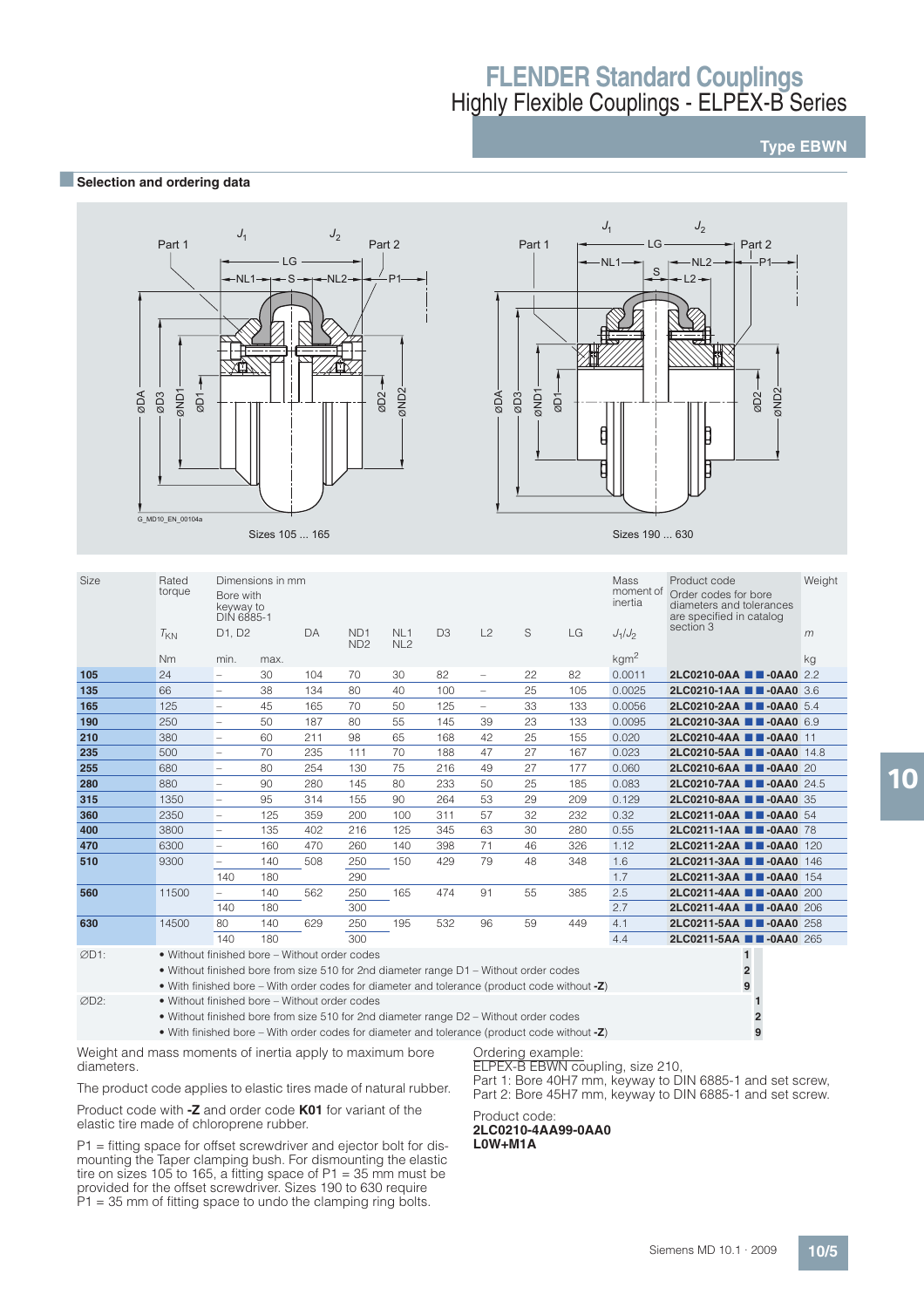## **Type EBWT**

#### **Exercise Selection and ordering data**



Part 3: Screw connection for Taper clamping bush from the shaft end face side Part 4: Screw connection for Taper clamping bush from the machine-housing side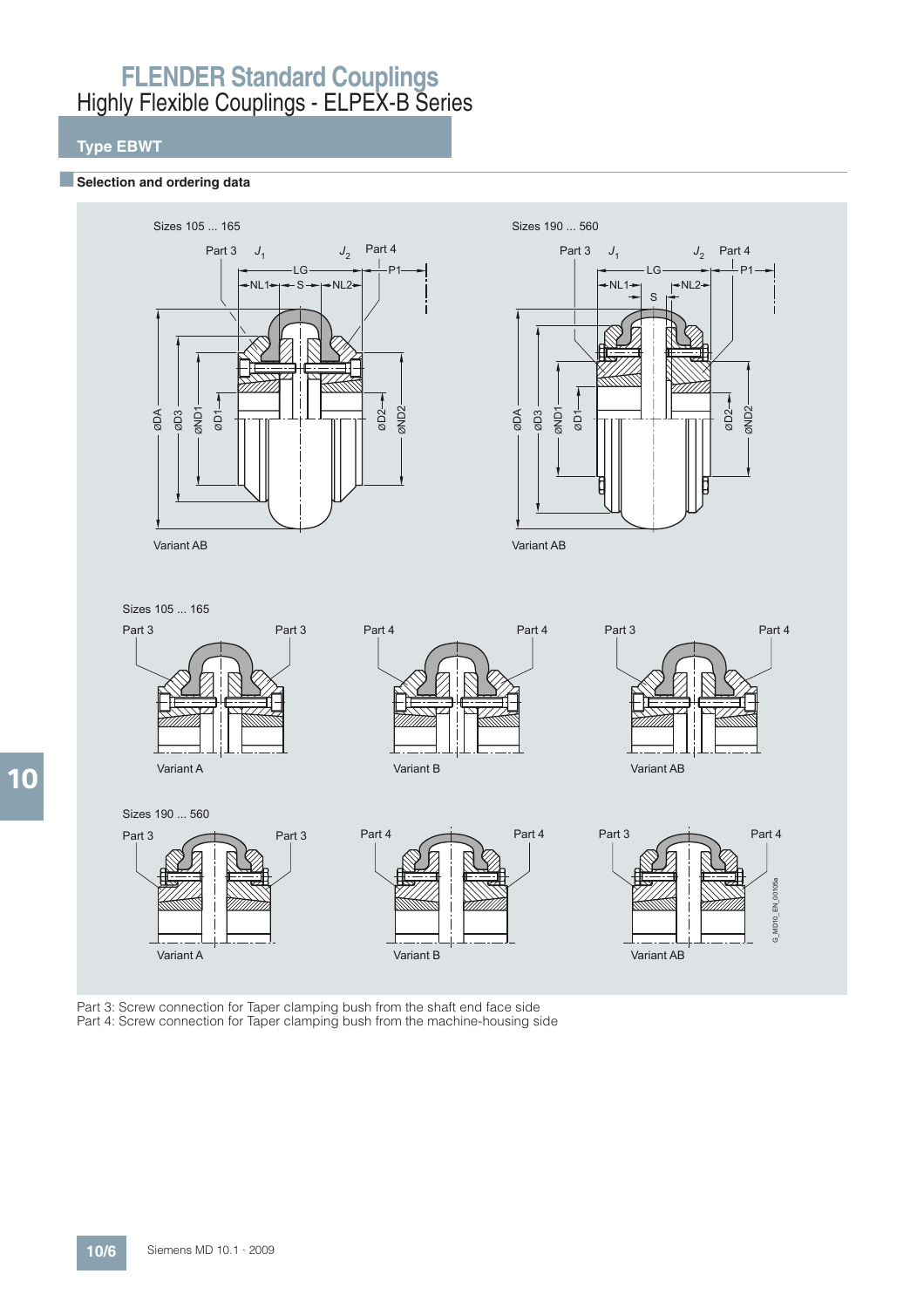## **Type EBWT**

| Size     | Rated<br>torque | Part no.                                      | Taper<br>clamp-<br>ing<br>bush | Bore with<br>keyway to<br>DIN 6885-1 | Dimensions in mm |     |                             |                              |                |    |     | Mass<br>moment of<br>inertia | Product code<br>Order codes for bore<br>diameters and tolerances<br>are specified in catalog | Weight |
|----------|-----------------|-----------------------------------------------|--------------------------------|--------------------------------------|------------------|-----|-----------------------------|------------------------------|----------------|----|-----|------------------------------|----------------------------------------------------------------------------------------------|--------|
|          | $T_{\rm KN}$    |                                               | Size                           | D1. D2                               |                  | DA  | ND <sub>2</sub>             | ND1/ NL1/<br>NL <sub>2</sub> | D <sub>3</sub> | S  | LG  | $J_1/J_2$                    | section 3                                                                                    | m      |
|          | <b>Nm</b>       |                                               |                                | min.                                 | max.             |     |                             |                              |                |    |     | kgm <sup>2</sup>             |                                                                                              | kg     |
| 105      | 24              | 3<br>$\overline{4}$                           | 1008                           | 10                                   | 25               | 104 | $\overline{\phantom{0}}$    | 22                           | 82             | 22 | 66  | 0.0009                       | 2LC0210-0A <b>THE-0AA0</b> 1.8                                                               |        |
| 135      | 66              | 3<br>$\overline{4}$                           | 1210                           | 11                                   | 32               | 134 | 80                          | 25                           | 100            | 25 | 75  | 0.0019                       | 2LC0210-1A <b>THE-0AA0</b> 2.4                                                               |        |
| 165      | 125             | $\ensuremath{\mathsf{3}}$<br>$\overline{4}$   | 1610                           | 14                                   | 42               | 165 | 103                         | 25                           | 125            | 33 | 83  | 0.0049                       | 2LC0210-2A <b>III</b> -0AA0 4                                                                |        |
| 190      | 250             | 3                                             | 2012                           | 14                                   | 50               | 187 | 80                          | 32                           | 145            | 23 | 87  | 0.0085                       | 2LC0210-3A <b>III</b> -0AA0 5.4                                                              |        |
|          |                 | $\overline{4}$                                | 1610                           | 14                                   | 42               |     |                             | 25                           |                |    |     |                              |                                                                                              |        |
| 210      | 380             | 3                                             | 2517                           | 16                                   | 60               | 211 | 98                          | 45                           | 168            | 25 | 115 | 0.017                        | 2LC0210-4A <b>III</b> -0AA0 8                                                                |        |
|          |                 | $\overline{4}$                                | 2012                           | 14                                   | 50               |     |                             | 32                           |                |    |     |                              |                                                                                              |        |
| 235      | 500             | $\ensuremath{\mathsf{3}}$                     | 2517                           | 16                                   | 60               | 235 | 108                         | 45                           | 188            | 27 | 119 | 0.019                        | 2LC0210-5A <b>THE-0AA0</b> 12                                                                |        |
|          |                 | $\overline{4}$                                |                                |                                      |                  |     |                             |                              |                |    |     |                              |                                                                                              |        |
| 255      | 680             | $\mathcal{S}$                                 | 3020                           | 25                                   | 75               | 254 | 120                         | 51                           | 216            | 27 | 129 | 0.050                        | 2LC0210-6A <b>THE-0AA0</b> 14                                                                |        |
|          |                 | $\overline{4}$                                | 2517                           | 16                                   | 60               |     | 113                         | 45                           |                |    |     |                              |                                                                                              |        |
| 280      | 880             | $\mathcal{S}$                                 | 3020                           | 25                                   | 75               | 280 | 146                         | 51                           | 233            | 25 | 129 | 0.075                        | 2LC0210-7A <b>THE-0AA0</b> 22                                                                |        |
|          |                 | $\overline{4}$                                |                                |                                      |                  |     |                             |                              |                |    |     |                              |                                                                                              |        |
| 315      | 1350            | 3                                             | 3525                           | 35                                   | 90               | 314 | 140                         | 65                           | 264            | 29 | 161 | 0.11                         | 2LC0210-8A <b>THE-0AA0</b> 23                                                                |        |
|          |                 | $\overline{4}$                                | 3020                           | 25                                   | 75               |     |                             | 51                           |                |    |     |                              |                                                                                              |        |
| 360      | 2350            | 3                                             | 3525                           | 35                                   | 90               | 359 | 178                         | 65                           | 311            | 32 | 162 | 0.26                         | 2LC0211-0A <b>NN</b> -0AA0 38                                                                |        |
|          |                 | $\overline{4}$                                |                                |                                      |                  |     |                             |                              |                |    |     |                              |                                                                                              |        |
| 400      | 3800            | $\mathsf 3$                                   | 4030                           | 40                                   | 100              | 402 | 197                         | 77                           | 345            | 30 | 184 | 0.44                         | 2LC0211-1A <b>TH</b> -0AA0 54                                                                |        |
|          |                 | $\overline{4}$                                |                                |                                      |                  |     |                             |                              |                |    |     |                              |                                                                                              |        |
| 470      | 6300            | $\ensuremath{\mathsf{3}}$                     | 4535                           | 55                                   | 110              | 470 | 205                         | 89                           | 398            | 46 | 224 | 0.8                          | 2LC0211-2A <b>THE-0AA0</b> 72                                                                |        |
|          |                 | $\overline{4}$                                |                                |                                      |                  |     |                             |                              |                |    |     |                              |                                                                                              |        |
| 510      | 9300            | 3                                             | 4535                           | 55                                   | 110              | 508 | 200                         | 89                           | 429            | 48 | 226 | 1.5                          | 2LC0211-3A ■■■-0AA0 120                                                                      |        |
|          |                 | $\overline{4}$                                |                                |                                      |                  |     |                             |                              |                |    |     |                              |                                                                                              |        |
| 560      | 11500           | 3<br>$\overline{4}$                           | 5040                           | 70                                   | 125              | 562 | 222                         | 102                          | 474            | 55 | 259 | 2.0                          | 2LC0211-4A <b>TH</b> -0AA0 120                                                               |        |
| Variant: | $\bullet$ A     |                                               |                                |                                      |                  |     |                             |                              |                |    |     |                              | B                                                                                            |        |
|          | $\bullet$ B     |                                               |                                |                                      |                  |     |                             |                              |                |    |     |                              | C                                                                                            |        |
|          | $\bullet$ AB    |                                               |                                |                                      |                  |     |                             |                              |                |    |     |                              | D                                                                                            |        |
| ØD1:     |                 | . Without finished bore - Without order codes |                                |                                      |                  |     |                             |                              |                |    |     |                              | $\mathbf{1}$                                                                                 |        |
|          |                 |                                               | 1.4.111                        |                                      |                  |     | $\sim$ $\sim$ $\sim$ $\sim$ |                              |                |    |     |                              |                                                                                              |        |

• With finished bore – With order codes for diameter and tolerance (product code without **-Z**) **9**

D2: • Without finished bore – Without order codes **1**

• With finished bore – With order codes for diameter and tolerance (product code without **-Z**) **9**

Weights and mass moments of inertia apply to couplings with Taper clamping bushes with maximum bore diameter.

The product code applies to elastic tires made of natural rubber.

Product code with **-Z** and order code **K01** for variant of the elastic tire made of chloroprene rubber.

P1 = fitting space for offset screwdriver and ejector bolt for dismounting the Taper clamping bush. For dismounting the elastic tire on sizes 105 to 165, a fitting space of  $P1 = 35$  mm must be provided for the offset screwdriver. Sizes 190 to 630 require P1 = 35 mm of fitting space to undo the clamping ring bolts.

Taper clamping bush size 1008 and bores diameters 24 mm and 25 mm with shallow keyway.

Taper clamping bush size 1610 and bores diameter 42 mm with shallow keyway. See catalog section 14.

Ordering example:

ELPEX-B EBWT coupling, size 210, variant AB, including Taper bushes, Part 3: with Taper clamping bush, bore 60 mm; Part 4: with Taper clamping bush, bore 40 mm.

Product code: **2LC0210-4AD99-0AA0 L1E+M0W**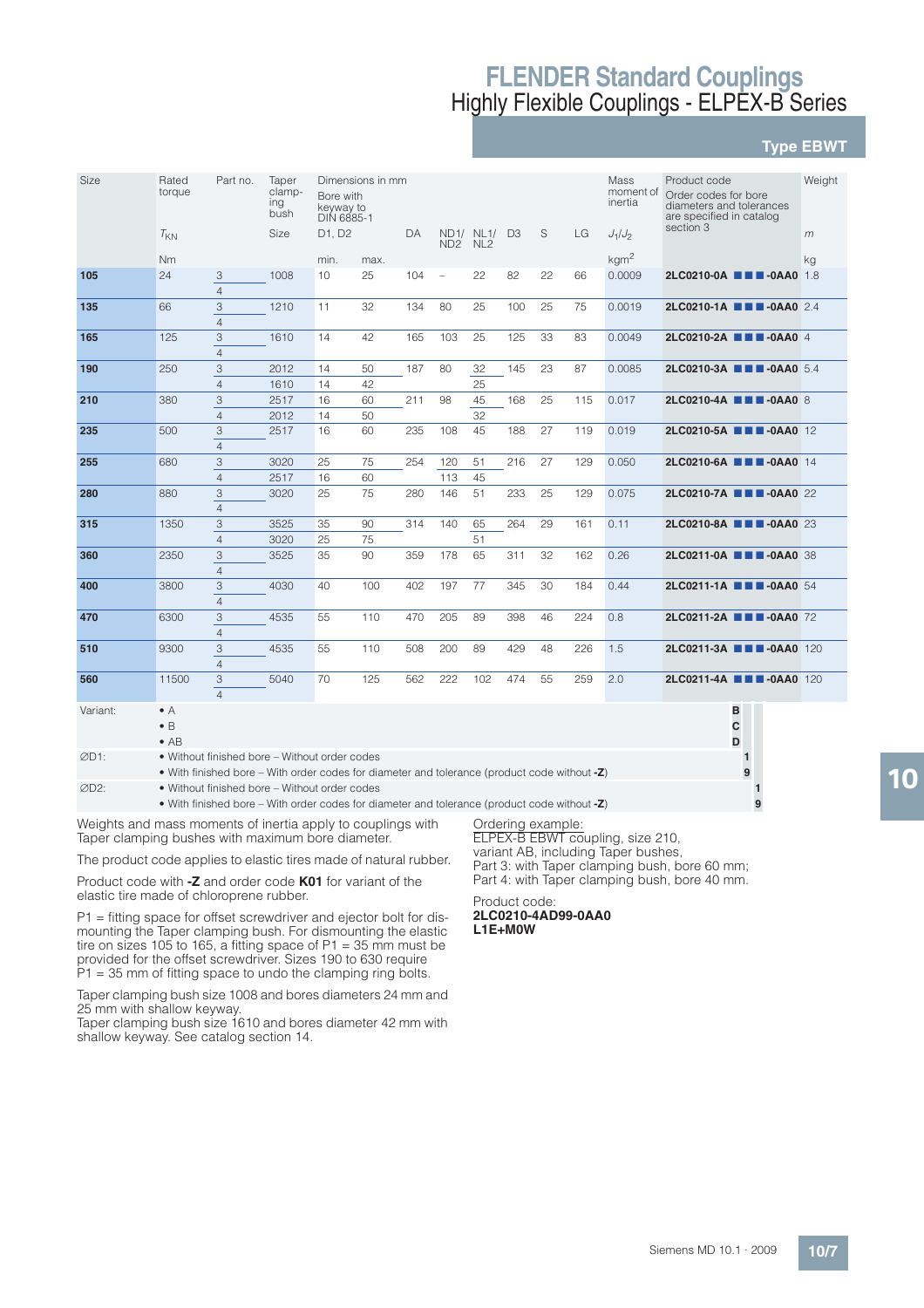## **Type EBWZ**

#### **Exercise Selection and ordering data**



Part 3: Screw connection for Taper clamping bush from the shaft end face side Part 4: Screw connection for Taper clamping bush from the machine-housing side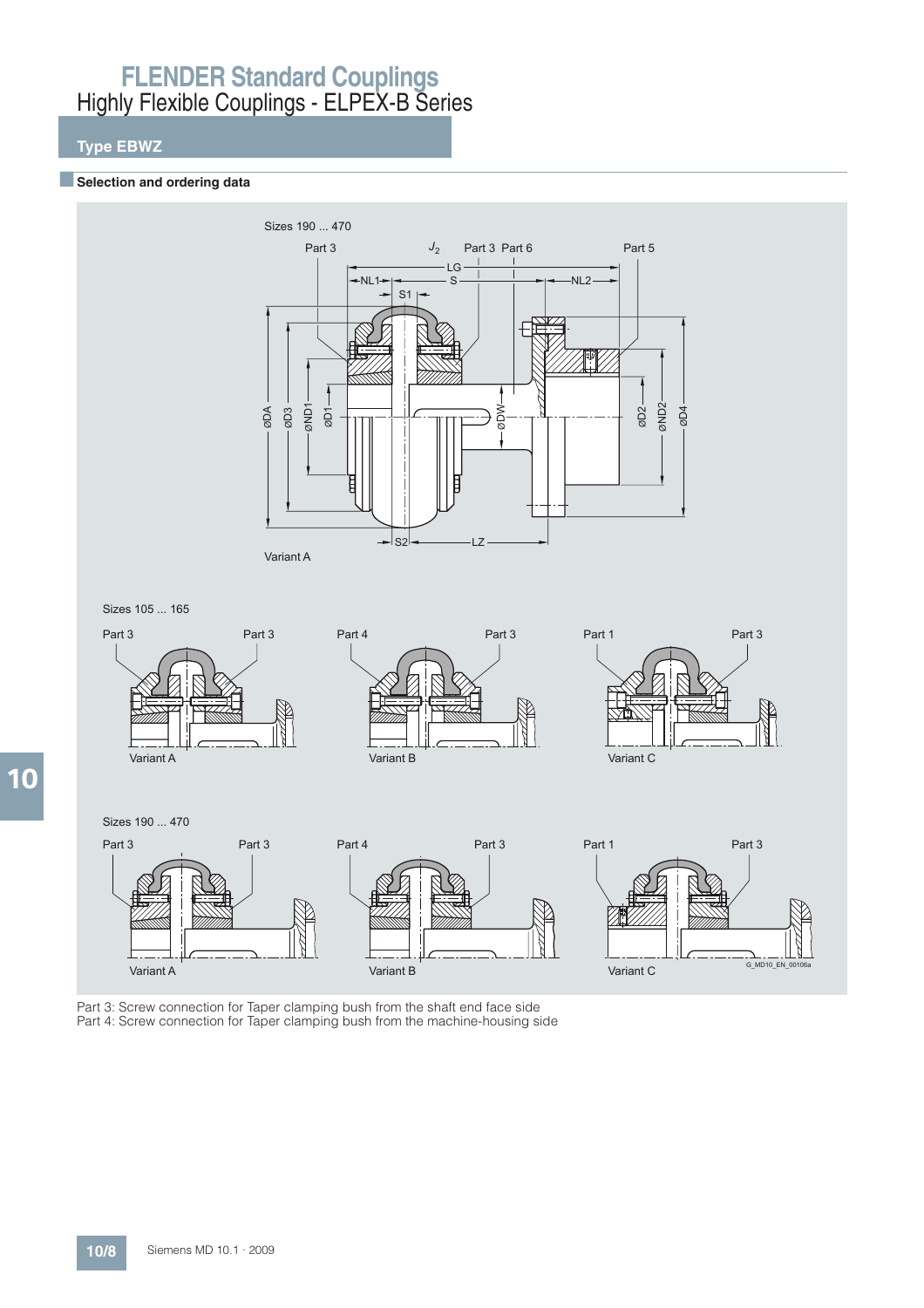## **Type EBWZ**

| Size             | Rated<br>torque                           | Bore with<br>keyway to<br>DIN 6885-1                                                                                                             | Dimensions in mm |     |                                |     |           |                 |                         |                   |                   |    |                  | Mass<br>moment<br>of inertia |                                                                                                                     | Product code<br>Order codes for bore<br>diameters and tolerances<br>are specified in catalog |             | Weight |
|------------------|-------------------------------------------|--------------------------------------------------------------------------------------------------------------------------------------------------|------------------|-----|--------------------------------|-----|-----------|-----------------|-------------------------|-------------------|-------------------|----|------------------|------------------------------|---------------------------------------------------------------------------------------------------------------------|----------------------------------------------------------------------------------------------|-------------|--------|
|                  | $T_{KN}$                                  | D <sub>2</sub>                                                                                                                                   |                  | DA  | ND <sub>2</sub> D <sub>4</sub> |     | <b>DW</b> | NL <sub>2</sub> | LZ                      | S                 |                   | S1 | S <sub>2</sub>   | $J_2$                        | section 3                                                                                                           |                                                                                              |             | m      |
|                  | <b>Nm</b>                                 | min.                                                                                                                                             | max.             |     |                                |     |           |                 |                         | min.              | max.              |    | min.             | kgm <sup>2</sup>             |                                                                                                                     |                                                                                              |             | kg     |
| 105              | 24                                        |                                                                                                                                                  | 42               | 104 | 70                             | 95  | 25        | 45              | 96<br>133               | 100<br>140        | 116<br>156        | 22 | 6                | 0.0027                       | $2LC0210-0A$ $\blacksquare$ $\blacksquare$ $-0A$ $\blacksquare$ 0 3.3                                               |                                                                                              |             |        |
| 135              | 66                                        | $\overline{\phantom{a}}$                                                                                                                         | 55               | 134 | 90                             | 125 | 32        | 50              | 93<br>133               | 100<br>140        | 116<br>156        | 25 | 9                | 0.0085                       | <b>2LC0210-1A <math>\blacksquare</math> <math>\blacksquare</math> -0A <math>\blacksquare</math> 0 5.4</b>           |                                                                                              |             |        |
| 165              | 125                                       | $\overline{\phantom{0}}$                                                                                                                         | 55               | 165 | 90                             | 125 | 32        | 50              | 93<br>133               | 100<br>140        | 124<br>164        | 33 | 9                | 0.012                        | 2LC0210-2A <b>10 4</b> -0A 0 6.2                                                                                    |                                                                                              |             |        |
| 190              | 250                                       | $\overline{\phantom{0}}$                                                                                                                         | 75               | 187 | 125                            | 180 | 48        | 80              | 93.5<br>133.5           | 100<br>140        | 114<br>154        | 23 | 9                | 0.046                        | 2LC0210-3A <b>1 1 40A 0 16.0</b>                                                                                    |                                                                                              |             |        |
| 210              | 380                                       |                                                                                                                                                  | 75               | 211 | 125                            | 180 | 48        | 80              | 173.5<br>133.5<br>173.5 | 180<br>140<br>180 | 194<br>156<br>196 | 25 | 9                | 0.053                        | 2LC0210-4A <b>III</b> -0A 0 17                                                                                      |                                                                                              |             |        |
| 235              | 500                                       | $\overline{\phantom{0}}$                                                                                                                         | 75               | 235 | 125                            | 180 | 48        | 80              | 133.5<br>173.5          | 140<br>180        | 158<br>198        | 27 | 9                | 0.056                        | 2LC0210-5A ■■■-0A ■0 25                                                                                             |                                                                                              |             |        |
| 255              | 680                                       | $\overline{\phantom{0}}$                                                                                                                         | 90               | 254 | 150                            | 225 | 60        | 100             | 133.5<br>173.5 180      | 140               | 158<br>198        | 27 | 9                | 0.15                         | 2LC0210-6A <b>III</b> -0A 0 29                                                                                      |                                                                                              |             |        |
| 280              | 880                                       | $\overline{\phantom{0}}$                                                                                                                         | 90               | 280 | 150                            | 225 | 60        | 100             | 133.5 140<br>173.5 180  |                   | 156<br>196        | 25 | 9                | 0.17                         | 2LC0210-7A <b>III</b> -0A 0 33                                                                                      |                                                                                              |             |        |
| 315              | 1350                                      | 46                                                                                                                                               | 100              | 314 | 165                            | 250 | 80        | 110             | 134.5<br>174.5          | 140<br>180        | 160<br>200        | 29 | $\boldsymbol{9}$ | 0.28                         | 2LC0210-8A <b>III</b> -0A 0 40                                                                                      |                                                                                              |             |        |
| 360              | 2350                                      | 46                                                                                                                                               | 100              | 359 | 165                            | 250 | 80        | 110             | 134.5 140<br>174.5 180  |                   | 163<br>203        | 32 | 9                | 0.43                         | 2LC0211-0A <b>NN</b> -0A 0 48                                                                                       |                                                                                              |             |        |
| 400              | 3800                                      | 51                                                                                                                                               | 110              | 402 | 180                            | 280 | 90        | 120             | 223.5                   | 200               | 220               | 30 | 10               | 0.88                         | 2LC0211-1A <b>THE-0A E0 73</b>                                                                                      |                                                                                              |             |        |
| 470              | 6300                                      | 51                                                                                                                                               | 120              | 470 | 200                            | 315 | 100       | 140             | 207.5 250               |                   | 286               | 46 | 10               | 0.97                         | 2LC0211-2A ■■■-0A E 0 104                                                                                           |                                                                                              |             |        |
| Variant:         | $\bullet$ A<br>$\bullet$ B<br>$\bullet$ C |                                                                                                                                                  |                  |     |                                |     |           |                 |                         |                   |                   |    |                  |                              |                                                                                                                     | G<br>Н<br>J                                                                                  |             |        |
| ØD1:             |                                           | • Without finished bore (for variant C only) - Without order codes                                                                               |                  |     |                                |     |           |                 |                         |                   |                   |    |                  |                              |                                                                                                                     | 1                                                                                            |             |        |
|                  |                                           | (product code without -Z)                                                                                                                        |                  |     |                                |     |           |                 |                         |                   |                   |    |                  |                              | . With finished bore/Taper clamping bush - With order codes for diameter and tolerance in the case of finished bore | 9                                                                                            |             |        |
| ØD <sub>2:</sub> |                                           | • Without finished bore – Without order codes<br>• With finished bore – With order codes for diameter and tolerance (product code without $-Z$ ) |                  |     |                                |     |           |                 |                         |                   |                   |    |                  |                              |                                                                                                                     | п<br>9                                                                                       |             |        |
| S min.           | 100 mm<br>140 mm<br>180 mm                |                                                                                                                                                  |                  |     |                                |     |           |                 |                         |                   |                   |    |                  |                              |                                                                                                                     |                                                                                              | Α<br>B<br>C |        |

elastic tire and Taper clamping bush, see types EBWN or EBWT.

The product code applies to elastic tires made of natural rubber.

Product code with **-Z** and order code **K01** for variant of the elastic tire made of chloroprene rubber.

Mass moment of inertia  $J_2$  and weight m as total of part 3, part 5 and part 6 with maximum bore diameter.

ELPEX-B EBWZ coupling, size 360,

variant C, for fitting length S<sub>min</sub> = 190 mm,<br>Part 1: Bore 65H7 mm, keyway to DIN 6885-1 and set screw, Part 5: Bore 70H7 mm, keyway to DIN 6885-1 and set screw

Product code: **2LC0211-0AJ99-0AC0 L1F+M1G**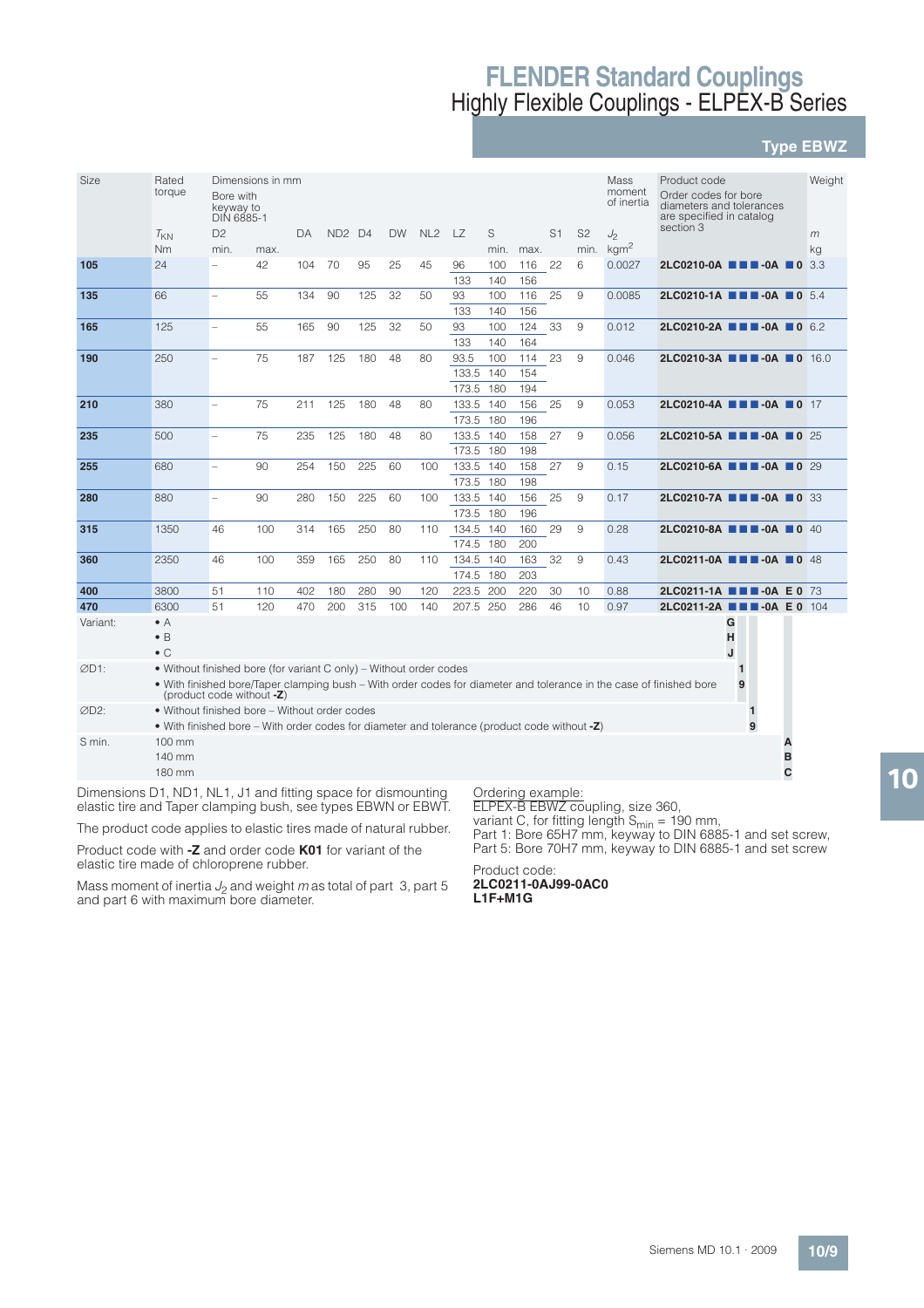## **Spare and wear parts**

## ■**Selection and ordering data**

The elastic tires are wear parts. The service life depends on the

|      | operating conditions. |        |                                    |        |
|------|-----------------------|--------|------------------------------------|--------|
| Size | Product code          | Weight |                                    | Weight |
|      | Natural rubber        |        | Chloroprene rubber                 |        |
|      | Identification 048    | kg     | Identification 068 FRAS            | kg     |
| 105  | 2LC0210-0WA00-0AA0    | 0.1    | 2LC0210-0WA00-0AA0-Z<br><b>K01</b> | 0.1    |
| 135  | 2LC0210-1WA00-0AA0    | 0.2    | 2LC0210-1WA00-0AA0-Z<br><b>K01</b> | 0.2    |
| 165  | 2LC0210-2WA00-0AA0    | 0.4    | 2LC0210-2WA00-0AA0-Z<br><b>K01</b> | 0.4    |
| 190  | 2LC0210-3WA00-0AA0    | 0.5    | 2LC0210-3WA00-0AA0-Z<br><b>K01</b> | 0.5    |
| 210  | 2LC0210-4WA00-0AA0    | 0.8    | 2LC0210-4WA00-0AA0-Z<br><b>K01</b> | 0.8    |
| 235  | 2LC0210-5WA00-0AA0    | 1.0    | 2LC0210-5WA00-0AA0-Z<br><b>K01</b> | 1.0    |
| 255  | 2LC0210-6WA00-0AA0    | 1.2    | 2LC0210-6WA00-0AA0-Z<br><b>K01</b> | 1.2    |
| 280  | 2LC0210-7WA00-0AA0    | 1.4    | 2LC0210-7WA00-0AA0-Z<br><b>K01</b> | 1.4    |
| 315  | 2LC0210-8WA00-0AA0    | 2.6    | 2LC0210-8WA00-0AA0-Z<br><b>K01</b> | 2.6    |
| 360  | 2LC0211-0WA00-0AA0    | 2.9    | 2LC0211-0WA00-0AA0-Z<br><b>K01</b> | 2.9    |
| 400  | 2LC0211-1WA00-0AA0    | 3.1    | 2LC0211-1WA00-0AA0-Z<br><b>K01</b> | 3.1    |
| 470  | 2LC0211-2WA00-0AA0    | 5.3    | 2LC0211-2WA00-0AA0-Z<br><b>K01</b> | 5.3    |
| 510  | 2LC0211-3WA00-0AA0    | 7.8    | 2LC0211-3WA00-0AA0-Z<br><b>K01</b> | 7.8    |
| 560  | 2LC0211-4WA00-0AA0    | 10.8   | 2LC0211-4WA00-0AA0-Z<br><b>K01</b> | 10.8   |
| 630  | 2LC0211-5WA00-0AA0    | 12.4   | 2LC0211-5WA00-0AA0-Z<br><b>K01</b> | 12.4   |

 $\mathcal{C}^{\mathcal{A}}$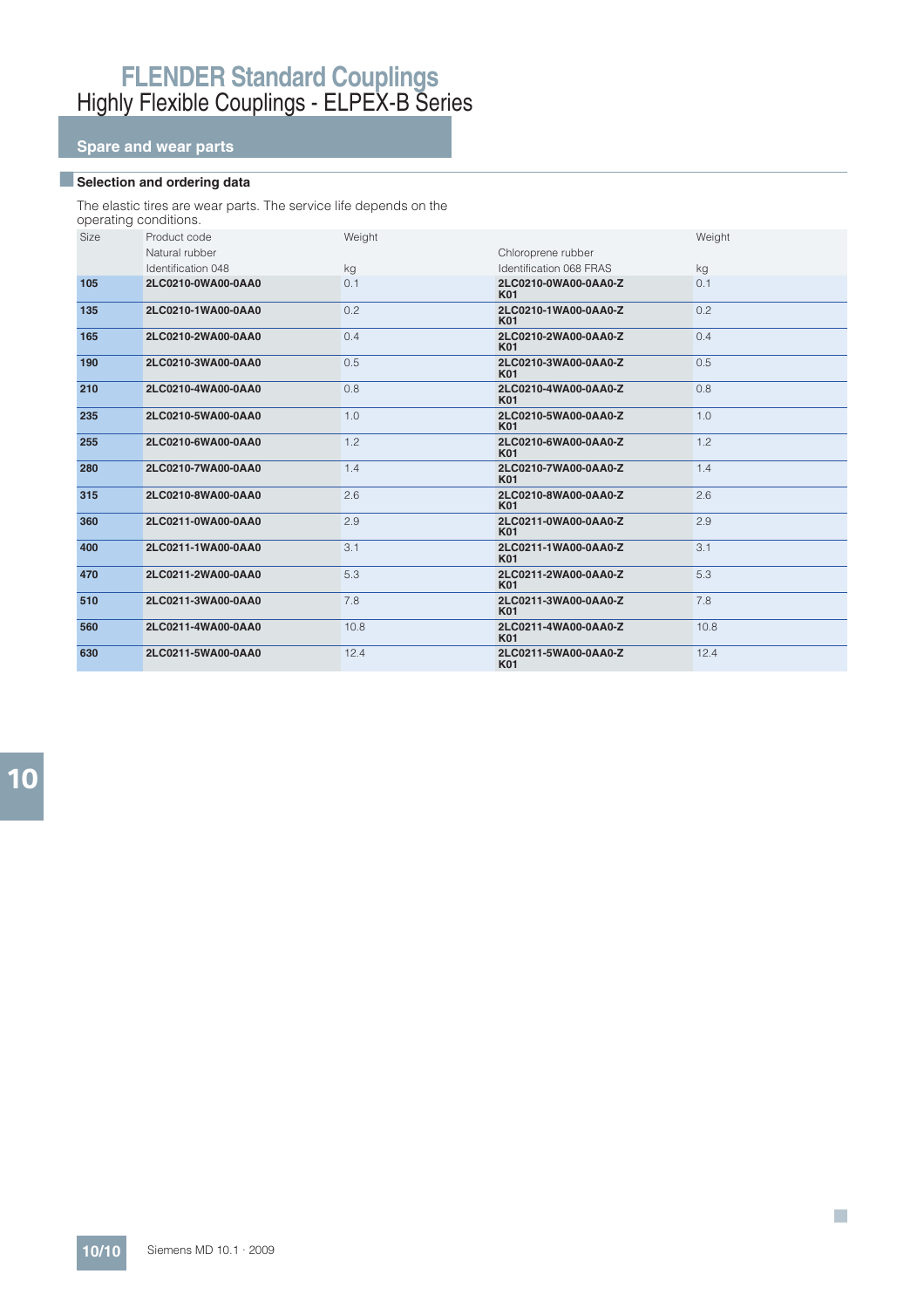# **Highly Flexible Couplings ELPEX-S Series**



| $11/2$         | Overview                                                   |
|----------------|------------------------------------------------------------|
| $11/2$         | <b>Benefits</b>                                            |
| $11/2$         | Application                                                |
| 11/2           | Design                                                     |
| 11/4           | Function                                                   |
| 11/4           | Configuration                                              |
| $11/6$         | Technical data                                             |
| 11/9<br>11/9   | <b>Type ESN</b><br>Selection and ordering data             |
| 11/10<br>11/10 | <b>Type ESD</b><br>Selection and ordering data             |
| 11/11<br>11/11 | <b>Type ESNR</b><br>Selection and ordering data            |
| 11/12<br>11/12 | <b>Type ESDR</b><br>Selection and ordering data            |
| 11/13<br>11/13 | <b>Types ESNW and ESDW</b><br>Selection and ordering data  |
| 11/14<br>11/14 | <b>Type EST</b><br>Selection and ordering data             |
| 11/15<br>11/15 | <b>Spare and wear parts</b><br>Selection and ordering data |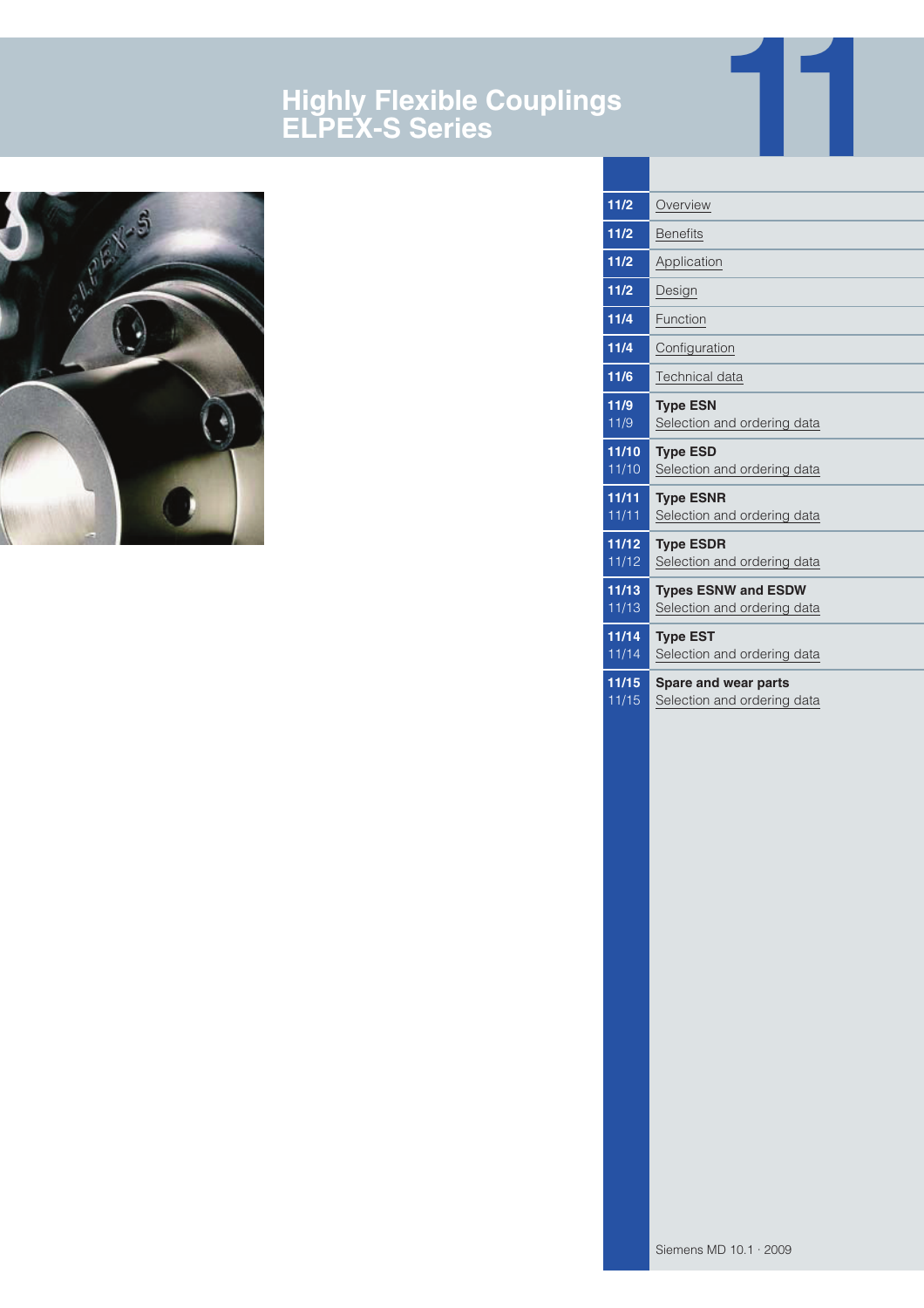### **General information**

#### ■ **Overview**



**Coupling suitable for potentially explosive environments. Complies with Directive 94/9/EC for:**

## $CE(E_x)$ II 2 G T3 D160 °C X

## $CE\$  $I1$  2 G T3 D120 °C X

(Type EST is not available in Ex version.)

ELPEX-S couplings are highly torsionally flexible and because of their low torsional stiffness and damping capacity are especially suitable for coupling machines with a highly non uniform torque pattern.

Standard ELPEX-S coupling types are designed as flange-shaftconnections or shaft-shaft connections. Application-related types can be implemented on request.

### ■**Benefits**

The ELPEX-S coupling is suitable for horizontal and vertical mounting positions or mounting at any required angle. The coupling parts can be arranged as required on the shafts to be connected.

ELPEX-S couplings are especially suitable for reversing operation or operation with changing directions of load.

The rubber disk elements are fitted virtually without backlash and give the coupling linear torsional stiffness, i.e. the torsion stiffness remains constant even when the load on the coupling increases.

There are 4 different rubber element versions with different grades of torsional stiffness available for each size from stock.

On certain types the flexible rings can be changed without having to move the coupled machines.

If substantial overload occurs, the rubber disk element of the coupling is irreparably damaged, the coupling throws the load and thus limits the overload for particular operating conditions. The coupling can be inserted and fitted blind e.g. in a bell housing.

There are outer flanges with different connection dimensions available for each coupling size.

### ■**Application**

The ELPEX-S coupling is available as a catalog standard in 12 sizes with rated torques of between 330 Nm and 63000 Nm.

The coupling is suitable for ambient temperatures of between  $-40$  °C and  $+120$  °C.

#### 11 ■**Design**

The rubber disk element is vulcanized onto a flange on the inside diameter. The flange can mount e.g. a Taper clamping bush or a hub. On its outer diameter the rubber disk element has driving teeth, which are inserted into the outer flange. The torque is transmitted positively between the rubber disk element and the outer flange.

In the type for shaft-shaft connection the outer flange is screwed to a flange hub mounted on a machine shaft.

#### **Materials**

|                             | <b>Type EST</b>                                                                                      | Types ESN. and ESD.                                                                                  |
|-----------------------------|------------------------------------------------------------------------------------------------------|------------------------------------------------------------------------------------------------------|
| Rubber disk element         | Grey cast iron<br>EN-GJL-250/elastomer                                                               | Spheroidal graphite<br>cast iron<br>EN-GJL-400/elastomer                                             |
| Hubs, part 1, part 2        | Steel                                                                                                | Steel                                                                                                |
| Outer flange                | Cast aluminum<br>AlZnSi108<br>Sizes 680 and 770<br>of spheroidal graphite<br>cast iron<br>EN-GJS-500 | Cast aluminum<br>AlZnSi108<br>Sizes 680 and 770<br>of spheroidal graphite<br>cast iron<br>EN-GJS-500 |
| $Q_1 + I_2 + I_3 + I_4 = 2$ |                                                                                                      |                                                                                                      |

Steel of quality  $R_m > 450$  N/mm<sup>2</sup>

The ELPEX-S coupling is frequently used for diesel motor drives or reciprocating compressor drives. Because the different rubber versions enable the torsional stiffness to be adjusted to meet requirements, the coupling is also suitable for drives which require a specific and preferably precalculated torsional vibration behavior setting.

#### Elastomer materials of the rubber disk element

| Material / description           | hardness A tifica- ture       | tion | Shore Iden-Ambient tempera- |
|----------------------------------|-------------------------------|------|-----------------------------|
| Natural-synthetic rubber mixture | $50^{\circ}$ $55^{\circ}$ WN  |      | $-40 °C$ $+80 °C$           |
| Natural-synthetic rubber mixture | $60^{\circ}$ $65^{\circ}$ NN  |      | $-40 °C$ $+80 °C$           |
| Natural-synthetic rubber mixture | $70^{\circ}$ 75 $^{\circ}$ SN |      | $-40 °C$ $+80 °C$           |
| Silicone rubber                  | $55^\circ$ $65^\circ$ NX      |      | $-40 °C  +120 °C$           |

#### ELPEX-S coupling types

| <b>Type</b>     | Description                                                                                                               |
|-----------------|---------------------------------------------------------------------------------------------------------------------------|
| <b>ESN</b>      | Coupling with hub, long or short version                                                                                  |
| <b>ESD</b>      | Coupling with hub, with two rubber disk elements                                                                          |
| <b>ESNR</b>     | Coupling with hub, rubber disk element radially dismountable                                                              |
| <b>ESDR</b>     | Coupling with hub with two rubber disk elements; rubber disk<br>elements radially dismountable                            |
| <b>ESNW</b>     | Coupling designed as a shaft-shaft connection with a rubber disk<br>element; rubber disk element radially dismountable    |
| <b>ESDW</b>     | Coupling designed as a shaft-shaft connection with two rubber disk<br>elements; rubber disk element radially dismountable |
| FS <sub>1</sub> | Coupling suitable for mounting a Taper clamping bush                                                                      |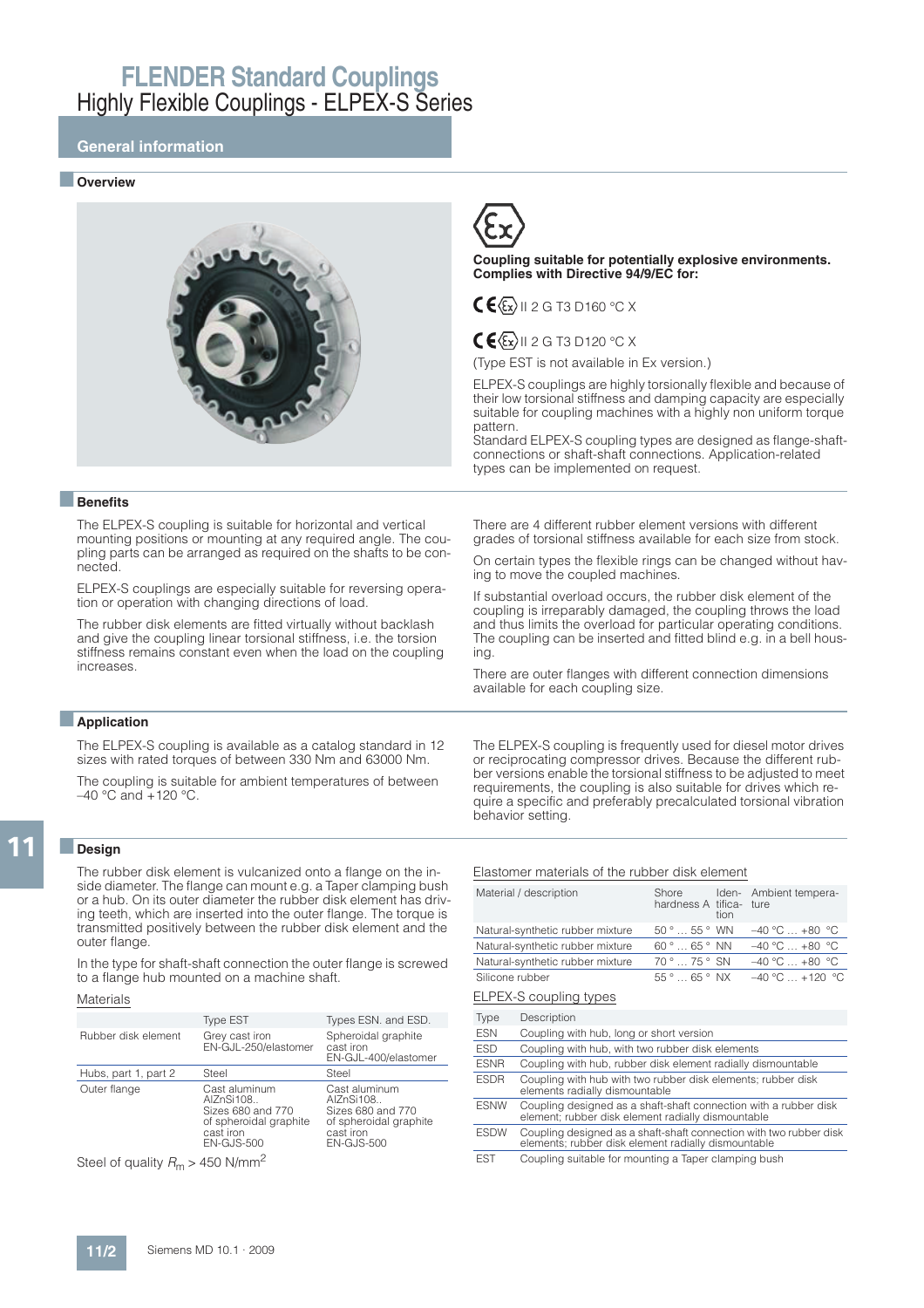## **General information**



Type **ESN** – long version



Type **ESN** – short version







Type **EST**



Type **ESD**



Type **ESDR**



Type **ESNW**



Type **ESDW**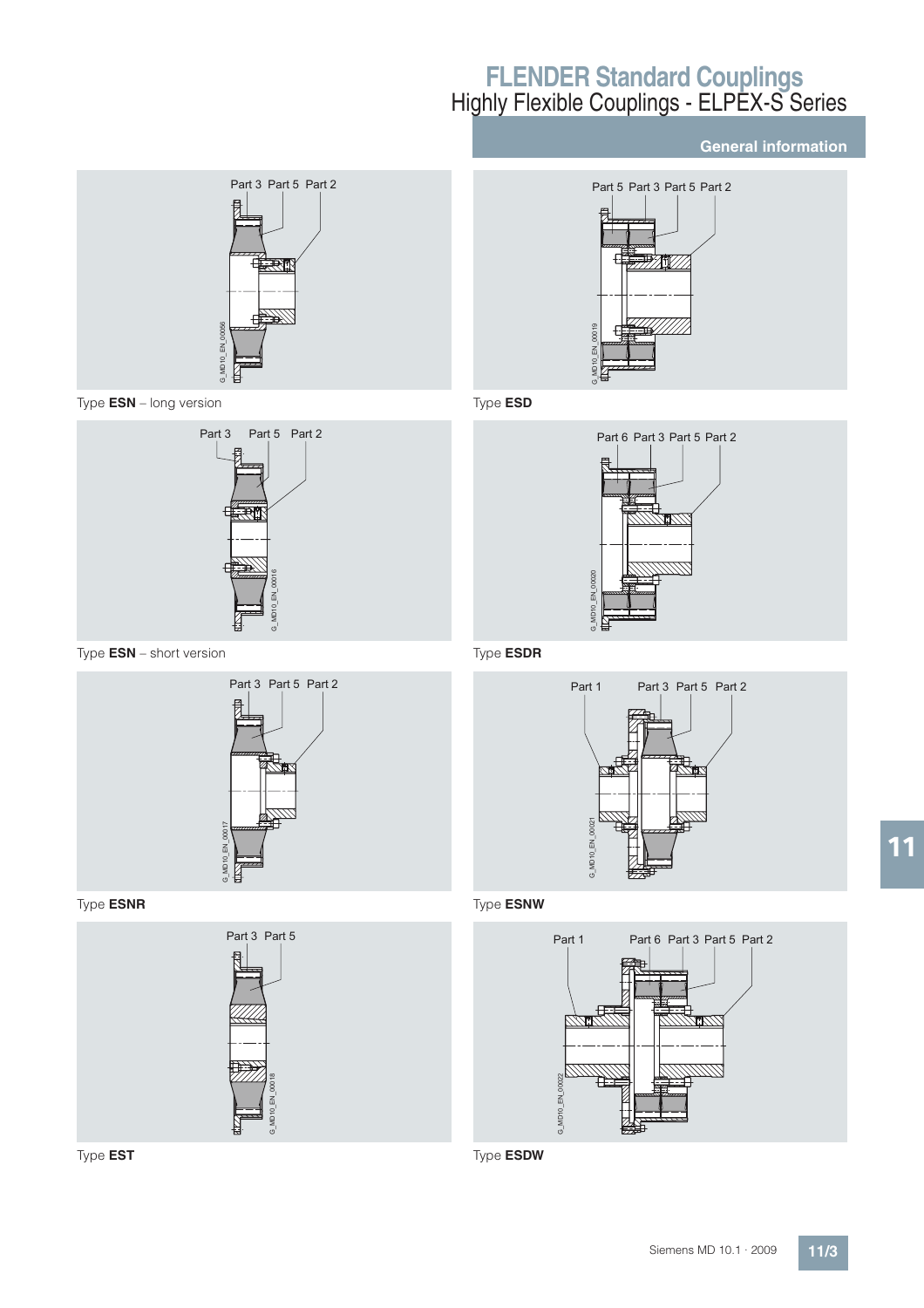### **General information**

Further application-related coupling types are available. Dimension sheets for and information on these are available on request

The following versions have already been implemented a number of times:

- ELPEX-S coupling with brake drum, brake disk or flywheel mass
- ELPEX-S coupling with axial backlash limiter
- ELPEX-S coupling with adapter
- ELPEX-S coupling with bearing for mounting a cardan shaft
- ELPEX-S coupling for engaging/disengaging during standstill
- ELPEX-S coupling as part of a coupling combination
- ELPEX-S coupling with fail-safe device

#### Fail-safe device of ELPEX-S coupling



The ELPEX-S coupling can also be designed with a fail-safe device. If the rubber disk element fails, the coupling can continue operating in emergency mode for a short time. This option is frequently required e.g. in the case of marine drives.

If the rubber disk element fails, cams transmit the torque from the inner and outer parts of the fail-safe device.

In normal operation the torsion angle of the rubber disk element is smaller than the gap between the cams, so there is no metalmetal contact.

### ■**Function**

The ELPEX-S coupling's transmission characteristic is determined essentially by the rubber disk element. The torque is transmitted positively between the rubber disk element and the outer flange. The outer flange can be bolted to e.g. a diesel motor or compressor flywheel.

### ■**Configuration**

#### **Coupling selection**

**The ELPEX-S coupling is especially suitable for rough operating environments. An application factor lower than that in catalog section 3 is therefore sufficient for all applications. In the case of machines which excite torsional vibration, FLENDER urgently recommends carrying out a torsional vibration calculation or measuring the coupling load occurring in the drive.**

#### **Coupling load in continuous operation**

| Application factor FB                                           | Torque characteristic of the driven machine |             |            |
|-----------------------------------------------------------------|---------------------------------------------|-------------|------------|
| Torque characteristic<br>of the driving machine moderate shock  | uniform with<br>loads                       | non uniform | very rough |
| Electric motors,<br>hydraulic motors,<br>gas and water turbines | 1.0                                         | 1.3         | 1.4        |
| Internal combustion<br>engines                                  | 1.3                                         | 14          | 1.6        |

Examples of torque characteristic in driven machines:

- uniform with moderate shock loads: generators, fans, blowers • non uniform: reciprocating compressors, mixers,
- conveyor systems
- very rough: crushers, excavators, presses, mills

| Temperature factor FT |                                      |                       | Temperature $T_a$ on the coupling |                         |                      |             |             |             |              |              |              |  |  |  |
|-----------------------|--------------------------------------|-----------------------|-----------------------------------|-------------------------|----------------------|-------------|-------------|-------------|--------------|--------------|--------------|--|--|--|
| Coupling              | Rubber<br>version                    | Elastomer<br>material | $-40$<br>to<br>$-30 °C$           | $-30$<br>to<br>$+50 °C$ | to<br>$60^{\circ}$ C | to<br>70 °C | to<br>80 °C | to<br>90 °C | to<br>100 °C | to<br>110 °C | to<br>120 °C |  |  |  |
| ELPEX-S               | SN. NN. WN                           | <b>NR</b>             |                                   | 1.0                     | .25                  | . 40        | i .60       |             |              |              |              |  |  |  |
| ELPEX-S               | <b>NX</b>                            | <b>VMQ</b>            |                                   | 1.0                     | 1.0                  | 1.0         | 0.1         |             | 1.25         | .4           | 1.6          |  |  |  |
| <b>NR</b>             | $=$ natural-synthetic rubber mixture |                       |                                   |                         |                      |             |             |             |              |              |              |  |  |  |

VMQ = silicone rubber

### **Select coupling size with:**  $T_{KN} \geq T_N \cdot FB \cdot FT$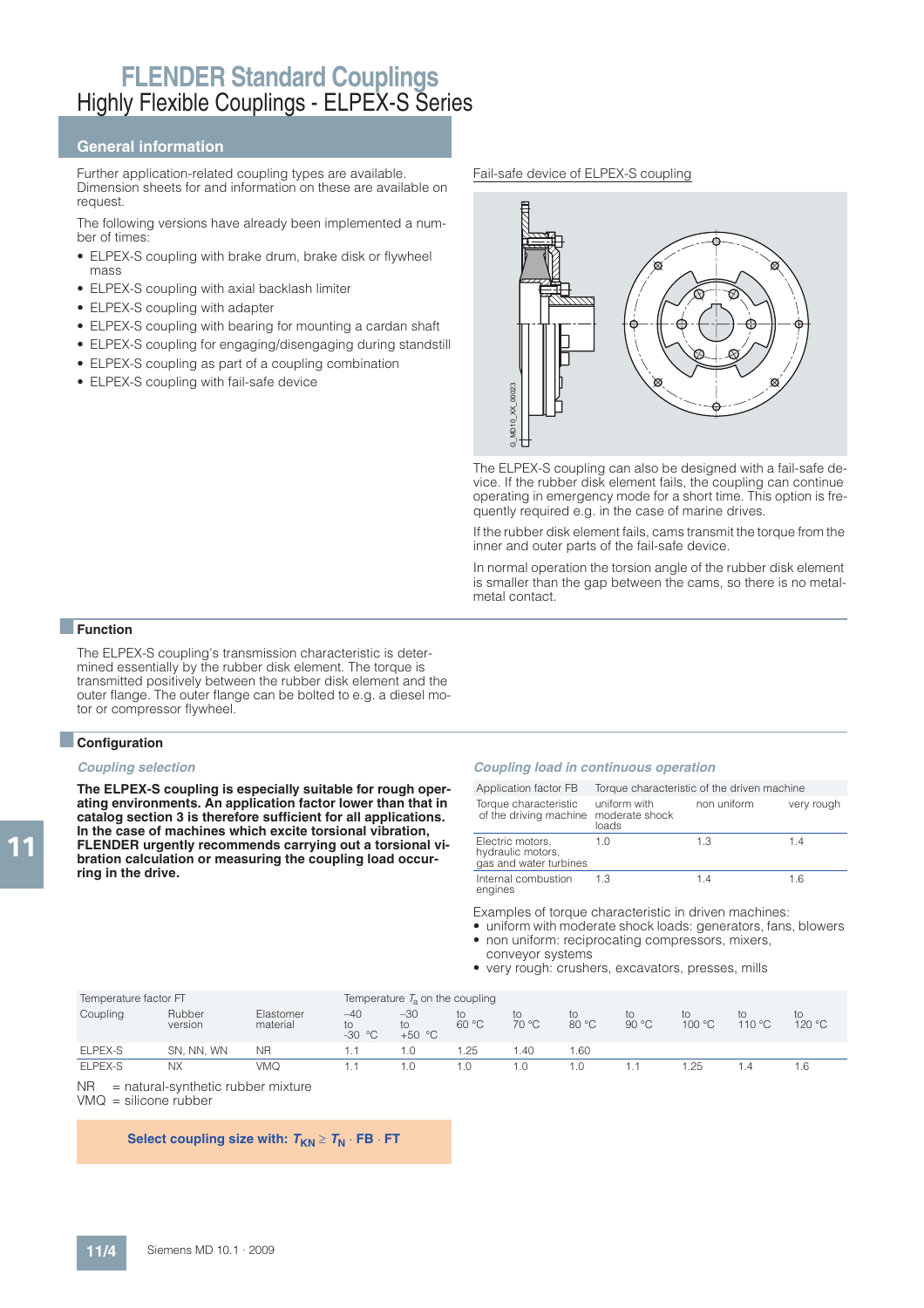### **General information**

#### **Coupling load under maximum and overload conditions**

The maximum torque is the highest load acting on the coupling in normal operation.

Maximum torques at a frequency of up to 25 times an hour are permitted and must be lower than the maximum coupling torque. Examples of maximum torque conditions are: Starting operations, stopping operations or usual operating conditions with maximum load.

### $T_{Kmax} \geq T_{max} \cdot FT$

Overload torques are maximum loads which occur only in combination with special, infrequent operating conditions. Examples of overload torque conditions are: Motor short circuit, emergency stop or blocking because of component breakage. Overload torques at a frequency of once a month are permitted and must be lower than the maximum overload torque of the coupling. The overload condition may last only a short while, i.e. fractions of a second.

### $T_{\text{KOL}} \geq T_{\text{OL}} \cdot \text{FT}$

#### **Coupling load due to dynamic torque load**

Applying the frequency factor FF, the dynamic torque load must be lower than the coupling fatigue torque.

Dynamic torque load

 $T_{\text{KW}} \geq T_{\text{W}} \cdot \text{FT} \cdot \text{FF} \cdot \frac{0.6}{\text{FB} - 1}$ **FB – 1.0**

Frequency of the dynamic torque load  $f_{err} \le 10$  Hz frequency factor FF = 1.0 Frequency of the dynamic torque load  $f_{\text{err}} > 10$  Hz frequency factor FF =  $\sqrt{(f_{\text{err}}/10 \text{ Hz})}$ 

Operation in potentially explosive environments is subject to the following restriction:

Operation with low fatigue load

 $\langle \xi \rangle$  The fatigue torque  $T_{\text{KW}}$  must be reduced by 70 %. In these particular operating conditions the coupling satisfies the requirements of temperature class T4 D120 °C.

Operation with medium fatigue load

 $\langle \xi \rangle$  The fatigue torque  $T_{\text{KW}}$  must be reduced by 50 %. In these particular operating conditions the coupling satisfies the requirements of temperature class T3 D160 °C.

**Checking the maximum speed**

The following must apply to all load situations:  $n_{Kmax} \ge n_{max}$ The maximum speed of a size depends only on the size of the outer flange (part 3).

**Checking permitted shaft misalignment and restorative forces**

For all load situations, the actual shaft misalignment must be less than the permitted shaft misalignment.

**Checking bore diameter, mounting geometry and coupling design**

The check must be made on the basis of the dimension tables. On request, couplings with adapted geometry can be provided.

**Checking shaft-hub connection**

Please refer to catalog section 3 for instructions.

**Checking temperature and chemically aggressive environment**

The permitted coupling temperature is specified in the Temperature Factor FT table. In the case of chemically aggressive environments, please consult the manufacturer.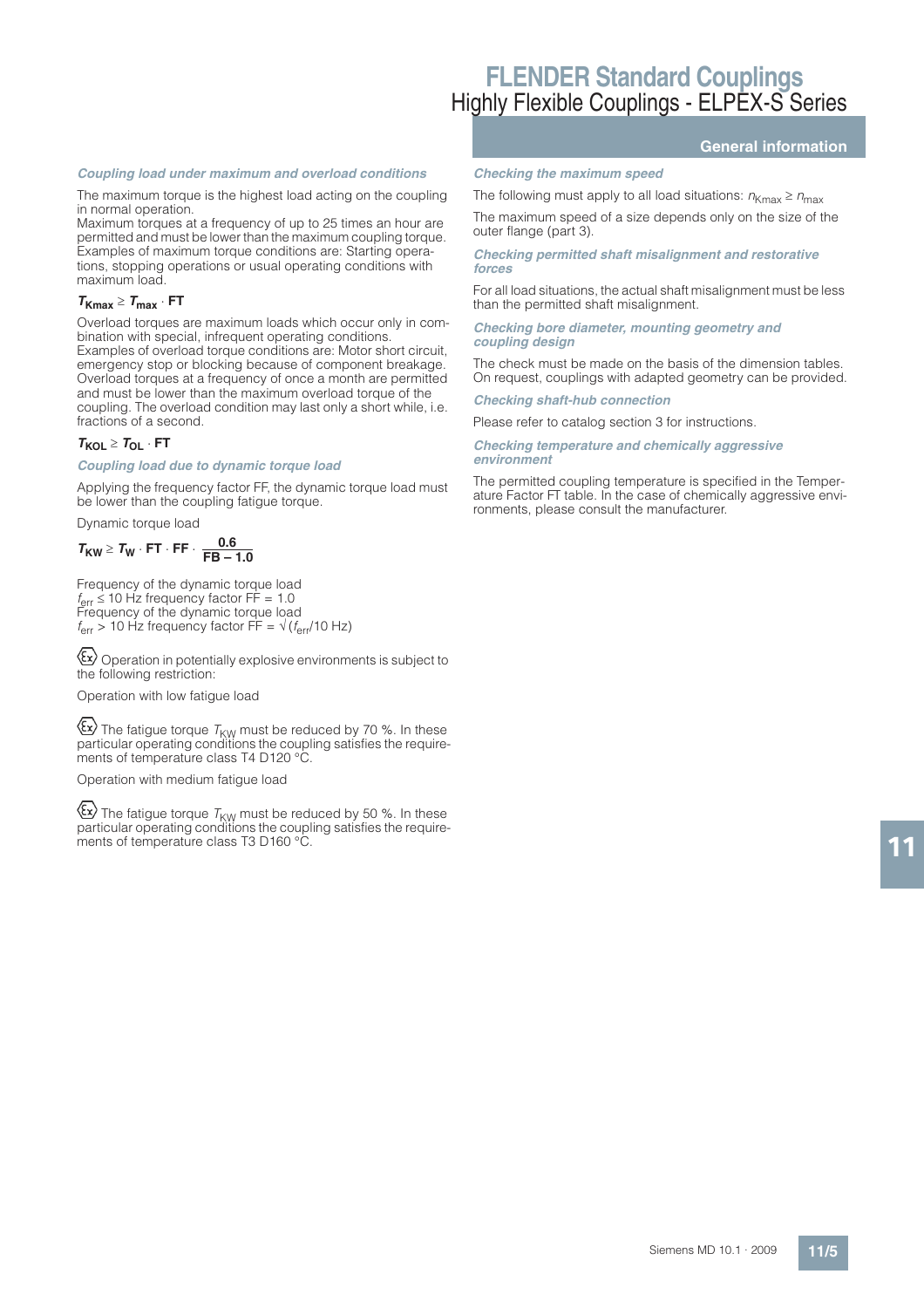# **General information**

### ■**Technical data**

### **Power ratings**

|            |      |                        |                 | Rubber dusk elements made of a natural and synthetic rubber mixture |                    |                   |                                   |                               |                  |
|------------|------|------------------------|-----------------|---------------------------------------------------------------------|--------------------|-------------------|-----------------------------------|-------------------------------|------------------|
| Type       | Size | Rubber<br>element      | Rated<br>torque | Maximum<br>torque                                                   | Overload<br>torque | Fatigue<br>torque | Dynamic<br>torsional<br>stiffness | Motor<br>flange               | Maximum<br>speed |
|            |      |                        | $T_{KN}$        | $T_{\text{Kmax}}$                                                   | $T_{KOL}$          | $T_{\text{KW}}$   | $C_{\text{Tdvn}}$                 | SAE J620d                     | $n_{\text{max}}$ |
|            |      |                        | Nm              | <b>Nm</b>                                                           | Nm                 | Nm                | Nm/rad                            | Size                          | rpm              |
| ESN.       | 220  | <b>WN</b>              | 330             | 660                                                                 | 750                | 165               | 1100                              | 6.5                           | 4200             |
| <b>EST</b> |      | <b>NN</b>              | 360             | 720                                                                 | 900                | 180               | 1700                              | 7.5                           | 4200             |
|            |      | SN                     | 400             | 800                                                                 | 1000               | 200               | 2500                              | 8                             | 4200             |
|            |      |                        |                 |                                                                     |                    |                   |                                   | 10                            | 3600             |
| ESN.       | 265  | <b>WN</b>              | 500             | 1000                                                                | 1250               | 250               | 2100                              | 8                             | 4200             |
| <b>EST</b> |      | <b>NN</b>              | 600             | 1200                                                                | 1800               | 300               | 3100                              | 10                            | 3600             |
|            |      | SN                     | 700             | 1400                                                                | 2100               | 350               | 4500                              | 11.5                          | 3500             |
| ESN.       | 290  | <b>WN</b>              | 800             | 1600                                                                | 2000               | 400               | 3600                              | 10                            | 3600             |
| <b>EST</b> |      | <b>NN</b>              | 900             | 1800                                                                | 2700               | 450               | 5000                              | 11.5                          | 3500             |
|            |      | SN                     | 1000            | 2000                                                                | 3000               | 500               | 7500                              |                               |                  |
| ESN.       | 320  | <b>WN</b>              | 1200            | 2400                                                                | 3000               | 600               | 8000                              | 11.5                          | 3500             |
| <b>EST</b> |      | <b>NN</b>              | 1350            | 2700                                                                | 3600               | 650               | 10000                             | 14                            | 3000             |
|            |      | SN                     | 1550            | 3100                                                                | 4200               | 750               | 13500                             |                               |                  |
| ESN.       | 360  | <b>WN</b>              | 1800            | 3600                                                                | 4500               | 900               | 8500                              | 11.5                          | 3200             |
| <b>EST</b> |      | <b>NN</b>              | 2000            | 4000                                                                | 5400               | 1000              | 13000                             | 14                            | 3000             |
|            |      | SN                     | 2500            | 5000                                                                | 7500               | 1250              | 22000                             |                               |                  |
| ESN.       | 420  | <b>WN</b>              | 3100            | 6200                                                                | 7700               | 1500              | 16000                             | 14                            | 3000             |
| <b>EST</b> |      | <b>NN</b><br>SN        | 3450            | 6900                                                                | 10000              | 1700              | 30000                             | 16                            | 2600             |
| ESN.       | 465  | <b>WN</b>              | 4200<br>4600    | 8400<br>9200                                                        | 12600<br>10000     | 2100<br>2300      | 45000<br>35000                    | 18<br>14                      | 2300<br>3000     |
| <b>EST</b> |      | <b>NN</b>              | 5200            | 10400                                                               | 15600              | 2600              | 56000                             | 16                            | 2600             |
|            |      | SN                     | 6300            | 12600                                                               | 18900              | 3100              | 100000                            | 18                            | 2300             |
| ESN.       | 520  | <b>WN</b>              | 6200            | 12400                                                               | 14000              | 3100              | 38000                             | 18                            | 2300             |
|            |      | <b>NN</b>              | 7000            | 14000                                                               | 21000              | 3500              | 75000                             | 21                            | 2000             |
|            |      | SN                     | 7800            | 15600                                                               | 23400              | 3900              | 110000                            |                               |                  |
| ESD.       | 520  | <b>WN</b>              | 12400           | 24800                                                               | 28000              | 6200              | 76000                             | 18                            | 2300             |
|            |      | <b>NN</b>              | 14000           | 28000                                                               | 42000              | 7000              | 150000                            | 21                            | 2000             |
|            |      | SN                     | 15600           | 31200                                                               | 46800              | 7800              | 220000                            |                               |                  |
| ESN.       | 560  | <b>WN</b>              | 8000            | 16000                                                               | 18000              | 4200              | 55000                             | 18                            | 2300             |
|            |      | <b>NN</b>              | 9000            | 18000                                                               | 27000              | 4800              | 100000                            | 21                            | 2000             |
|            |      | SN                     | 10000           | 20000                                                               | 30000              | 5500              | 190000                            |                               |                  |
| ESD.       | 560  | <b>WN</b>              | 16000           | 32000                                                               | 36000              | 8400              | 110000                            | 18                            | 2300             |
|            |      | <b>NN</b>              | 18000           | 36000                                                               | 54000              | 9600              | 200000                            | 21                            | 2000             |
|            |      | SN                     | 20000           | 40000                                                               | 60000              | 11000             | 380000                            |                               |                  |
| ESN.       | 580  | <b>WN</b>              | 11000           | 22000                                                               | 28000              | 5500              | 75000                             | 18                            | 2300             |
|            |      | <b>NN</b>              | 12500           | 25000                                                               | 37000              | 6250              | 120000                            | 21                            | 2000             |
|            |      | SN                     | 14000           | 28000                                                               | 42000              | 7000              | 210000                            |                               |                  |
| ESD.       | 580  | <b>WN</b>              | 22000           | 44000                                                               | 56000              | 11000             | 150000                            | 21                            | 2000             |
|            |      | <b>NN</b>              | 25000           | 50000                                                               | 74000              | 12500             | 240000                            | 24                            | 1800             |
|            |      | SN                     | 28000           | 56000                                                               | 84000              | 14000             | 420000                            |                               |                  |
| ESN.       | 680  | <b>WN</b>              | 16000           | 32000                                                               | 40000              | 8000              | 150000                            | 21                            | 2000             |
|            |      | <b>NN</b>              | 18000<br>20000  | 36000                                                               | 54000              | 9000              | 250000                            | 24                            | 1800             |
|            |      | SN                     |                 | 40000                                                               | 60000              | 10000             | 450000                            |                               |                  |
| ESD.       | 680  | <b>WN</b>              | 32000           | 64000                                                               | 80000              | 16000             | 300000<br>500000                  | 21                            | 2000             |
|            |      | <b>NN</b><br>SN        | 36000<br>40000  | 72000<br>80000                                                      | 108000<br>120000   | 18000<br>20000    | 900000                            | 24                            | 1800             |
|            |      |                        |                 |                                                                     | 75000              |                   |                                   |                               | 1500             |
| ESN.       | 770  | <b>WN</b><br><b>NN</b> | 25000<br>28000  | 50000<br>56000                                                      | 84000              | 12500<br>14000    | 250000<br>400000                  | similar to<br><b>DIN 6288</b> |                  |
|            |      | SN                     | 31500           | 63000                                                               | 94000              | 15000             | 700000                            |                               |                  |
| ESD.       | 770  | <b>WN</b>              | 50000           | 100000                                                              | 150000             | 25000             | 500000                            | similar to                    | 1300             |
|            |      | <b>NN</b>              | 56000           | 112000                                                              | 168000             | 28000             | 800000                            | <b>DIN 6288</b>               |                  |
|            |      | SN                     | 63000           | 126000                                                              | 189000             | 30000             | 1400000                           |                               |                  |

Torsional stiffness depends on the ambient temperature and the frequency and amplitude of the torsional vibration excitation. More precise torsional stiffness and damping parameters on request.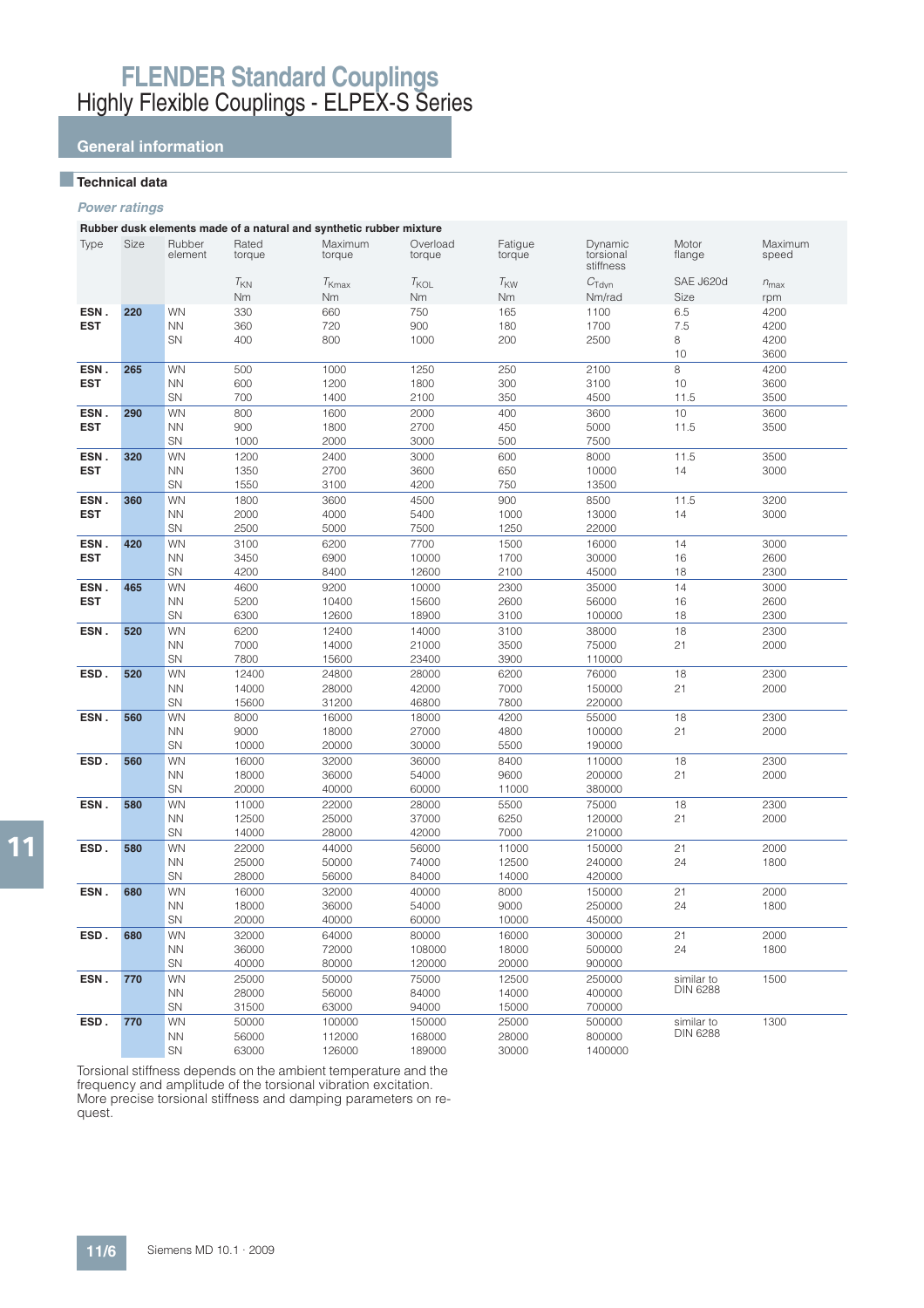### **General information**

|      |      | Rubber disk elements made of silicone rubber |                 |                   |                    |                         |                                                  |
|------|------|----------------------------------------------|-----------------|-------------------|--------------------|-------------------------|--------------------------------------------------|
| Type | Size | Rubber<br>version                            | Rated<br>torque | Maximum<br>torque | Overload<br>torque | Fatigue<br>torque       | Dynamic torsional<br>stiffness for 100 %<br>load |
|      |      |                                              | $T_{KN}$        | $\tau_{\rm Kmax}$ | $T_{\text{KOL}}$   | $T_{\text{KW}}$ (10 Hz) | $C_{\text{Tdyn}}$                                |
|      |      |                                              | N <sub>m</sub>  | N <sub>m</sub>    | N <sub>m</sub>     | <b>Nm</b>               | kNm/rad                                          |
| ESN. | 220  | <b>NX</b>                                    | 200             | 300               | 400                | 87                      | 1.70                                             |
| ESN. | 265  | <b>NX</b>                                    | 300             | 450               | 600                | 133                     | 3.10                                             |
| ESN. | 290  | <b>NX</b>                                    | 500             | 750               | 1000               | 213                     | 5.40                                             |
| ESN. | 320  | <b>NX</b>                                    | 770             | 1150              | 1530               | 320                     | 12.0                                             |
| ESN. | 360  | <b>NX</b>                                    | 1200            | 1800              | 2400               | 480                     | 12.7                                             |
| ESN. | 420  | <b>NX</b>                                    | 2000            | 3000              | 4000               | 800                     | 30.0                                             |
| ESN. | 465  | <b>NX</b>                                    | 3000            | 4500              | 6000               | 1200                    | 53.0                                             |
| ESN. | 520  | <b>NX</b>                                    | 4100            | 6100              | 8200               | 1600                    | 75.0                                             |
| ESD. | 520  | <b>NX</b>                                    | 8200            | 12300             | 16400              | 3200                    | 150                                              |
| ESN. | 560  | <b>NX</b>                                    | 5000            | 7500              | 10000              | 2200                    | 83                                               |
| ESD. | 560  | <b>NX</b>                                    | 10000           | 15000             | 20000              | 4400                    | 166                                              |
| ESN. | 580  | <b>NX</b>                                    | 6500            | 9750              | 13000              | 2667                    | 113                                              |
| ESD. | 580  | <b>NX</b>                                    | 13000           | 19500             | 26000              | 5867                    | 226                                              |
| ESN. | 680  | <b>NX</b>                                    | 10000           | 15000             | 20000              | 4000                    | 225                                              |
| ESD. | 680  | <b>NX</b>                                    | 20000           | 30000             | 40000              | 8000                    | 450                                              |
| ESN. | 770  | NX                                           | 15000           | 22500             | 30000              | 6000                    | 480                                              |
| ESD. | 770  | <b>NX</b>                                    | 30000           | 45000             | 60000              | 12000                   | 960                                              |

### Torsional stiffness

The dynamic torsional stiffness of the silicone rubber elements is load-dependent and increases in proportion to the load. The values specified in the selection table represent 100 % loading. The following table shows the correction factors for different rated loads.

|      | Load $T_N/T_{KN}$ |  |                                      |    |
|------|-------------------|--|--------------------------------------|----|
|      |                   |  | 20 % 50 % 60 % 70 % 80 % 100 % 150 % |    |
| FKC. |                   |  |                                      | 16 |

Torsional stiffness also depends on the ambient temperature and the frequency and amplitude of the torsional vibration excitation. More precise torsional stiffness and damping parameters on request.

| $C_{\text{Tdyn}} = C_{\text{Tdyn 100}} \cdot \text{FKC}$ |  |  |
|----------------------------------------------------------|--|--|
|----------------------------------------------------------|--|--|

#### **Damping coefficient of the rubber versions**

| Rubber version | <b>Hardness</b><br>Shore A | Damping coefficient<br>Ψ |
|----------------|----------------------------|--------------------------|
|                |                            |                          |
| <b>WN</b>      | $50^{\circ}$ $55^{\circ}$  | 0.80                     |
| <b>NN</b>      | $60^{\circ}$ $65^{\circ}$  | 1.15                     |
| SN             | $70^{\circ}$ $75^{\circ}$  | 1.25                     |
| <b>NX</b>      | $55^{\circ}$ 65 $^{\circ}$ | 1.15                     |

| Size | Assembly   | Permitted shaft misalignment at $n = 1500$ rpm |              |                    |
|------|------------|------------------------------------------------|--------------|--------------------|
|      |            | Axial                                          | Radial       | Angle              |
|      | $\Delta S$ | $\Delta K_{a}$                                 | $\Delta K_r$ | $\Delta K_{\rm w}$ |
|      | mm         | mm                                             | mm           | degrees            |
| 220  | 1.3        | 0.2                                            | 1.2          | 0.5                |
| 265  | 1.3        | 0.2                                            | 1.2          | 0.5                |
| 290  | 1.5        | 0.2                                            | 1.2          | 0.5                |
| 320  | 1.5        | 0.2                                            | 1.2          | 0.5                |
| 360  | 1.5        | 0.2                                            | 1.2          | 0.5                |
| 420  | 1.5        | 0.3                                            | 1.3          | 0.4                |
| 465  | 1.7        | 0.3                                            | 1.3          | 0.4                |
| 520  | 1.7        | 0.3                                            | 1.4          | 0.4                |
| 560  | 1.7        | 0.3                                            | 1.4          | 0.4                |

For fitting, a maximum gap dimension of  $S_{max} = S + \Delta S$  and a minimum gap dimension of  $S_{min} = S - \Delta S$  are permitted.

**580** 1.8 0.4 1.5 0.3 **680** 1.8 1.8 0.4 1.5 0.3 **770** 2.0 2.0 0.5 1.5 0.3

#### Permitted shaft misalignment

The permitted shaft misalignment depends on the operating speed. As the speed increases, lower shaft misalignment values are permitted. The following table shows the correction factors for different speeds.

The maximum speed for the respective coupling size and type must be noted!

 $\Delta K_{\text{perm}} = \Delta K_{1500} \cdot \text{FKV}$ 

|                            | Speed in rpm |      |      |      |  |  |  |  |  |  |  |
|----------------------------|--------------|------|------|------|--|--|--|--|--|--|--|
|                            | 500          | 1000 | 1500 | 3000 |  |  |  |  |  |  |  |
| Correction factor FKV 1.20 |              | 110  | 1 N  | 0.70 |  |  |  |  |  |  |  |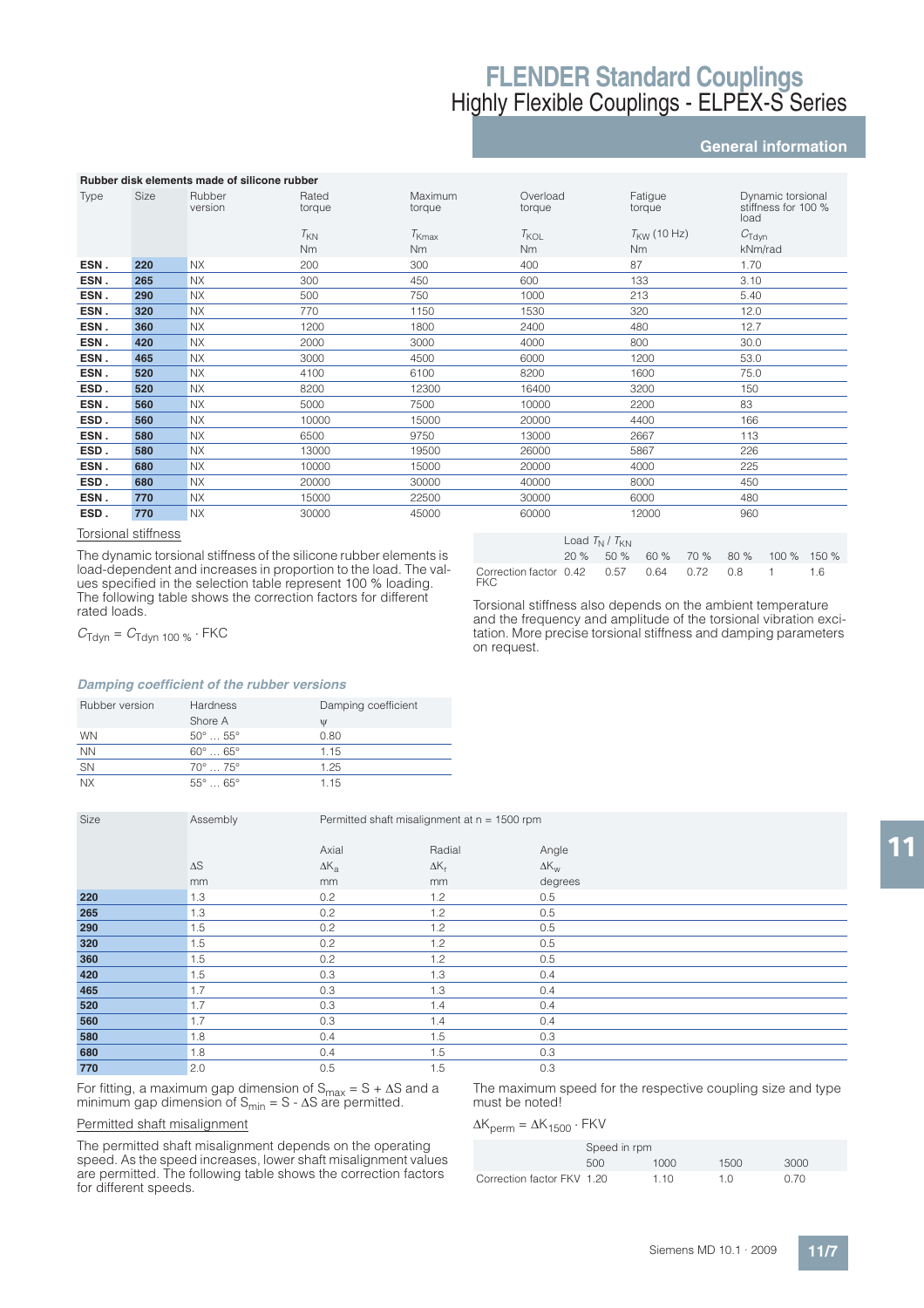## **General information**

### **Variants of the outer flange**

The outer flange of sizes 220 to 680 is designed to fit the connection dimensions of the SAE J620d standard. The centering depth on the connection flange of the machine should be between 4 mm and 6.4 mm as a maximum.

| Type             | Size | Flange connection size | Figure         |
|------------------|------|------------------------|----------------|
| <b>ESN</b>       | 220  | 6.5                    | 1              |
| <b>ESN</b>       | 220  | 7.5                    | $\overline{c}$ |
| <b>ESN. ESNR</b> | 265  | 8                      |                |
| <b>ESN. ESNR</b> | 360  | 11.5                   |                |
| <b>ESN, ESNR</b> | 465  | 14                     |                |
| <b>ESN, ESNR</b> | 560  | 18                     |                |
| <b>ESN, ESNR</b> | 580  | 18                     |                |
| <b>ESN, ESNR</b> | 680  | 21                     |                |
| <b>ESN</b>       | 220  | 8.10                   | 3              |
| <b>ESN. ESNR</b> | 265  | 10, 11.5               |                |
| <b>ESN, ESNR</b> | 290  | All                    |                |
| <b>ESN, ESNR</b> | 320  | All                    |                |
| <b>ESN, ESNR</b> | 360  | 14                     |                |
| <b>ESN, ESNR</b> | 420  | All                    |                |
| <b>ESN, ESNR</b> | 465  | 16.18                  |                |
| <b>ESN, ESNR</b> | 520  | All                    |                |
| <b>ESN, ESNR</b> | 560  | 21                     |                |
| <b>ESN, ESNR</b> | 580  | 21                     |                |
| <b>ESN, ESNR</b> | 680  | 24                     |                |
| <b>ESD. ESDR</b> | 520  | All                    | $\overline{4}$ |
| <b>ESD, ESDR</b> | 560  | All                    |                |
| <b>ESD, ESDR</b> | 580  | All                    |                |
| <b>ESD, ESDR</b> | 680  | 21                     | 5              |
| <b>ESD, ESDR</b> | 680  | 24                     | 6              |
| <b>ESD, ESDR</b> | 770  | All                    |                |
|                  |      |                        |                |



Figure 3



Figure 4



Figure 5



Figure 6



Figure 1



Figure 2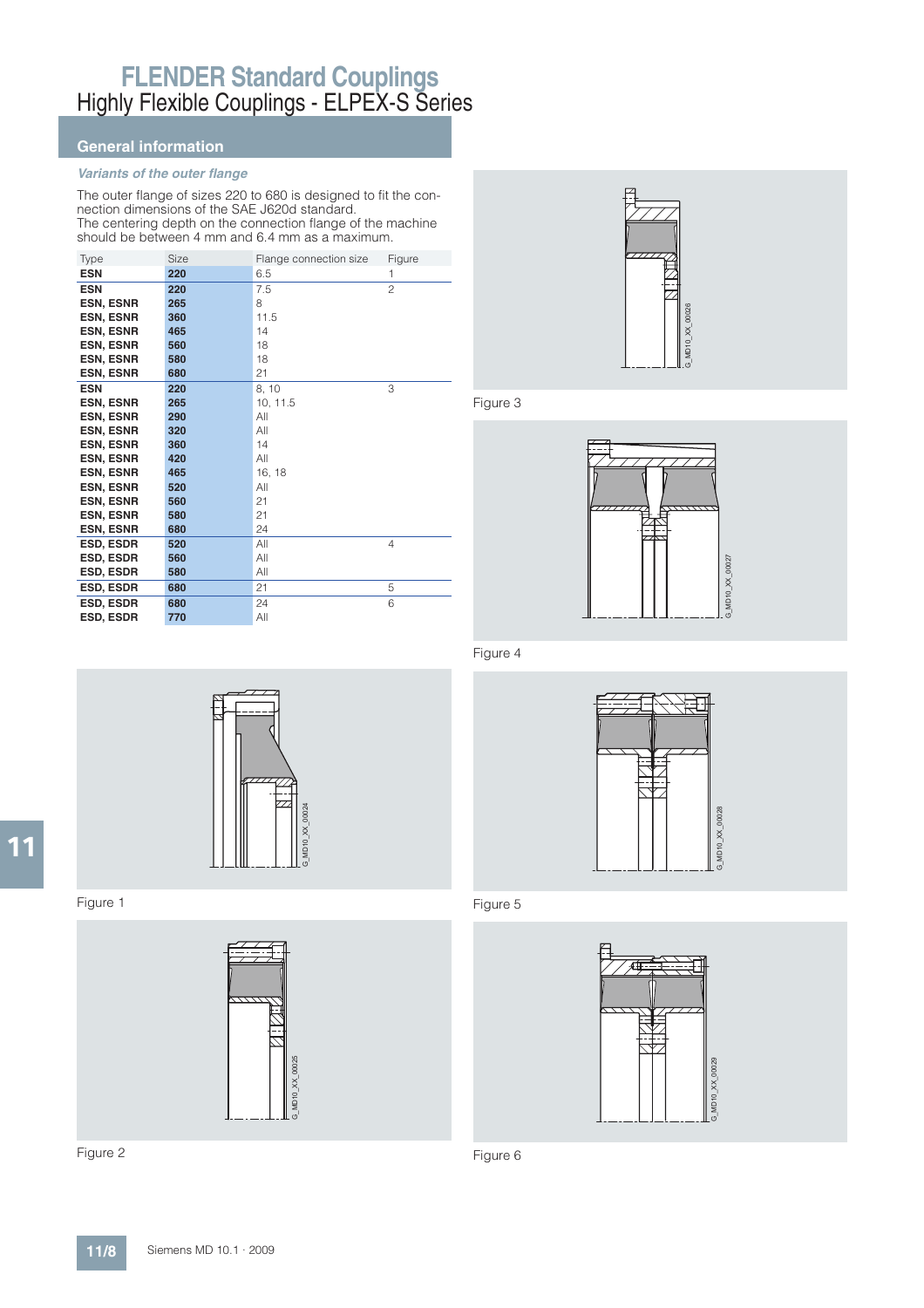**Type ESN**



The rubber disk element cannot be dismounted until the machines have been moved.

|                 | Dimensions in mm                                                    |        |             |                                   |          |                                               |          |    |         |            | Flange connection dimensions                                                                 |                                  |           |               |            | Mass<br>moment of               |                 | Product code<br>with order codes M                          | Weight |
|-----------------|---------------------------------------------------------------------|--------|-------------|-----------------------------------|----------|-----------------------------------------------|----------|----|---------|------------|----------------------------------------------------------------------------------------------|----------------------------------|-----------|---------------|------------|---------------------------------|-----------------|-------------------------------------------------------------|--------|
|                 |                                                                     |        |             |                                   |          |                                               |          |    |         |            |                                                                                              |                                  |           |               |            | inertia                         |                 | for bore diameter ØD2                                       |        |
| Size            | D <sub>2</sub><br>Keyway                                            | DA.    |             | ND <sub>2</sub> NL <sub>2</sub> A |          | LG                                            | A        | S  | LG      | <b>SAE</b> | <b>DFA</b>                                                                                   | <b>DFK</b>                       | <b>FB</b> | ZF            | <b>DFB</b> | $J_1$                           | J2              | and tolerances<br>(product code without $-Z$ )              | m      |
|                 | <b>DIN 6885</b>                                                     |        |             |                                   |          | short version long version                    |          |    |         |            | q7                                                                                           |                                  |           |               |            |                                 |                 | $-$ selection in catalog part 3                             |        |
|                 | max.                                                                |        |             |                                   |          |                                               |          |    |         | Size       |                                                                                              |                                  |           |               |            | $\text{kgm}^2$ kgm <sup>2</sup> |                 |                                                             | kg     |
| 220             | 60                                                                  | 222 98 |             | 54                                |          |                                               | $\Omega$ | 49 | 103     | 6.5        |                                                                                              | 215.9 200.0 8                    |           | 6             | 8.5        | $0.008$ $0.01$                  |                 | 2LC0220-0A B 0 - AA0 5.8                                    |        |
|                 |                                                                     | 237    |             |                                   |          |                                               |          | 40 | 94      | 7.5        |                                                                                              | 241.3 222.3 33                   |           | 8             | 8.5        | 0.011                           |                 | 2LC0220-0A B 0 - BA0 6.1                                    |        |
|                 |                                                                     | 222    |             |                                   |          |                                               |          | 40 | 94      | 8          |                                                                                              | 263.5 244.5 8                    |           | 6             | 10.5       | 0.011                           |                 | 2LC0220-0A B 0 - CA0 6.4                                    |        |
|                 |                                                                     | 222    |             |                                   |          |                                               |          | 40 | 94      | 10         |                                                                                              | 314.3 295.3 8                    |           | 8             | 10.5       | 0.017                           |                 | 2LC0220-0A B 0 ■ - ■ DA0 6.9                                |        |
| 265             | 65                                                                  |        | 263 118     | 65                                | 15       | 74                                            | 3        | 39 | 104     | 8          | 263.5                                                                                        | 244.5                            | 38        | 6             | 10.5       | $0.011$ $0.022$                 |                 | 2LC0220-1A 0 - CA0 6.6                                      |        |
|                 |                                                                     |        |             |                                   |          |                                               |          |    |         | 10         |                                                                                              | 314.3 295.3 10                   |           | 8             |            | 0.017                           |                 | 2LC0220-1A 0 - DA0 6.9                                      |        |
|                 |                                                                     |        |             |                                   |          |                                               |          |    |         | 11.5       |                                                                                              | 352.4 333.4 10                   |           | 8             |            | 0.024                           |                 | 2LC0220-1A 0 - EA0 7.2                                      |        |
| 290             | 65                                                                  | 290    | 118         | 70                                | 18       | 58                                            | 6        | 36 | 106     | 10         | 314.3                                                                                        | 295.3                            | 16        | 8             | 10.5       |                                 |                 | 0.026 0.026 2LC0220-2A 0 - DA0 9.2                          |        |
|                 |                                                                     |        |             |                                   |          |                                               |          |    |         | 11.5       |                                                                                              | 352.4 333.4 16                   |           | 8             |            | 0.036                           |                 | 2LC0220-2A <b>0 ■ - ■ EA0</b> 10.5                          |        |
| 320             | 80                                                                  |        | 318 140     | 87                                | 20       | 91                                            | 8        | 65 |         | 152 11.5   | 352.4                                                                                        | 333.4 16                         |           | 8             | 10.5       |                                 | $0.062$ $0.061$ | 2LC0220-3A 0 - EA0 19                                       |        |
|                 |                                                                     |        |             |                                   |          |                                               |          |    |         | 14         |                                                                                              | 466.7 438.2 16                   |           | 8             | 13         | 0.18                            |                 | 2LC0220-3A 0 <b>0 - FA0</b> 20.5                            |        |
| 360             | 90                                                                  |        | 358 160     | 105                               | 29       | 92                                            | 13       | 56 | 161     | 11.5       | 352.4                                                                                        | 333.4                            | 65        | 8             | 10.5       | $0.065$ $0.13$                  |                 | 2LC0220-4A 0 - EA0 24.5                                     |        |
|                 |                                                                     |        |             |                                   |          |                                               |          |    |         | 14         |                                                                                              | 466.7 438.2 15                   |           | 8             | 13         | 0.18                            |                 | 2LC0220-4A 0 <b>0 - FA0</b> 27.5                            |        |
| 420             | 100                                                                 |        | 420 185     | 102                               | 26       | 92                                            | 10       | 72 | 174     | 14         | 466.7                                                                                        | 438.2 18                         |           | 8             | 13         | 0.22                            | 0.32            | 2LC0220-5A ■ 0 ■ - ■ FA0 36                                 |        |
|                 |                                                                     |        |             |                                   |          |                                               |          |    |         | 16         | 517.5                                                                                        | 489.0 18                         |           | 8             | 13         | 0.32                            |                 | 2LC0220-5A 0 - GA0 38                                       |        |
|                 |                                                                     |        |             |                                   |          |                                               |          |    |         | 18         |                                                                                              | 571.5 542.9 18                   |           | 6             | 17         | 0.47                            |                 | 2LC0220-5A 0 - HAO 40                                       |        |
| 465             | 120                                                                 |        | 465 222 125 |                                   | $\Omega$ | 92                                            | 33       | 39 | 164     | 14         |                                                                                              | 466.7 438.2 85                   |           | 8             | 13         | 0.31                            | 0.58            | 2LC0220-6A 0 - FA0 56                                       |        |
|                 |                                                                     |        |             |                                   |          |                                               |          |    |         | 16         | 517.5                                                                                        | 489.0 27                         |           | 8             | 13         | 0.41                            |                 | 2LC0220-6A 0 - GA0 57                                       |        |
|                 |                                                                     |        |             |                                   |          |                                               |          |    |         | 18         | 571.5                                                                                        | 542.9 18                         |           | 6             | 17         | 0.52                            |                 | 2LC0220-6A <b>0 0 - HAO</b> 61                              |        |
| 520             | 165                                                                 |        | 514 250     | 142                               | - 16     | 159                                           | $\circ$  | 83 | 225     | 18         |                                                                                              | 571.5 542.9 18                   |           | 12            | 17         | 0.48                            | 0.93            | 2LC0220-7A 0 0 H- HAO 55                                    |        |
|                 |                                                                     |        |             |                                   |          |                                               |          |    |         | 21         |                                                                                              | 673.1 641.4 18                   |           | 12            |            | 0.95                            |                 | 2LC0220-7A ■ 0 ■ - ■ JA0 60                                 |        |
| 560             | 200                                                                 |        | 560 320     | 140                               | 25       | 136                                           | 9        | 83 | 223     | 18<br>21   |                                                                                              | 571.5 542.9 35<br>673.1 641.4 35 |           | 12<br>12      | 17         | 0.85<br>1.8                     | 1.2             | 2LC0220-8A 0 - HAO 69<br>2LC0220-8A <b>0 ■ - ■ JA0</b> 78   |        |
|                 |                                                                     |        |             |                                   |          |                                               |          |    | 100 300 |            |                                                                                              |                                  |           |               |            |                                 |                 |                                                             |        |
| 580             | 200                                                                 |        | 580 316 200 |                                   | 23       | 215                                           | 3        |    |         | 18<br>21   | 571.5                                                                                        | 542.9 104<br>673.1 641.4         | 26        | 12<br>12      | 17         | 0.77<br>1.2                     | 1.8             | 2LC0221-0A 0 <b>0 - HAO</b> 100<br>2LC0221-0A ■ 0 ■ - ■ JA0 | 105    |
|                 | 220                                                                 |        | 682 380     | 210                               | 24       | 232                                           | $\Omega$ |    | 102 312 | 21         | 673.1                                                                                        | 641.4                            | 85        | 12            | 17         | 4.1                             | 5.3             | 2LC0221-1A 0 <b>- J</b> JA0                                 | 205    |
| 680             |                                                                     |        |             |                                   |          |                                               |          |    |         | 24         |                                                                                              | 733.4 692.2 20                   |           | 12            | 21         | 5.3                             |                 | 2LC0221-1A 0 <b>0 ■ - ■ KA0</b> 215                         |        |
| Variant         |                                                                     |        |             | • short version                   |          |                                               |          |    |         |            |                                                                                              |                                  |           |               |            |                                 |                 | Α                                                           |        |
|                 |                                                                     |        |             |                                   |          |                                               |          |    |         |            |                                                                                              |                                  |           |               |            |                                 |                 | в                                                           |        |
|                 |                                                                     |        |             | • long version                    |          |                                               |          |    |         |            |                                                                                              |                                  |           |               |            |                                 |                 |                                                             |        |
| ØD <sub>2</sub> |                                                                     |        |             |                                   |          | • Without finished bore – Without order codes |          |    |         |            |                                                                                              |                                  |           |               |            |                                 |                 | 1                                                           |        |
|                 |                                                                     |        |             |                                   |          |                                               |          |    |         |            | • With finished bore – With order codes for diameter and tolerance (product code without -Z) |                                  |           |               |            |                                 |                 | 9                                                           |        |
|                 | Rubber element                                                      |        | $\cdot$ WN  |                                   |          |                                               |          |    |         |            |                                                                                              |                                  |           |               |            |                                 |                 |                                                             |        |
|                 |                                                                     |        | $\cdot$ NN  |                                   |          |                                               |          |    |         |            |                                                                                              |                                  |           |               |            |                                 |                 | $\overline{2}$                                              |        |
|                 |                                                                     |        | $\cdot$ SN  |                                   |          |                                               |          |    |         |            |                                                                                              |                                  |           |               |            |                                 |                 | 3                                                           |        |
|                 |                                                                     |        | $\cdot$ NX  |                                   |          |                                               |          |    |         |            |                                                                                              |                                  |           |               |            |                                 |                 | $\overline{4}$                                              |        |
|                 | Weight and mass moments of inertia apply to maximum bore diameters. |        |             |                                   |          |                                               |          |    |         |            |                                                                                              |                                  |           |               |            |                                 |                 |                                                             |        |
|                 | Ordering example:                                                   |        |             |                                   |          |                                               |          |    |         |            |                                                                                              |                                  |           | Product code: |            |                                 |                 |                                                             |        |

ELPEX-S ESN coupling, size 520, WN rubber element, hub with bore  $\emptyset$ D2 = 150H7 mm, with keyway to DIN 6885 and set screw, outer flange to SAE J620d size 21.

Product code: short version: **2LC0220-7AA09-1JA0 M1W** long version: **2LC0220-7AB09-1JA0 M1W**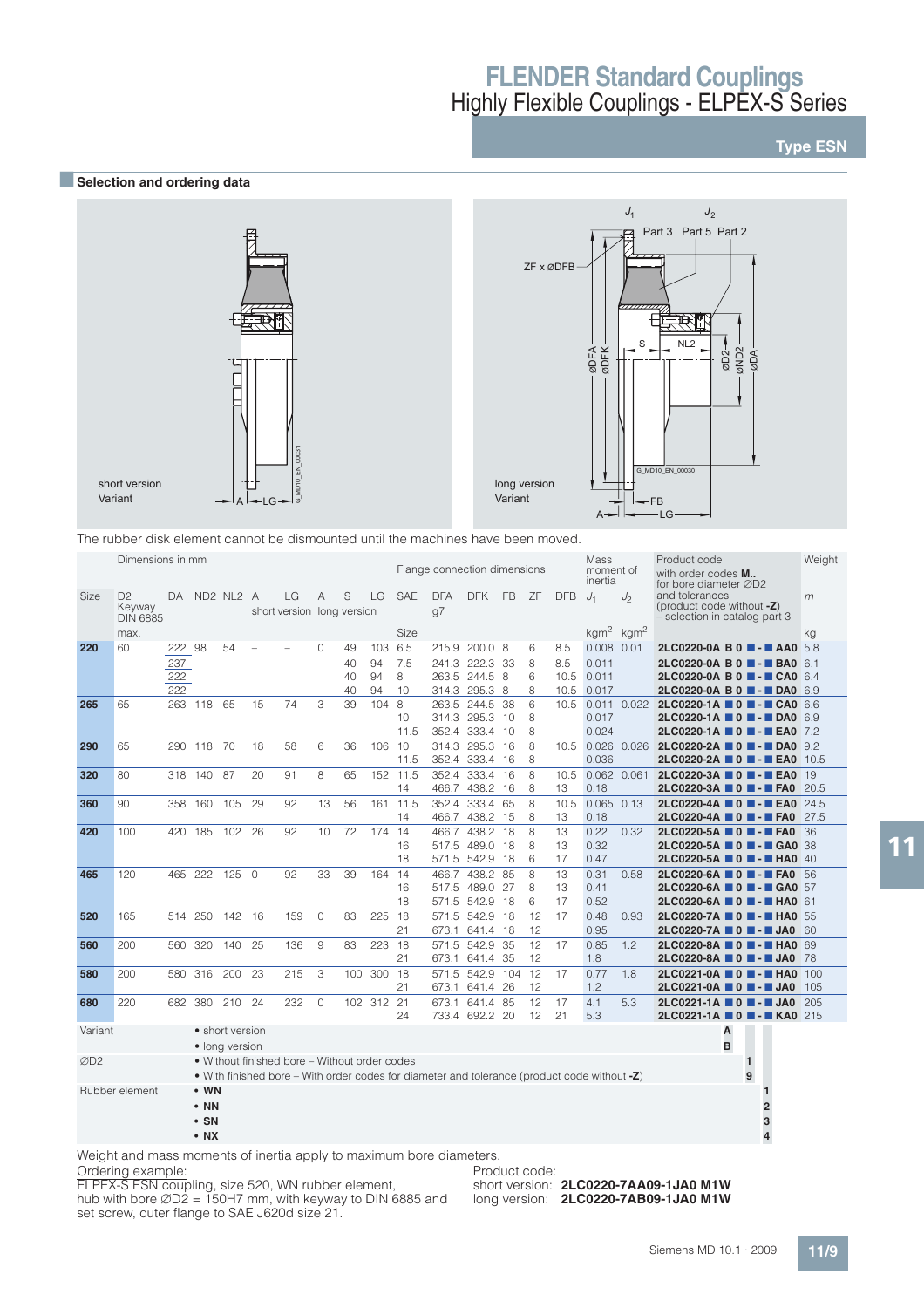# **Type ESD**

### **Exercise Selection and ordering data**



The rubber disk element cannot be dismounted until the machines have been moved.

|                 | Dimensions in mm                            |     |                                                      |     |     |     |            | Flange connection dimensions                                                                 |            |           |                 |            | Mass<br>moment of       |                | Product code<br>with order codes <b>M</b>                                                                        | Weight |
|-----------------|---------------------------------------------|-----|------------------------------------------------------|-----|-----|-----|------------|----------------------------------------------------------------------------------------------|------------|-----------|-----------------|------------|-------------------------|----------------|------------------------------------------------------------------------------------------------------------------|--------|
| <b>Size</b>     | D <sup>2</sup><br>Keyway<br><b>DIN 6885</b> | DA  | ND <sub>2</sub>                                      | NL2 | S   | LG  | <b>SAE</b> | <b>DFA</b><br>g <sub>7</sub>                                                                 | <b>DFK</b> | <b>FB</b> | ZF              | <b>DFB</b> | inertia<br>$J_1$        | J <sub>2</sub> | for bore diameter $\varnothing$ D2<br>and tolerances<br>(product code without -Z)<br>selection in catalog part 3 | m      |
|                 | max.                                        |     |                                                      |     |     |     | Size       |                                                                                              |            |           |                 |            | $kgm2$ kgm <sup>2</sup> |                |                                                                                                                  | kg     |
| 520             | 165                                         | 525 | 250                                                  | 174 | 81  | 255 | 18         | 571.5                                                                                        | 542.9      | 25        | 12 <sup>°</sup> | 17         |                         | 1.6            | 2LC0220-7AD0 ■ - ■ HA0                                                                                           | 85     |
|                 |                                             |     |                                                      |     |     |     | 21         | 673.1                                                                                        | 641.4      | 18        | 12              | 17         | 1.5                     |                | 2LC0220-7AD0 ■ - ■ JA0                                                                                           | 90     |
| 560             | 170                                         | 560 | 316                                                  | 210 | 60  | 270 | 18         | 571.5                                                                                        | 542.9      | 35        | 12              | 17         | 1.7                     | 2.8            | 2LC0220-8AD0 ■ - ■ HA0                                                                                           | 140    |
|                 |                                             |     |                                                      |     |     |     | 21         | 673.1                                                                                        | 641.4      | 35        | 12              | 17         | 2.6                     |                | 2LC0220-8AD0 <b>4 - 4 JA0</b>                                                                                    | 150    |
| 580             | 200                                         | 585 | 310                                                  | 250 | 100 | 350 | 21         | 673.1                                                                                        | 641.4      | 26        | 12              | 17         | $\overline{c}$          | 3.8            | 2LC0221-0AD0 <b>4 - 4 JA0</b>                                                                                    | 170    |
|                 |                                             |     |                                                      |     |     |     | 24         | 733.4                                                                                        | 692.2      | 26        | 12              | 21         | 2.6                     |                | 2LC0221-0AD0 ■ - ■ KA0                                                                                           | 175    |
| 680             | 220                                         | 682 | 380                                                  | 250 | 17  | 267 | 21         | 673.1                                                                                        | 641.4      | 85        | 12              | 17         | 8.2                     |                | 2LC0221-1AD0 <b>4 - 4 JA0</b>                                                                                    | 265    |
|                 |                                             |     |                                                      |     |     |     | 24         | 733.4                                                                                        | 692.2      | -20       | 12              | 21         | 9.4                     |                | 2LC0221-1AD0 ■ - ■ KA0                                                                                           | 275    |
| ØD <sub>2</sub> |                                             |     |                                                      |     |     |     |            | • Without finished bore – Without order codes                                                |            |           |                 |            |                         |                | 1.                                                                                                               |        |
|                 |                                             |     |                                                      |     |     |     |            | • With finished bore – With order codes for diameter and tolerance (product code without -Z) |            |           |                 |            |                         |                | 9                                                                                                                |        |
| Rubber element  |                                             |     | $\cdot$ WN<br>$\cdot$ NN<br>$\cdot$ SN<br>$\cdot$ NX |     |     |     |            |                                                                                              |            |           |                 |            |                         |                |                                                                                                                  |        |

Weight and mass moments of inertia apply to maximum bore diameters.

#### Ordering example:

ELPEX-S ESD coupling, size 680, WN rubber element, hub with bore  $\emptyset$ D2 = 180H7 mm, with keyway to DIN 6885 and set screw, outer flange to SAE J620d size 24.

Product code: **2LC0221-1AD09-1KA0 M2B**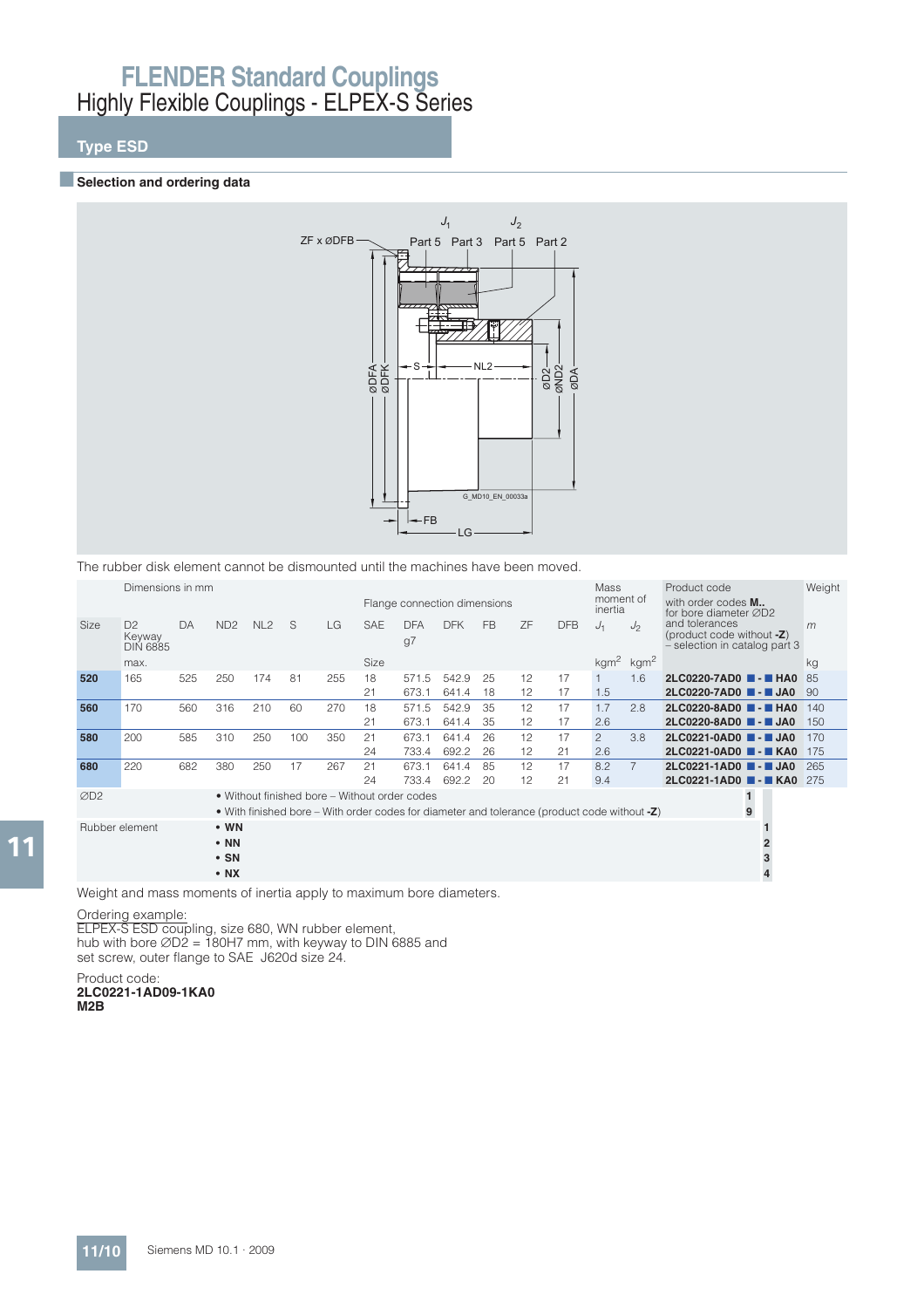**Type ESNR**

### **BSelection and ordering data**



|                 |                                             | Dimensions in mm |              |                                               |     |                |    |     |     | Flange connection dimensions |                                                                                              |                 |    |    |      | Mass<br>moment of                 |         | Product code                                                                 | Weight |
|-----------------|---------------------------------------------|------------------|--------------|-----------------------------------------------|-----|----------------|----|-----|-----|------------------------------|----------------------------------------------------------------------------------------------|-----------------|----|----|------|-----------------------------------|---------|------------------------------------------------------------------------------|--------|
|                 |                                             |                  |              |                                               |     |                |    |     |     |                              |                                                                                              |                 |    |    |      | inertia                           |         | with order codes M<br>for bore diameter ØD2                                  |        |
| Size            | D <sub>2</sub><br>Keyway<br><b>DIN 6885</b> | DA               |              | ND <sub>2</sub> NL <sub>2</sub> S             |     | A              | P  | Q   | LG  | <b>SAE</b>                   | <b>DFA</b><br>g7                                                                             | DFK FB          |    | ZF | DFB  | $J_1$                             | $J_{2}$ | and tolerances<br>(product code without -Z)<br>- selection in catalog part 3 | m      |
|                 | max.                                        |                  |              |                                               |     |                |    |     |     | Size                         |                                                                                              |                 |    |    |      | kgm <sup>2</sup> kgm <sup>2</sup> |         |                                                                              | kg     |
| 265             | 50                                          | 263              | 78           | 65                                            | 42  |                | 10 | 225 | 107 | 8                            | 263.5                                                                                        | 244.5           | 38 | 6  |      |                                   |         | 10.5 0.011 0.022 2LC0220-1AC0 - CA0                                          | 5.0    |
|                 |                                             |                  |              |                                               |     |                |    |     |     | 10                           |                                                                                              | 314.3 295.3 10  |    | 8  |      | 0.017                             |         | 2LC0220-1AC0 <b>2 - DA0</b>                                                  | 5.3    |
|                 |                                             |                  |              |                                               |     |                |    |     |     | 11.5                         |                                                                                              | 352.4 333.4 10  |    | 8  |      | 0.024                             |         | 2LC0220-1AC0 <b>. EA0</b> 5.6                                                |        |
| 290             | 50                                          | 290              | 78           | 65                                            | 59  | $\overline{c}$ | 15 | 276 | 124 | 10                           | 314.3                                                                                        | 295.3 16        |    | 8  | 10.5 | 0.026 0.026                       |         | 2LC0220-2AC0 - DA0 8.1                                                       |        |
|                 |                                             |                  |              |                                               |     |                |    |     |     | 11.5                         |                                                                                              | 352.4 333.4 16  |    | 8  |      | 0.036                             |         | 2LC0220-2AC0 <b>. EA0</b> 8.4                                                |        |
| 320             | 65                                          | 318              | 98           | 87                                            | 69  | $\overline{4}$ | 20 | 310 | 156 | 11.5                         |                                                                                              | 352.4 333.4 16  |    | 8  | 10.5 | 0.062 0.061                       |         | 2LC0220-3AC0 <b>CD</b> - EA0                                                 | 13.5   |
|                 |                                             |                  |              |                                               |     |                |    |     |     | 14                           |                                                                                              | 466.7 438.2 16  |    | 8  | 13   | 0.18                              |         | 2LC0220-3AC0 ■ - ■ FA0                                                       | 16     |
| 360             | 85                                          | 358              | 123          | 88                                            | 77  | 9              | 28 | 314 | 165 | 11.5                         | 352.4                                                                                        | 333.4 65        |    | 8  | 10.5 | 0.065                             | 0.13    | 2LC0220-4AC0 ■ - ■ EA0                                                       | 20     |
|                 |                                             |                  |              |                                               |     |                |    |     |     | 14                           | 466.7                                                                                        | 438.2 15        |    | 8  | 13   | 0.18                              |         | 2LC0220-4AC0 ■ - ■ FA0                                                       | 23     |
| 420             | 100                                         | 420              | 155          | 85                                            | 93  | 6              | 28 | 409 | 178 | 14                           | 466.7                                                                                        | 438.2 18        |    | 8  | 13   | 0.22                              | 0.32    | 2LC0220-5AC0 ■ - ■ FA0                                                       | 31     |
|                 |                                             |                  |              |                                               |     |                |    |     |     | 16                           |                                                                                              | 517.5 489.0 18  |    | 8  | 13   | 0.32                              |         | 2LC0220-5AC0 ■ - ■ GA0                                                       | 32     |
|                 |                                             |                  |              |                                               |     |                |    |     |     | 18                           |                                                                                              | 571.5 542.9 18  |    | 6  | 17   | 0.47                              |         | 2LC0220-5AC0 ■ - ■ HA0                                                       | 35     |
| 465             | 130                                         | 465              | 190          | 119                                           | 88  |                | 15 | 409 | 207 | 14                           |                                                                                              | 466.7 438.2 85  |    | 8  | 13   | 0.31                              | 0.58    | 2LC0220-6AC0 ■ - ■ FA0                                                       | 41     |
|                 |                                             |                  |              |                                               |     |                |    |     |     | 16                           | 517.5                                                                                        | 489.0 27        |    | 8  | 13   | 0.41                              |         | 2LC0220-6AC0 <b>4 - 4 GA0</b>                                                | 42     |
|                 |                                             |                  |              |                                               |     |                |    |     |     | 18                           | 571.5                                                                                        | 542.9 18        |    | 6  | 17   | 0.52                              |         | 2LC0220-6AC0 ■ - ■ HA0                                                       | 45     |
| 520             | 150                                         | 514              | 227          | 162                                           | 85  |                | 10 | 498 | 247 | 18                           | 571.5                                                                                        | 542.9 18        |    | 12 | 17   | 0.48                              | 0.93    | 2LC0220-7AC0 ■ - ■ HA0                                                       | 59     |
|                 |                                             |                  |              |                                               |     |                |    |     |     | 21                           |                                                                                              | 673.1 641.4 18  |    | 12 |      | 0.95                              |         | 2LC0220-7AC0 <b>4 - 4 JA0</b>                                                | 64     |
| 560             | 150                                         | 560              | 240          | 180                                           | 99  |                | 10 | 498 | 279 | 18                           | 571.5                                                                                        | 542.9 35        |    | 12 | 17   | 0.85                              | 1.2     | 2LC0220-8AC0 ■ - ■ HA0                                                       | 75     |
|                 |                                             |                  |              |                                               |     |                |    |     |     | 21                           |                                                                                              | 673.1 641.4 35  |    | 12 |      | 1.8                               |         | 2LC0220-8AC0 <b>4 - 4 JA0</b>                                                | 85     |
| 580             | 160                                         | 580              | 240          | 200                                           | 102 |                | 10 | 498 | 302 | 18                           |                                                                                              | 571.5 542.9 104 |    | 12 | 17   | 0.77                              | 1.8     | 2LC0221-0AC0 ■ - ■ HA0                                                       | 80     |
|                 |                                             |                  |              |                                               |     |                |    |     |     | 21                           |                                                                                              | 673.1 641.4 26  |    | 12 |      | 1.2                               |         | 2LC0221-0AC0 <b>4 - 4 JA0</b>                                                | 84     |
| 680             | 200                                         | 682              | 300          | 210                                           | 102 |                | 10 | 584 | 312 | 21                           | 673.1                                                                                        | 641.4 85        |    | 12 | 17   | 4.1                               | 5.3     | 2LC0221-1AC0 <b>4 - 4 JA0</b>                                                | 155    |
|                 |                                             |                  |              |                                               |     |                |    |     |     | 24                           |                                                                                              | 733.4 692.2 20  |    | 12 | 21   | 5.3                               |         | 2LC0221-1AC0 ■ - ■ KA0                                                       | 165    |
| 770             | 260                                         | 780              | 390          | 255                                           | 134 |                | 10 | 750 | 389 | $\overline{\phantom{a}}$     |                                                                                              | 860.0 820.0 26  |    | 32 | 21   | 10.7                              | 12      | 2LC0221-2AC0 ■ - ■ LA0                                                       | 330    |
|                 |                                             |                  |              |                                               |     |                |    |     |     | $\overline{\phantom{0}}$     |                                                                                              | 920.0 880.0 27  |    | 32 | 21   | 15.4                              |         | 2LC0221-2AC0 ■ - ■ MA0                                                       | 350    |
|                 |                                             |                  |              |                                               |     |                |    |     |     |                              |                                                                                              | 995.0 950.0 27  |    | 32 | 21   | 20.5                              |         | 2LC0221-2AC0 - NA0 375                                                       |        |
| ØD <sub>2</sub> |                                             |                  |              | • Without finished bore – Without order codes |     |                |    |     |     |                              |                                                                                              |                 |    |    |      |                                   |         | $\mathbf{1}$                                                                 |        |
|                 |                                             |                  |              |                                               |     |                |    |     |     |                              | • With finished bore – With order codes for diameter and tolerance (product code without -Z) |                 |    |    |      |                                   |         | 9                                                                            |        |
|                 | Rubber element                              |                  | $\cdot$ WN   |                                               |     |                |    |     |     |                              |                                                                                              |                 |    |    |      |                                   |         | 1                                                                            |        |
|                 |                                             |                  | $\cdot$ NN   |                                               |     |                |    |     |     |                              |                                                                                              |                 |    |    |      |                                   |         | $\overline{\mathbf{2}}$                                                      |        |
|                 |                                             |                  | $\cdot$ SN   |                                               |     |                |    |     |     |                              |                                                                                              |                 |    |    |      |                                   |         | 3                                                                            |        |
|                 |                                             |                  | $\bullet$ NX |                                               |     |                |    |     |     |                              |                                                                                              |                 |    |    |      |                                   |         | $\overline{4}$                                                               |        |
|                 |                                             |                  |              |                                               |     |                |    |     |     |                              |                                                                                              |                 |    |    |      |                                   |         |                                                                              |        |

Weight and mass moments of inertia apply to maximum bore diameters.

 $P, Q$  = required space for radial dismounting of the rubber disk element

#### Ordering example:

ELPEX-S ESNR coupling, size 320, WN rubber element, hub with bore  $\emptyset$ D2 = 50H7 mm, with keyway to DIN 6885 and set screw, outer flange to SAE J620d size 14.

Product code: **2LC0220-3AC09-1FA0 M1C**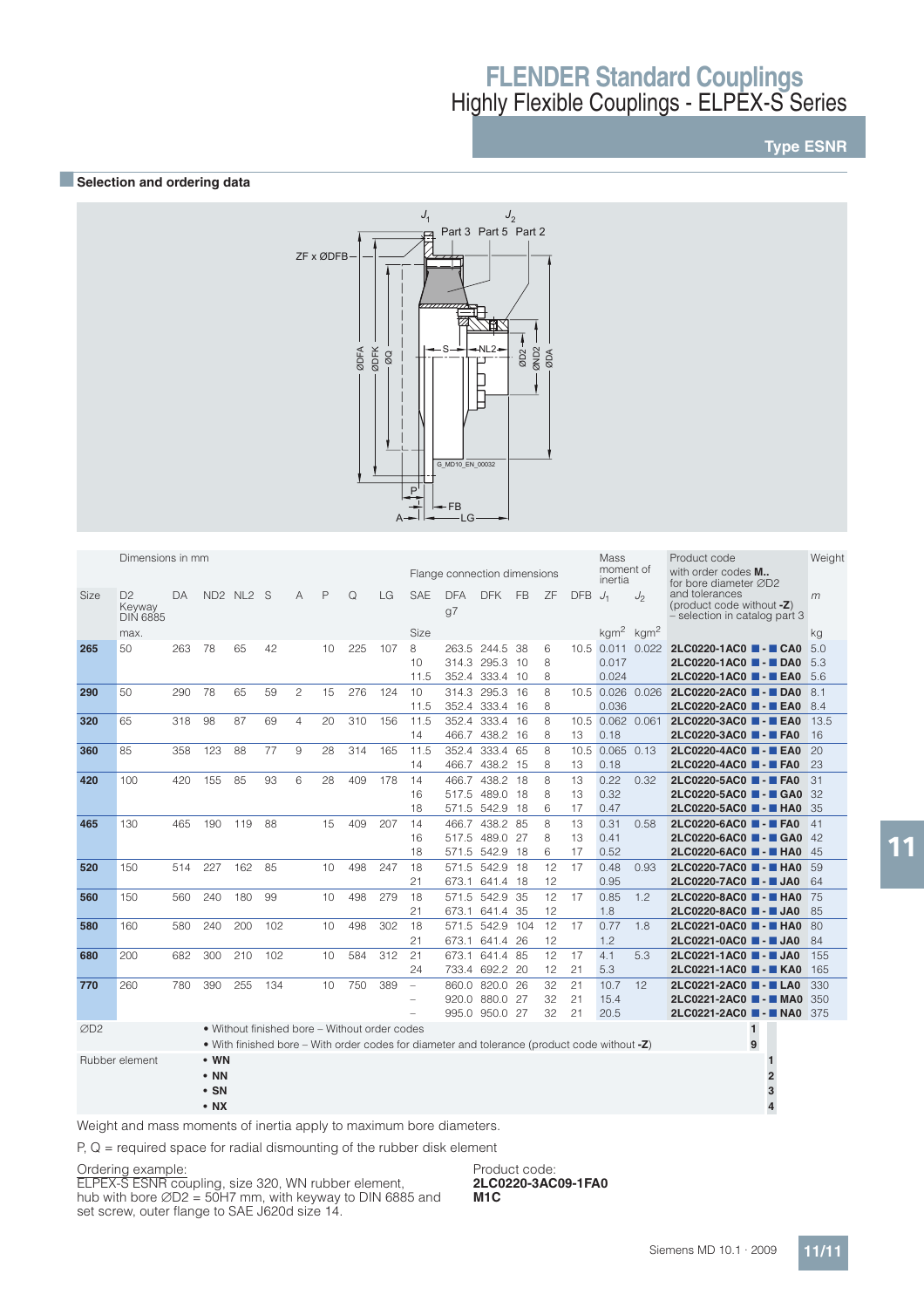## **Type ESDR**

### **BSelection and ordering data**



|                 | Dimensions in mm<br>Flange connection dimensions |     |                                                      |         |     |    |          |     |                                               |                  |                | Mass<br>moment of<br>inertia |           | Product code<br>with order codes <b>M</b><br>for bore diameter $\varnothing$ D <sub>2</sub> | Weight                                                                                       |                         |                                                                            |     |
|-----------------|--------------------------------------------------|-----|------------------------------------------------------|---------|-----|----|----------|-----|-----------------------------------------------|------------------|----------------|------------------------------|-----------|---------------------------------------------------------------------------------------------|----------------------------------------------------------------------------------------------|-------------------------|----------------------------------------------------------------------------|-----|
| Size            | D <sup>2</sup><br>Keyway<br><b>DIN 6885</b>      | DA  |                                                      | ND2 NL2 | S   | P  | $\Omega$ | LG  | <b>SAE</b>                                    | <b>DFA</b><br>g7 | <b>DFK</b>     | <b>FB</b>                    | <b>ZF</b> | <b>DFB</b>                                                                                  | $J_1$                                                                                        | $J_2$                   | and tolerances<br>(product code without -Z)<br>selection in catalog part 3 | m   |
|                 | max.                                             |     |                                                      |         |     |    |          |     | <b>Size</b>                                   |                  |                |                              |           |                                                                                             |                                                                                              | $kgm2$ kgm <sup>2</sup> |                                                                            | kg  |
| 520             | 150                                              | 525 | 227                                                  | 226     | 83  | 10 | 498      | 309 | 18                                            | 571.5            | 542.9          | -18                          | 12        | 17                                                                                          |                                                                                              | 1.8                     | 2LC0220-7AE0 <b>- HAO</b>                                                  | 105 |
|                 |                                                  |     |                                                      |         |     |    |          |     | 21                                            |                  | 673.5 641.4    | 18                           | 12        | 17                                                                                          | 1.5                                                                                          |                         | 2LC0220-7AE0 <b>- JJA0</b>                                                 | 110 |
| 560             | 160                                              | 560 | 248                                                  | 240     | 100 | 10 | 498      | 340 | 18                                            | 571.5            | 542.9          | -35                          | 12        | 17                                                                                          | 1.7                                                                                          | 2.5                     | 2LC0220-8AE0 <b>4 - HAO</b>                                                | 135 |
|                 |                                                  |     |                                                      |         |     |    |          |     | 21                                            | 673.1            | 641.4 35       |                              | 12        | 17                                                                                          | 2.6                                                                                          |                         | 2LC0220-8AE0 <b>- JJA0</b>                                                 | 140 |
| 580             | 160                                              | 585 | 240                                                  | 250     | 100 | 10 | 560      | 350 | 21                                            | 673.1            | 641.4 26       |                              | 12        | 17                                                                                          | $\overline{c}$                                                                               | 3.2                     | 2LC0221-0AE0 <b>- JJA0</b>                                                 | 145 |
|                 |                                                  |     |                                                      |         |     |    |          |     | 24                                            | 733.4            | 692.2 26       |                              | 12        | 21                                                                                          | 2.6                                                                                          |                         | 2LC0221-0AE0 <b>4 - KAO</b>                                                | 150 |
| 680             | 200                                              | 682 | 300                                                  | 250     | 102 | 10 | 584      | 352 | 21                                            | 673.1            | 641.4 85       |                              | 12        | 17                                                                                          | 8.2                                                                                          | 6.5                     | 2LC0221-1AE0 ■ - ■ JA0                                                     | 260 |
|                 |                                                  |     |                                                      |         |     |    |          |     | 24                                            |                  | 733.4 692.2 20 |                              | 12        | 21                                                                                          | 9.4                                                                                          |                         | 2LC0221-1AE0 ■ - ■ KA0                                                     | 270 |
| 770             | 260                                              | 780 | 390                                                  | 300     | 200 | 10 | 750      | 500 |                                               | 860.0            | 820.0          | -19                          | 32        | 21                                                                                          | 22.3                                                                                         | 20                      | 2LC0221-2AE0 ■ - ■ LA0                                                     | 540 |
|                 |                                                  |     |                                                      |         |     |    |          | 500 |                                               | 920.0            | 880.0          | -27                          | 32        |                                                                                             | 26                                                                                           |                         | 2LC0221-2AE0 ■ - ■ MA0                                                     | 555 |
|                 |                                                  |     |                                                      |         |     |    |          | 500 |                                               |                  | 995.0 950.0 27 |                              | 32        |                                                                                             | 31                                                                                           |                         | 2LC0221-2AE0 ■ - ■ NA0                                                     | 600 |
| ØD <sub>2</sub> |                                                  |     |                                                      |         |     |    |          |     | • Without finished bore – Without order codes |                  |                |                              |           |                                                                                             |                                                                                              |                         | 1.                                                                         |     |
|                 |                                                  |     |                                                      |         |     |    |          |     |                                               |                  |                |                              |           |                                                                                             | • With finished bore – With order codes for diameter and tolerance (product code without -Z) |                         | 9                                                                          |     |
|                 | Rubber element                                   |     | $\cdot$ WN<br>$\cdot$ NN<br>$\cdot$ SN<br>$\cdot$ NX |         |     |    |          |     |                                               |                  |                |                              |           |                                                                                             |                                                                                              |                         | 3<br>4                                                                     |     |

Weight and mass moments of inertia apply to maximum bore diameters.

 $P, Q$  = required space for radial dismounting of the rubber disk element

Ordering example:

ELPEX-S ESDR coupling, size 560, WN rubber element, hub with bore  $\emptyset$ D2 = 120H7 mm, with keyway to DIN 6885 and set screw, outer flange to SAE J620d size 21.

Product code: **2LC0220-8AE09-1JA0 M1S**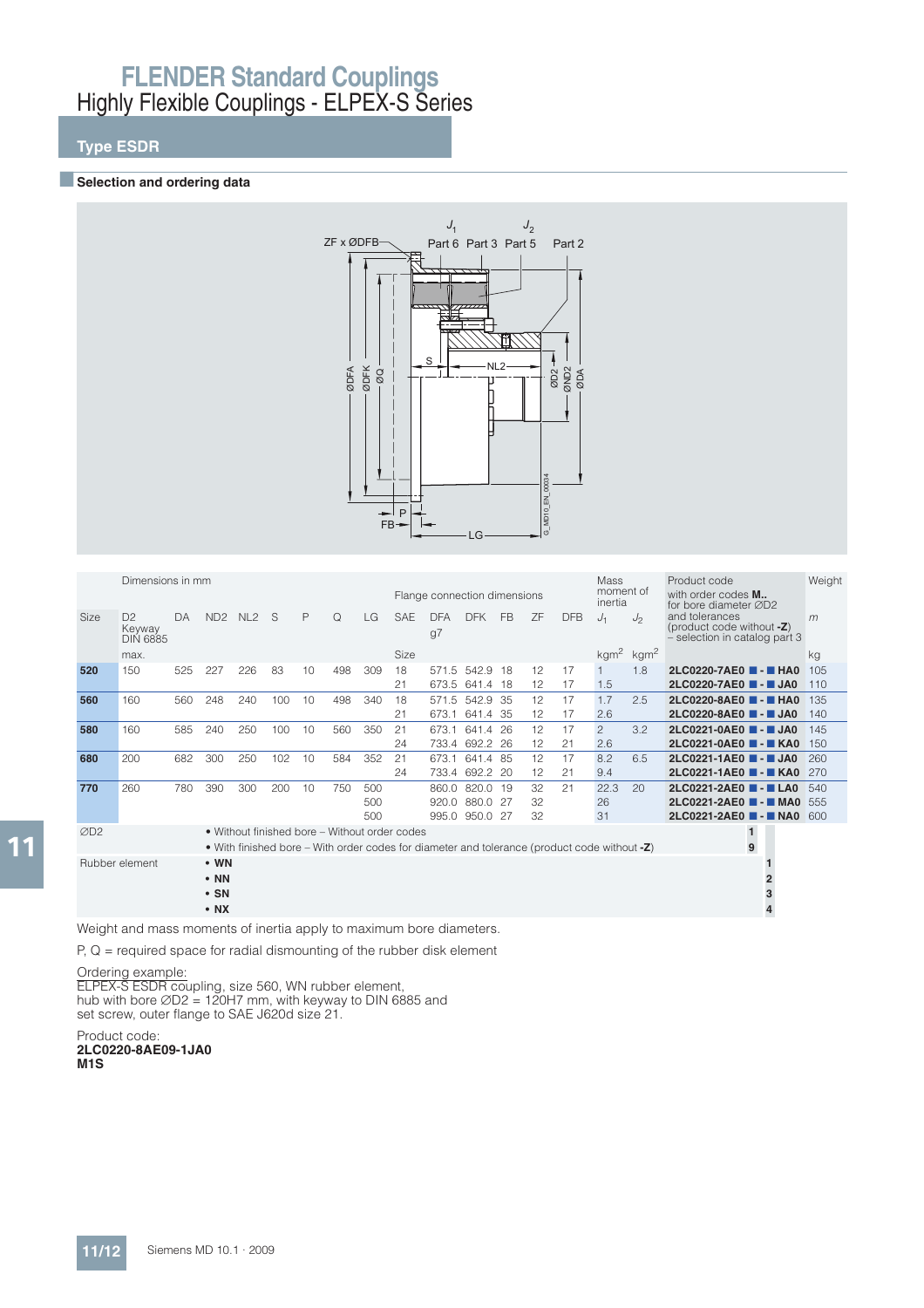### **Types ESNW and ESDW**

#### **■Selection and ordering data**



Type ESNW Type ESDW



|                  | Dimensions in mm                   |     |                                                                                              |     |     |     |     |     | inertia          | Mass moment of   | Product code<br>with order codes M                                   | Wei |
|------------------|------------------------------------|-----|----------------------------------------------------------------------------------------------|-----|-----|-----|-----|-----|------------------|------------------|----------------------------------------------------------------------|-----|
| Size             | D1/D2<br>Keyway<br><b>DIN 6885</b> | DA  | ND1/ND2 NL1/NL2 L3                                                                           |     |     | L4  | S   | LG  | $J_1$            | $J_2$            | for bore diameter ØD2<br>and tolerances<br>(product code without -Z) | m   |
|                  | max.                               |     |                                                                                              |     |     |     |     |     | kgm <sup>2</sup> | kgm <sup>2</sup> | - selection in catalog part 3                                        | kg  |
| <b>Type ESNW</b> |                                    |     |                                                                                              |     |     |     |     |     |                  |                  |                                                                      |     |
| 265              | 50                                 | 275 | 78                                                                                           | 65  | 62  | 66  | 68  | 198 | 0.11             | 0.017            | 2LC0220-1AG <b>N</b> - AA0                                           | 15  |
| 290              | 50                                 | 325 | 78                                                                                           | 65  | 62  | 68  | 89  | 219 | 0.21             | 0.028            | 2LC0220-2AG <b>14-14</b> AA0                                         | 22  |
| 320              | 65                                 | 365 | 98                                                                                           | 87  | 84  | 92  | 100 | 274 | 0.37             | 0.042            | 2LC0220-3AG <b>N - AA0</b>                                           | 32  |
| 360              | 85                                 | 365 | 123                                                                                          | 88  | 85  | 96  | 123 | 299 | 0.45             | 0.11             | 2LC0220-4AG <b>N - A</b> A0                                          | 43  |
| 420              | 100                                | 480 | 155                                                                                          | 85  | 82  | 94  | 134 | 304 | 1.5              | 0.3              | 2LC0220-5AG <b>N</b> - AA0                                           | 75  |
| 465              | 130                                | 480 | 190                                                                                          | 119 | 116 | 119 | 125 | 363 | 1.6              | 0.54             | 2LC0220-6AG <b>N</b> - AA0                                           | 89  |
| 520              | 150                                | 585 | 227                                                                                          | 162 | 159 | 161 | 123 | 447 | $\overline{4}$   | 0.94             | 2LC0220-7AG <b>N 4</b> - AA0                                         | 155 |
| 560              | 150                                | 585 | 240                                                                                          | 180 | 174 | 174 | 132 | 492 | 4.1              | 1.2              | 2LC0220-8AG <b>N - AA0</b>                                           | 160 |
| 580              | 150                                | 585 | 240                                                                                          | 200 | 195 | 198 | 145 | 545 | 5.5              | 1.6              | 2LC0221-0AG <b>N</b> - AA0                                           | 185 |
| 680              | 160                                | 685 | 300                                                                                          | 210 | 205 | 201 | 150 | 570 | 12               | 3.6              | 2LC0221-1AG <b>N</b> - AA0                                           | 315 |
| 770              | 260                                | 870 | 390                                                                                          | 255 | 250 | 253 | 180 | 690 | 27.2             | 12               | 2LC0221-2AG <b>NN</b> - AA0                                          | 500 |
| <b>Type ESDW</b> |                                    |     |                                                                                              |     |     |     |     |     |                  |                  |                                                                      |     |
| 520              | 150                                | 585 | 227                                                                                          | 226 | 201 | 135 | 100 | 552 | 4.7              | 1.8              | 2LC0220-7AH <b>N - AA0</b>                                           | 215 |
| 560              | 160                                | 585 | 248                                                                                          | 240 | 215 | 133 | 117 | 597 | 5.4              | 2.5              | 2LC0220-8AH <b>N</b> - AA0                                           | 250 |
| 580              | 160                                | 685 | 240                                                                                          | 250 | 220 | 140 | 120 | 620 | 10.1             | 3.2              | 2LC0221-0AH <b>NN</b> - AA0                                          | 300 |
| 680              | 200                                | 685 | 300                                                                                          | 250 | 218 | 134 | 125 | 625 | 14.5             | 6.5              | 2LC0221-1AH <b>N</b> - AA0                                           | 440 |
| 770              | 260                                | 870 | 390                                                                                          | 300 | 265 | 238 | 220 | 820 | 40               | 20               | 2LC0221-2AH <b>N - AA0</b>                                           | 720 |
| ØD1              |                                    |     | • Without finished bore – Without order codes                                                |     |     |     |     |     |                  |                  | 11                                                                   |     |
|                  |                                    |     | • With finished bore – With order codes for diameter and tolerance (product code without -Z) |     |     |     |     |     |                  |                  | 99                                                                   |     |
| ØD <sub>2</sub>  |                                    |     | • Without finished bore - Without order codes                                                |     |     |     |     |     |                  |                  |                                                                      |     |
|                  |                                    |     | • With finished bore – With order codes for diameter and tolerance (product code without -Z) |     |     |     |     |     |                  |                  | 9                                                                    |     |

Rubber element **• WN 1 • NN 2 • SN 3**

**• NX 4**

Weight and mass moments of inertia apply to maximum bore diameters.

Ordering example:

ELPEX-S ESNW coupling, size 520, WN rubber element, hub with bore  $\emptyset$ D1 = 140H7 mm, with keyway to DIN 6885 and set screw, bore  $\emptyset$ D2 = 120H7 mm, with keyway to DIN 6885 and set screw.

#### Product code: **2LC0220-7AG99-1AA0 L1V+M1S**

11

Weight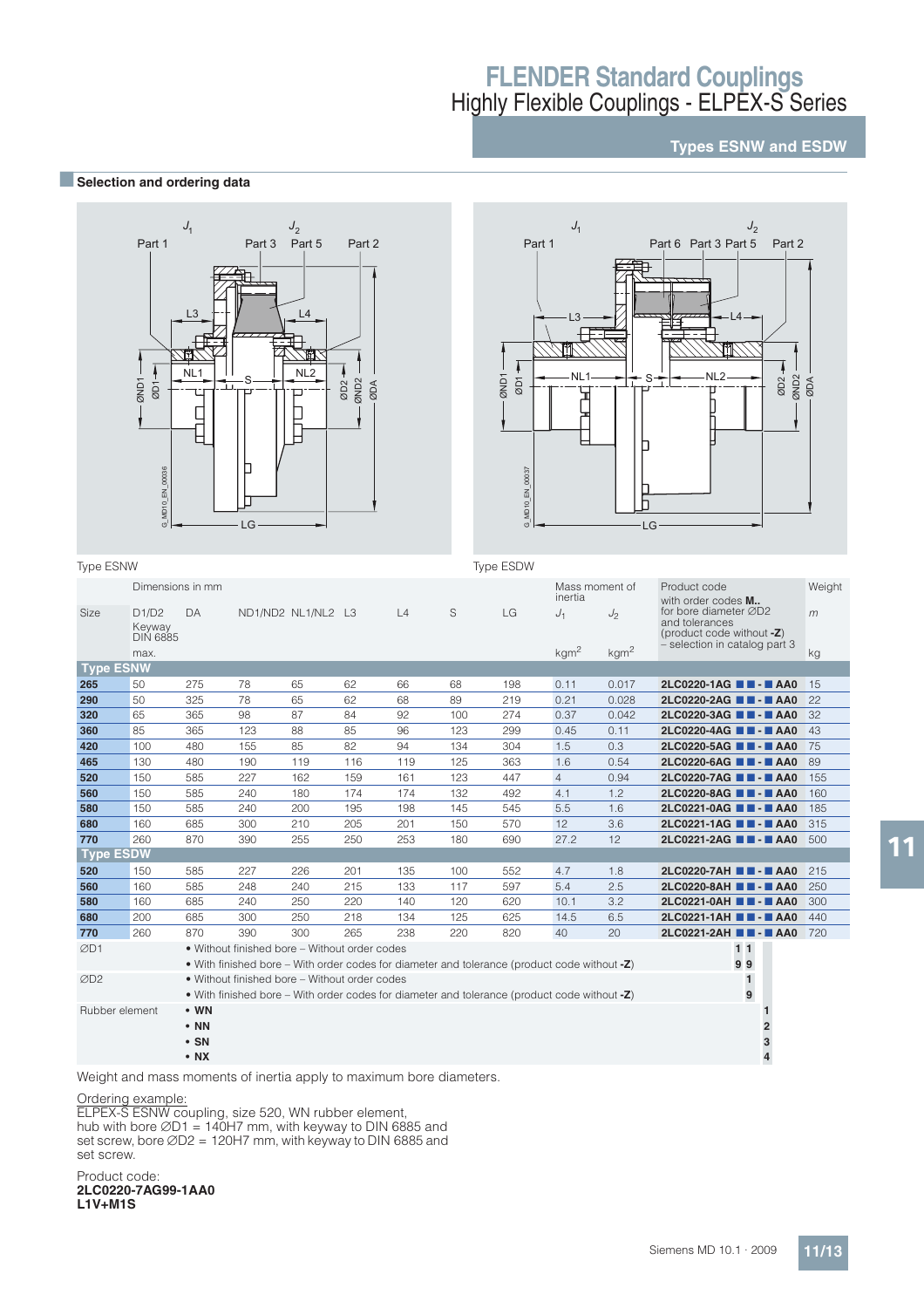# **Type EST**

#### **Exercise Selection and ordering data**



The rubber disk element cannot be dismounted until the machines have been moved.

|      | Dimensions in mm |                                             |            |     |                               |         |    |             |                                                                                                   |            |           |    |            | Mass<br>Product code<br>moment of |                         | Weight                                                                       |    |
|------|------------------|---------------------------------------------|------------|-----|-------------------------------|---------|----|-------------|---------------------------------------------------------------------------------------------------|------------|-----------|----|------------|-----------------------------------|-------------------------|------------------------------------------------------------------------------|----|
|      |                  |                                             |            |     |                               |         |    |             | Flange connection dimensions                                                                      |            |           |    |            | inertia                           |                         | with order codes M<br>for bore diameter ØD2                                  |    |
| Size | Taper<br>bush    | D <sub>1</sub><br>Keyway<br><b>DIN 6885</b> |            | DA  | NL2A                          |         | LG | <b>SAE</b>  | <b>DFA</b>                                                                                        | <b>DFK</b> | <b>FB</b> | ZF | <b>DFB</b> | $J_1$                             | $J_2$                   | and tolerances<br>(product code without -Z)<br>- selection in catalog part 3 | m  |
|      | Size             | min.                                        | max.       |     |                               |         |    | <b>Size</b> |                                                                                                   |            |           |    |            |                                   | $kgm2$ kgm <sup>2</sup> |                                                                              | kg |
| 220  | 2012             | 14                                          | 50         | 222 | 32                            | $\circ$ | 52 | 6.5         | 215.9                                                                                             | 200.0      | 8         | 6  | 8.5        |                                   | $0.008$ $0.008$         | 2LC0220-0AF0 - AA0 3.6                                                       |    |
|      |                  |                                             |            |     |                               |         | 43 | 7.5         | 241.3                                                                                             | 222.3      | 33        | 8  | 8.5        | 0.008                             |                         | 2LC0220-0AF0 <b>- BA0</b> 3.5                                                |    |
|      |                  |                                             |            |     |                               |         | 43 | 8           | 263.5                                                                                             | 244.5      | 8         | 6  | 10.5       | 0.011                             |                         | 2LC0220-0AF0 - CA0 3.7                                                       |    |
|      |                  |                                             |            |     |                               |         | 43 | 10          | 314.3                                                                                             | 295.3      | 8         | 8  | 10.5       | 0.020                             |                         | 2LC0220-0AF0 <b>- DA0</b> 4.2                                                |    |
| 265  | 2517             | 16                                          | 60         | 263 | 45                            | 3       | 42 | 8           | 263.5                                                                                             | 244.5      | 38        | 6  | 10.5       |                                   | 0.011 0.019             | 2LC0220-1AF0 <b>- CA0</b> 5.9                                                |    |
|      |                  |                                             |            |     |                               |         |    | 10          | 314.3                                                                                             | 295.3      | 10        | 8  |            | 0.017                             |                         | 2LC0220-1AF0 <b>- DA0</b> 6.2                                                |    |
|      |                  |                                             |            |     |                               |         |    | 11.5        | 352.4                                                                                             | 333.4      | 10        | 8  |            | 0.024                             |                         | 2LC0220-1AF0 <b>- EA0</b> 6.5                                                |    |
| 290  | 2517             | 16                                          | 60         | 290 | 64                            | 6       | 58 | 10          | 314.3                                                                                             | 295.3      | 16        | 8  | 10.5       |                                   | 0.026 0.026             | 2LC0220-2AF0 - DA0 8.5                                                       |    |
|      |                  |                                             |            |     |                               |         |    | 11.5        | 352.4                                                                                             | 333.4      | 16        | 8  |            | 0.036                             |                         | 2LC0220-2AF0 <b>. EA0</b> 8.8                                                |    |
| 320  | 3030             | 35                                          | 75         | 318 | 76                            | 8       | 68 | 11.5        | 352.4                                                                                             | 333.4      | 16        | 8  | 10.5       | $0.062$ $0.06$                    |                         | 2LC0220-3AF0 - EA0 14                                                        |    |
|      |                  |                                             |            |     |                               |         |    | 14          | 466.7                                                                                             | 438.2      | 16        | 8  | 13         | 0.18                              |                         | 2LC0220-3AF0 ■ - ■ FA0                                                       | 17 |
| 360  | 3535             | 35                                          | 90         | 358 | 89                            | 13      | 76 | 11.5        | 352.4                                                                                             | 333.4      | 65        | 8  | 10.5       | $0.065$ $0.13$                    |                         | 2LC0220-4AF0 - EA0 21                                                        |    |
|      |                  |                                             |            |     |                               |         |    | 14          | 466.7                                                                                             | 438.2      | 15        | 8  | 13         | 0.18                              |                         | 2LC0220-4AF0 - FA0 24                                                        |    |
| 420  | 4040             | 40                                          | 100        | 420 | 102                           | 10      | 92 | 14          | 466.7                                                                                             | 438.2      | 18        | 8  | 13         | 0.22                              | 0.33                    | 2LC0220-5AF0 - FA0 37                                                        |    |
|      |                  |                                             |            |     |                               |         |    | 16          | 517.5                                                                                             | 489.0      | 18        | 8  | 13         | 0.32                              |                         | 2LC0220-5AF0 - GA0 38                                                        |    |
|      |                  |                                             |            |     |                               |         |    | 18          | 571.5                                                                                             | 542.9      | 18        | 6  | 17         | 0.47                              |                         | 2LC0220-5AF0 - HAO 41                                                        |    |
| 465  | 4545             | 55                                          | 110        | 465 | 115                           | 28      | 87 | 14          | 466.7                                                                                             | 438.2      | 85        | 8  | 13         | 0.31                              | 0.76                    | 2LC0220-6AF0 <b>- FA0</b> 63                                                 |    |
|      |                  |                                             |            |     |                               |         |    | 16          | 517.5                                                                                             | 489.0      | 27        | 8  | 13         | 0.41                              |                         | 2LC0220-6AF0 - GA0 64                                                        |    |
|      |                  |                                             |            |     |                               |         |    | 18          | 571.5                                                                                             | 542.9      | 18        | 6  | 17         | 0.52                              |                         | 2LC0220-6AF0 - HAO 68                                                        |    |
| ØD1  |                  |                                             |            |     | • Without Taper clamping bush |         |    |             |                                                                                                   |            |           |    |            |                                   |                         | $\mathbf{1}$                                                                 |    |
|      |                  |                                             |            |     |                               |         |    |             | • With Taper clamping bush – With order code for diameter and tolerance (product code without -Z) |            |           |    |            |                                   |                         | 9                                                                            |    |
|      | Rubber element   |                                             | $\cdot$ WN |     |                               |         |    |             |                                                                                                   |            |           |    |            |                                   |                         |                                                                              |    |
|      |                  |                                             | $\cdot$ NN |     |                               |         |    |             |                                                                                                   |            |           |    |            |                                   |                         | $\overline{2}$                                                               |    |
|      |                  |                                             | $\cdot$ SN |     |                               |         |    |             |                                                                                                   |            |           |    |            |                                   |                         | 3                                                                            |    |
|      |                  |                                             | $\cdot$ NX |     |                               |         |    |             |                                                                                                   |            |           |    |            |                                   |                         | $\overline{4}$                                                               |    |

Weight and mass moments of inertia apply to maximum bore diameters.

Ordering example:

ELPEX-S EST coupling, size 265, WN rubber element, with Taper clamping bush size 2517, with bore  $\emptyset$ D2 = 30 mm, outer flange to SAE J620d size 10.

Product code: **2LC0220-1AF99-1DA0 M0S**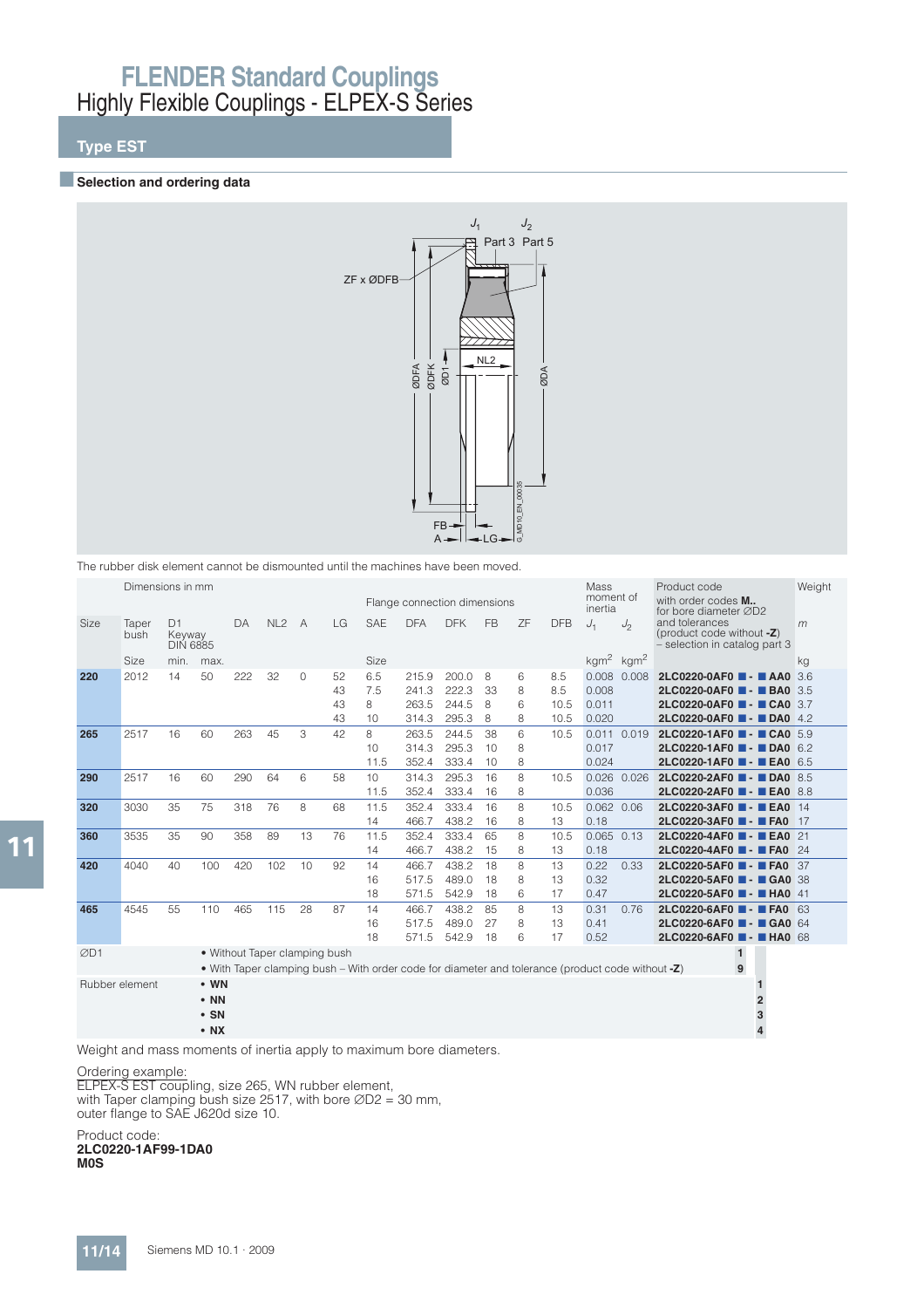**Spare and wear parts**

### **BSelection and ordering data**

### **Rubber disk elements**

The rubber disk elements of the ELPEX-S coupling are wear parts. The service life depends on the operating conditions.

Product code set of rubber disk elements for a coupling

| Size                           | Type                     |                        |                     |                    |                      |                      |
|--------------------------------|--------------------------|------------------------|---------------------|--------------------|----------------------|----------------------|
|                                | <b>EST</b>               |                        | <b>ESN</b>          | <b>ESNR, ESNW</b>  | <b>ESD</b>           | <b>ESDR, ESDW</b>    |
| 220                            |                          | 2LC0220-0XL ■ 0- ■ AA0 | 2LC0220-0XJ00- AA0  |                    |                      |                      |
| 265                            |                          | 2LC0220-1XL ■ 0- ■ AA0 | 2LC0220-1XJ00- AA0  | 2LC0220-1XM00- AA0 |                      |                      |
| 290                            |                          | 2LC0220-2XL ■ 0- ■ AA0 | 2LC0220-2XJ00- AA0  | 2LC0220-2XM00- AA0 |                      |                      |
| 320                            |                          | 2LC0220-3XL ■ 0- ■ AA0 | 2LC0220-3XJ00- AA0  | 2LC0220-3XM00- AA0 |                      |                      |
| 360                            |                          | 2LC0220-4XL 0- AA0     | 2LC0220-4XJ00- AA0  | 2LC0220-4XM00- AA0 |                      |                      |
| 420                            | 2LC0220-5XL 0- AA0       |                        | 2LC0220-5XJ00- AA0  | 2LC0220-5XM00- AA0 |                      |                      |
| 465                            |                          | 2LC0220-6XL ■ 0- ■ AA0 | 2LC0220-6XJ00- AA0  | 2LC0220-6XM00-■AA0 |                      |                      |
| 520                            |                          |                        | 2LC0220-7XJ00-■ AA0 | 2LC0220-7XM00- AA0 | 2LC0220-7XK00- ■ AA0 | 2LC0220-7XN00- AA0   |
| 560                            |                          |                        | 2LC0220-8XJ00- AA0  | 2LC0220-8XM00- AA0 | 2LC0220-8XK00- AA0   | 2LC0220-8XN00- ■ AA0 |
| 580                            |                          |                        | 2LC0221-0XJ00- AA0  | 2LC0221-0XM00-■AA0 | 2LC0221-0XK00-■AA0   | 2LC0221-0XN00- AA0   |
| 680                            |                          |                        | 2LC0221-1XJ00- AA0  | 2LC0221-1XM00- AA0 | 2LC0221-1XK00-■AA0   | 2LC0221-1XN00- AA0   |
| 770                            |                          |                        |                     | 2LC0221-2XM00-■AA0 |                      | 2LC0221-2XN00-■AA0   |
| Without Taper clamping<br>bush |                          |                        |                     |                    |                      |                      |
|                                | With Taper clamping bush | 9                      |                     |                    |                      |                      |
| Rubber element                 |                          | $\cdot$ WN 1           |                     |                    |                      |                      |
|                                |                          | $\cdot$ NN 2           |                     |                    |                      |                      |
|                                |                          | $\cdot$ SN 3           |                     |                    |                      |                      |
|                                |                          | $\cdot$ NX 4           |                     |                    |                      |                      |

Ordering examples:

WN rubber element for ELPEX-S EST 265 coupling, including taper bush 2517 with bore  $\emptyset$ D1 = 24 mm, keyway to DIN 6885.

Product code: **2LC0220-1XL90-1AA0 L0P**

WN rubber element for ELPEX-S EST 265 coupling without Taper clamping bush.

Product code: **2LC0220-1XL10-1AA0**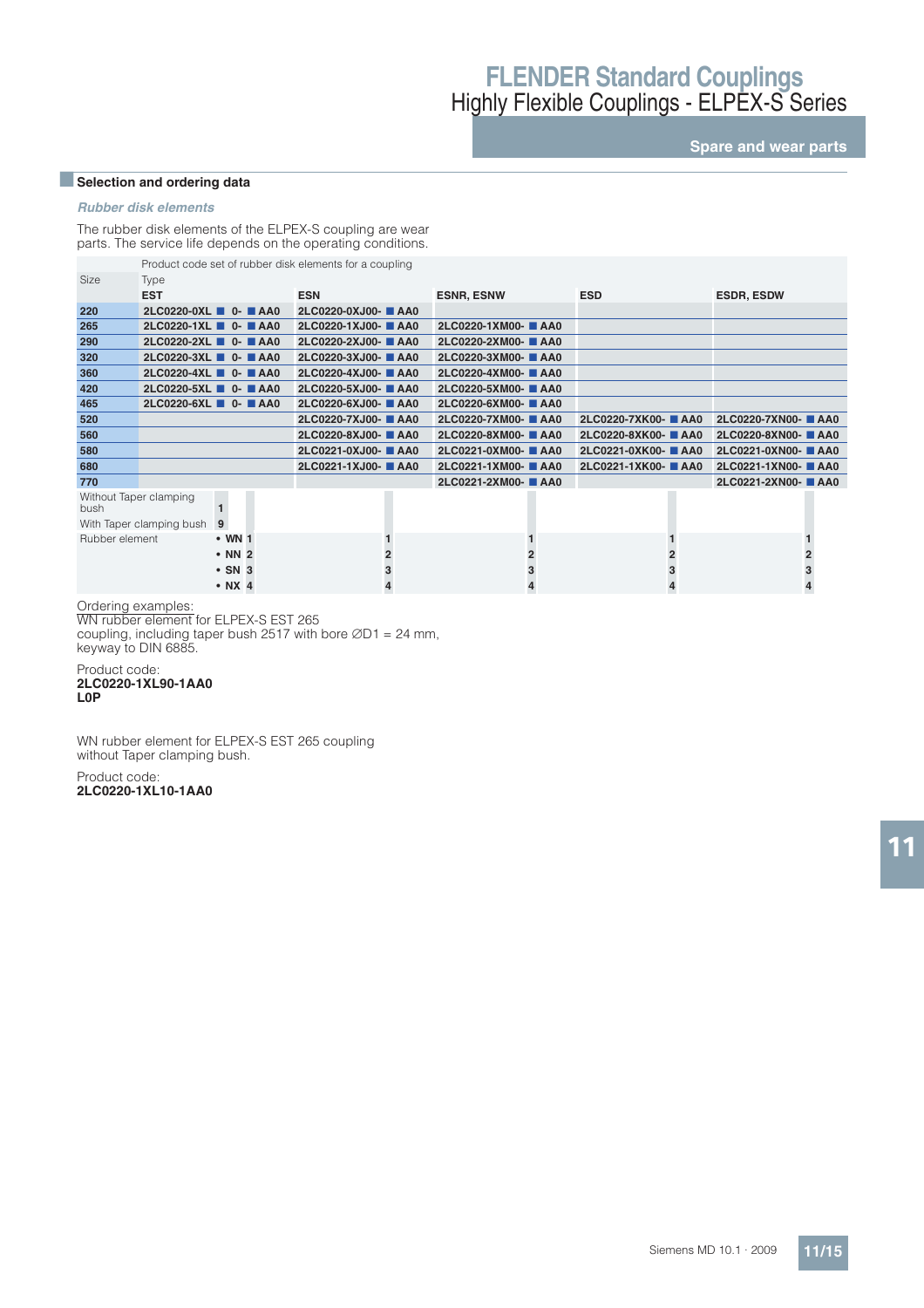**Notes**

**11/16** Siemens MD 10.1 · 2009

n.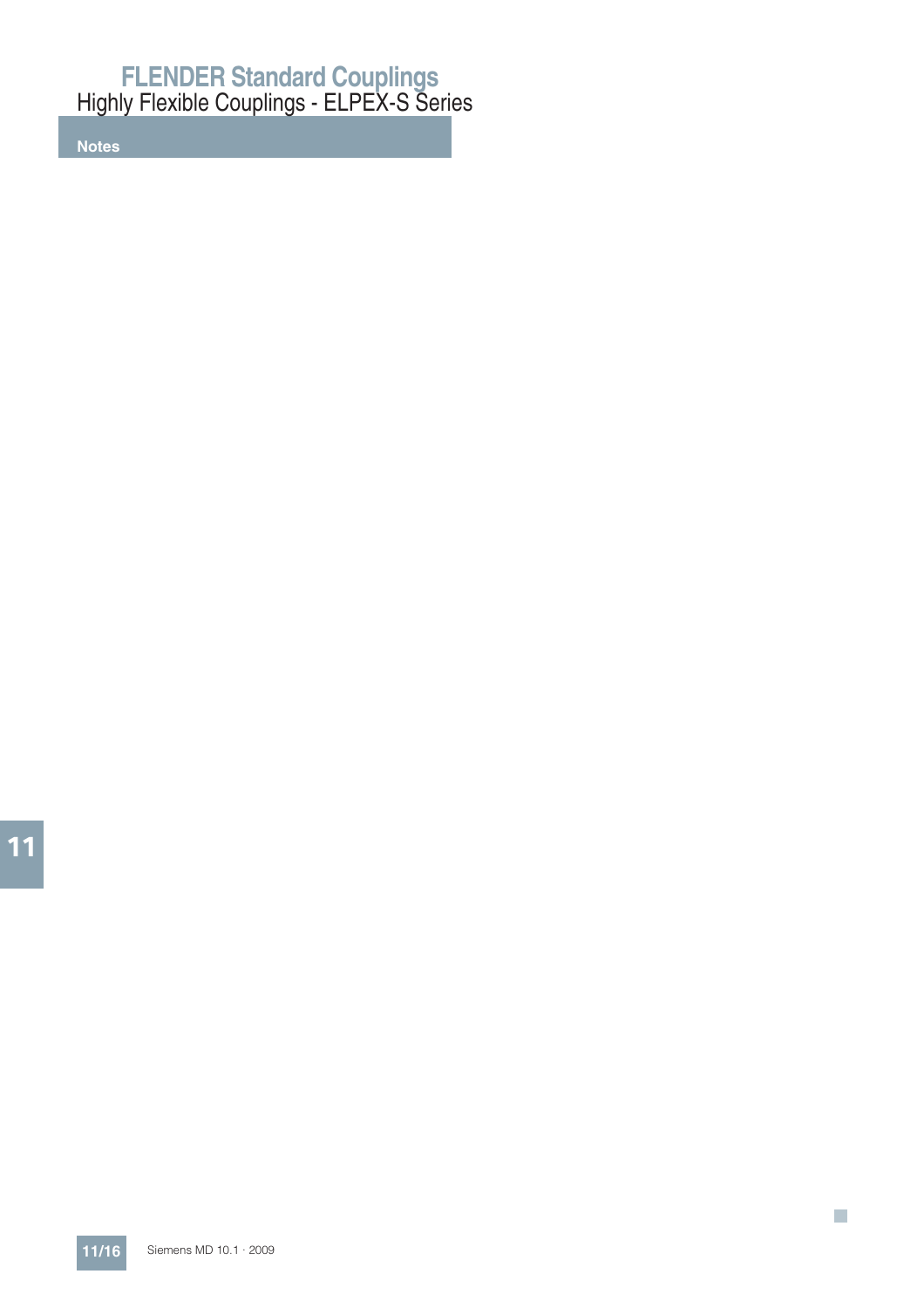# **Highly Flexible Couplings ELPEX Series**



| 12/2         | Overview                                             |
|--------------|------------------------------------------------------|
| 12/2         | <b>Benefits</b>                                      |
| 12/2         | Application                                          |
| 12/2         | Design                                               |
| 12/4         | Configuration                                        |
| 12/5         | <b>Technical data</b>                                |
| 12/6<br>12/6 | <b>Types ENG/ENGS</b><br>Selection and ordering data |
| 12/7<br>12/7 | <b>Types EFG/EFGS</b><br>Selection and ordering data |
| 12/8<br>12/8 | Spare and wear parts<br>Selection and ordering data  |

**12**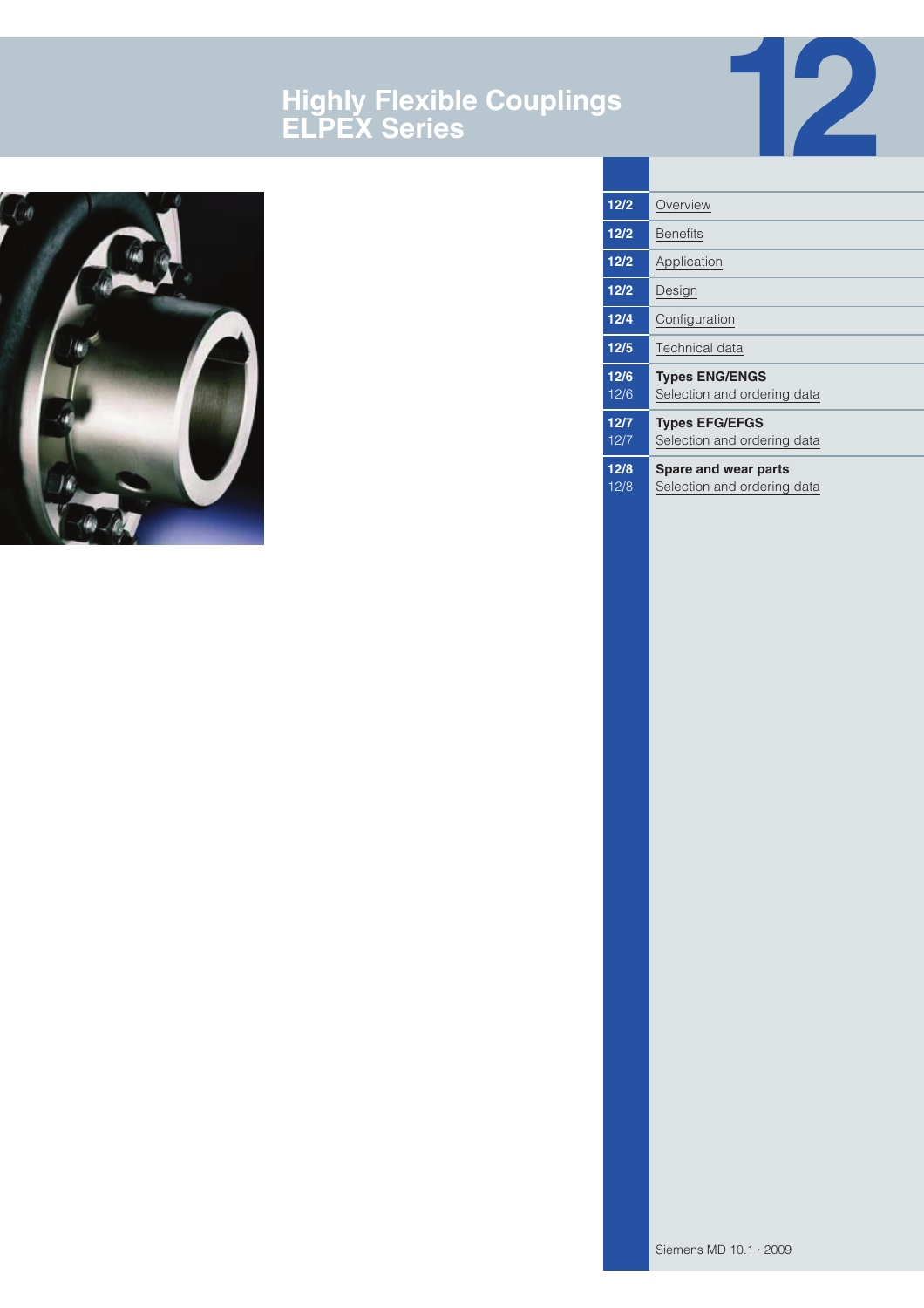### **General information**

#### ■ **Overview**



ELPEX couplings are highly torsionally flexible and free of torsional backlash. Because of their low torsional stiffness and damping capacity, ELPEX couplings are especially suitable for coupling machines with a very non uniform torque pattern. ELPEX couplings are also suitable for connecting machines with high shaft misalignment.

Standard ELPEX coupling types are designed as shaft-shaft connections or flange-shaft connections. Application-related types can be implemented on request.

#### ■**Benefits**

The ELPEX coupling is suitable for horizontal and vertical mounting positions or mounting at any required angle. The coupling parts can be arranged as required on the shafts to be connected.

The split flexible rings can be changed without having to move the coupled machines.

The flexible rings are mounted without backlash and give the coupling progressive torsional stiffness, i.e. torsional stiffness increases in proportion to coupling load.

The ELPEX coupling is especially suitable for reversing operation or operation with changing directions of load.

#### ■**Application**

The ELPEX coupling is available in 9 sizes with a nominal torque of between 1600 Nm and 90000 Nm. The coupling is suitable for ambient temperatures of between –40 °C and +80 °C.

The ELPEX coupling is frequently used for high-quality drives

which have to guarantee very long service life in harsh operating

The coupling is delivered preassembled. The flexible rings are completely assembled. On the type ENG, the coupling halves have to be bolted together after the hub has been mounted. On the type EFG, after mounting the coupling hub, only the outer

Outer flanges with different connection dimensions are available

If the flexible rings are irreparably damaged or worn, the metal parts can rotate freely against one another, they are not in con-

flange has to be connected to the machine.

### ■**Design**

#### **Design and function**

The ELPEX coupling's transmission characteristic is determined essentially by the flexible rings. The flexible rings are manufactured from a natural rubber mixture with a multiply fabric lining. The flexible rings are split so that they can be changed without having to move the coupled machines.

The flexible rings are fastened to the hub with a clamping ring and to the outer flange with a clamping ring, using pins and bolts.

On the type EFG, the outer flange is designed with connection dimensions for connection to e.g. a diesel engine flywheel. On ENG types, the outer flange is fitted to a second hub part, which then enables the shaft-shaft connection.

conditions. Examples of applications are mill drives in the cement industry, marine main and secondary drives or drives on large excavators powered by an electric motor or diesel engine.

#### Materials:

for the type EFG.

tact with one another.

|                                 | Type<br>Cast iron                   | Steel |
|---------------------------------|-------------------------------------|-------|
| Hub part 1                      | Grey cast iron<br>EN-GJL-250        | Steel |
| Hub part 2                      | Steel                               | Steel |
| Retaining ring, outer ENG, ENGS | Grey cast iron<br><b>EN-GJL-250</b> | Steel |
| Outer flange EFG, EFGS          | Grey cast iron<br><b>FN-GJI-250</b> | Steel |

### Steel in quality  $R_m > 450$  N/mm<sup>2</sup>

Flexible ring materials:

| Material/<br>description | <b>Hardness</b> | <b>Identification</b> | Ambient temperature  |
|--------------------------|-----------------|-----------------------|----------------------|
| Natural rubber           | 70 ShoreA       | $Size - 2$            | $-40$ °C to $+80$ °C |

12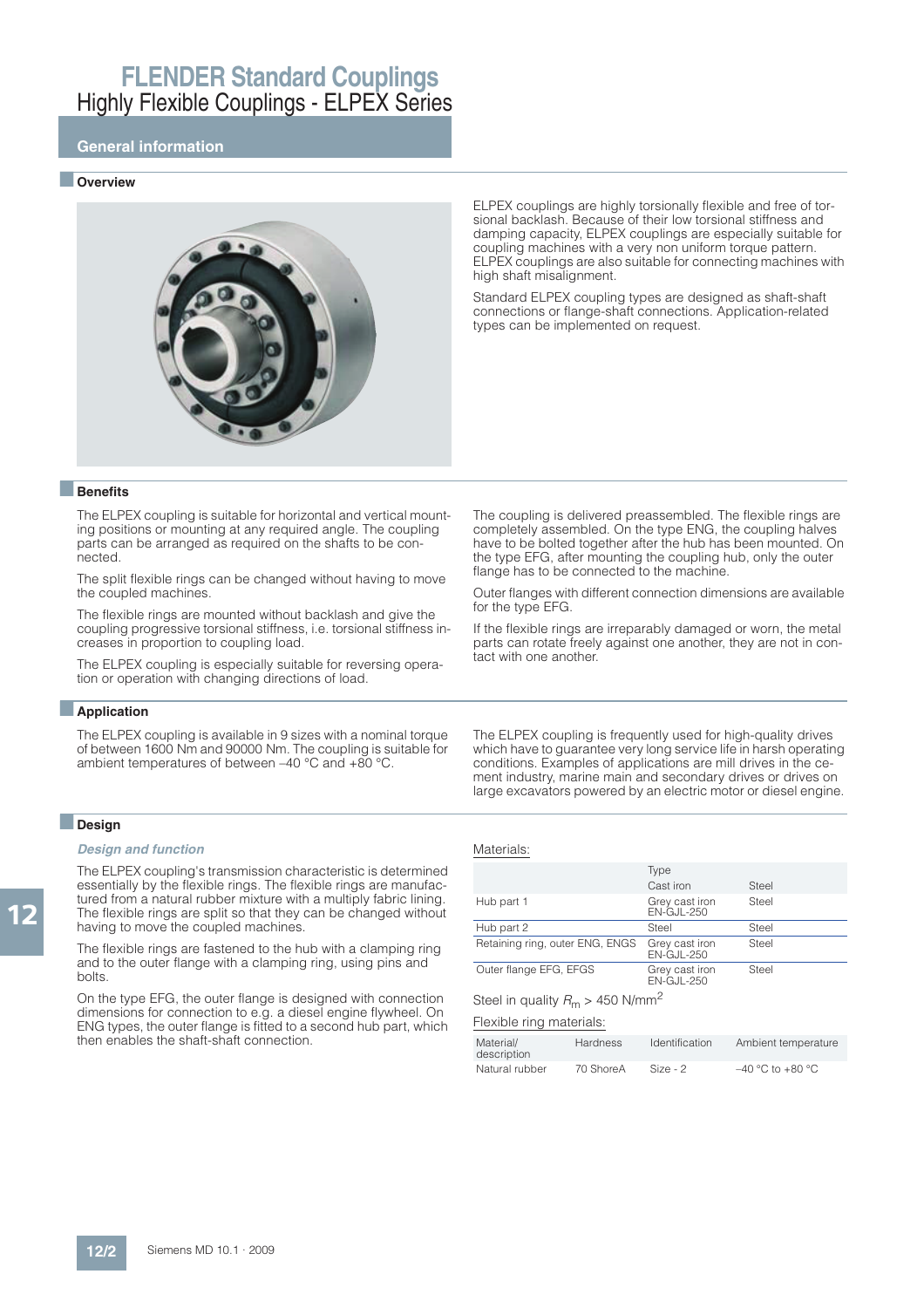### **General information**

Further application-specific coupling types are available. Dimension sheets for and information on these are available on request. The following versions have already been implemented a number of times:

- ELPEX coupling with brake drum, brake disk or flywheel mass
- ELPEX coupling with axial backlash limiter
- ELPEX coupling with adapter
- ELPEX coupling in combination with a safety slip clutch
- ELPEX coupling for engaging/disengaging during standstill
- ELPEX coupling as part of a coupling combination

### Fail-safe device of ELPEX coupling

Types ENGS and EFGS are provided with a fail-safe device. In normal operation the torsion angle of the flexible rings is smaller than the gap between the cams. In normal operation there is no metal-metal contact.

If the flexible rings fail, cams transmit the torque from the inner part and outer part. These enable the coupling to be used in emergency mode for a short time. This option is frequently required e.g. in the case of marine drives.



ELPEX coupling types

**Type Description**

ENG Coupling as shaft-shaft connection EFG Coupling as flange-shaft connection ENGS as ENG with fail-safe device EFGS as EFG with fail-safe device

ENG

ENGS

G\_MD10\_XX\_00038

**AD10 XX** 



Types EFG/EFGS



Fail-safe device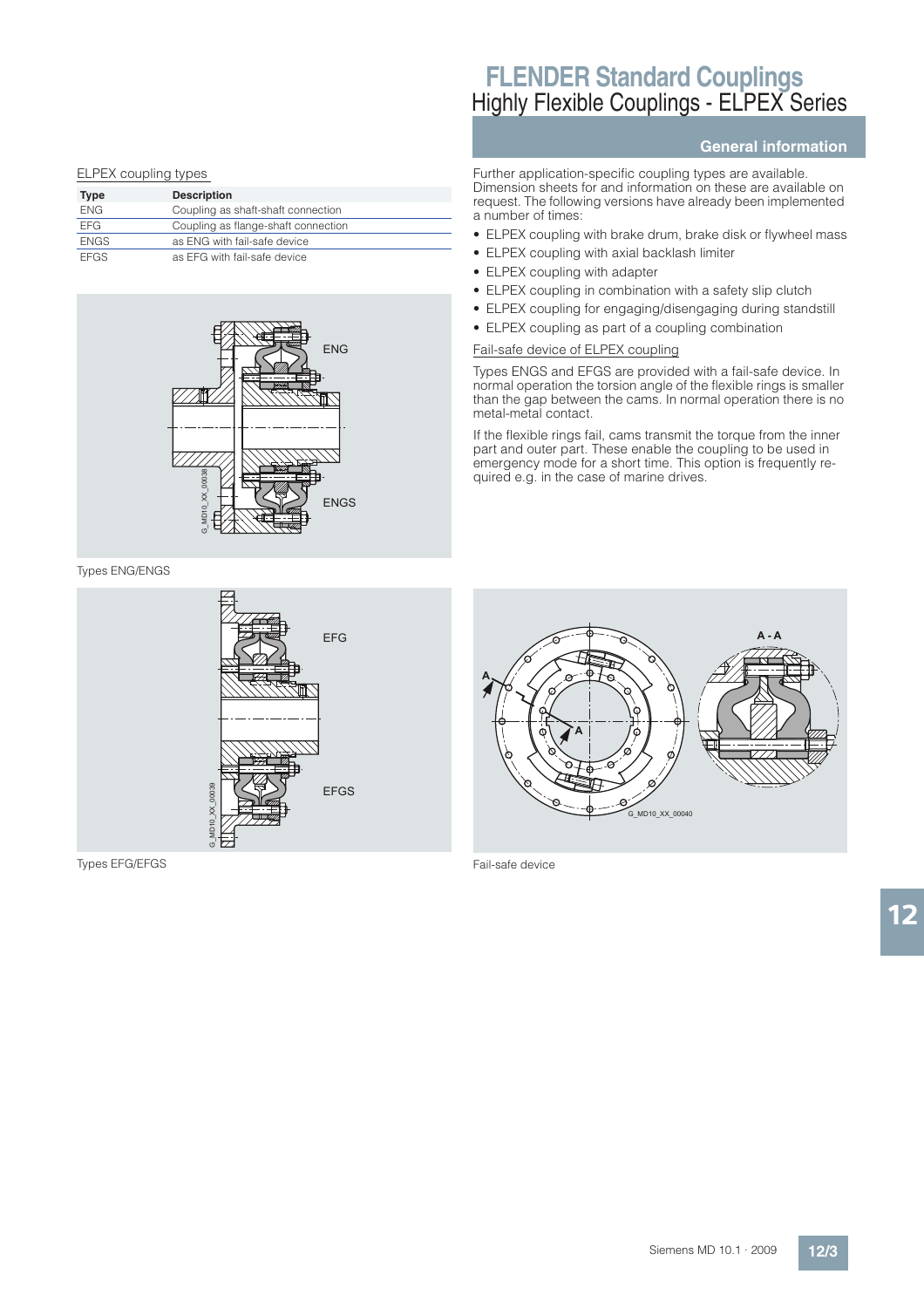## **General information**

#### ■**Configuration**

**The ELPEX coupling is especially suitable for rough operation. An application factor different from that in catalog section 3 is therefore sufficient for all applications. In the case of machines which excite torsional vibration, FLENDER urgently recommends carrying out a torsional vibration calculation or measuring the coupling load occurring in the drive.**

#### **Coupling selection**

#### Coupling load in continuous operation

The operating principles of the driving and driven machines are divided into categories and the application factor FB derived from these in accordance with DIN 3990-1.

| Application factor FB                                           | Torque characteristic of the driven machine |             |            |  |  |  |  |  |
|-----------------------------------------------------------------|---------------------------------------------|-------------|------------|--|--|--|--|--|
| Torque characteristic<br>of the driving machine                 | uniform with<br>moderate shock<br>loads     | non uniform | very rough |  |  |  |  |  |
| Electric motors,<br>hydraulic motors,<br>gas and water turbines | 1.0                                         | 1.3         | 14         |  |  |  |  |  |
| Internal combustion<br>engines                                  | 1.3                                         | 14          | 1.6        |  |  |  |  |  |

Examples of torque characteristic in driven machines:

- uniform with moderate shock loads: generators, fans, blowers • non uniform: reciprocating compressors, mixers,
- conveyor systems
- very rough: crushers, excavators, presses, mills

|          |                                | Temperature factor FT Temperature $T_a$ on the coupling |                            |       |                |             |  |  |  |
|----------|--------------------------------|---------------------------------------------------------|----------------------------|-------|----------------|-------------|--|--|--|
| Coupling | Elastomer $-40$ °C<br>material | tΩ<br>$-30 °C$                                          | $-30 °C$<br>to<br>$+50 °C$ | 60 °C | $70^{\circ}$ C | to<br>80 °C |  |  |  |
| FI PFX   | NR.                            | 11                                                      | 1.0                        | 1 25  | 140            | 1.60        |  |  |  |

NR: Natural rubber mixture

### **Select size with:**  $T_{KN} \geq T_N \cdot FB \cdot FT$

#### **Coupling load at maximum and overload conditions**

The maximum torque is the highest load acting on the coupling in normal operation.

Maximum torques at a frequency of up to 25 times an hour are permitted and must be lower than the maximum coupling torque. Examples of maximum torque conditions are: Starting operations, stopping operations or usual operating conditions with maximum load.

## $T_{Kmax} \geq T_{max} \cdot FT$

Overload torques are maximum loads which occur only in combination with special, infrequent operating conditions. Examples of overload torque conditions are: Motor short circuit, emergency stop or blocking because of component breakage. Overload torques at a frequency of once a month are permitted and must be lower than the maximum overload torque of the coupling. The overload condition may last only a short while, i.e. fractions of a second.

 $T_{\text{KOL}} \geq T_{\text{OL}} \cdot \text{FT}$ 

Coupling load due to dynamic torque load

Applying the frequency factor FF, the dynamic torque load must be lower than the coupling fatigue torque.

Dynamic torque load

$$
T_{KW} \geq T_W \cdot FT \cdot FF \cdot \frac{0.6}{FB-1.0}
$$

Frequency of the dynamic torque load  $f_{\text{err}} \le 10$  Hz frequency factor FF = 1.0

Frequency of the dynamic torque load  $f_{\text{err}} > 10$  Hz frequency factor FF =  $\sqrt{(f_{\text{err}}/10 \text{ Hz})}$ 

Checking the maximum speed:

The following must apply to all load situations:  $n_{Kmax} \ge n_{max}$ 

Checking permitted shaft misalignment and restorative forces

For all load situations the actual shaft misalignment must be less than the permitted shaft misalignment.

Checking bore diameter, mounting geometry and coupling design

The check must be made on the basis of the dimension tables. On request, couplings with adapted geometry can be provided.

#### Checking shaft-hub connection

Please refer to catalog section 3 for instructions.

Checking temperature and chemically aggressive environment

The permitted coupling temperature is specified in the Temperature Factor FT table. In the case of chemically aggressive environments, please consult the manufacturer.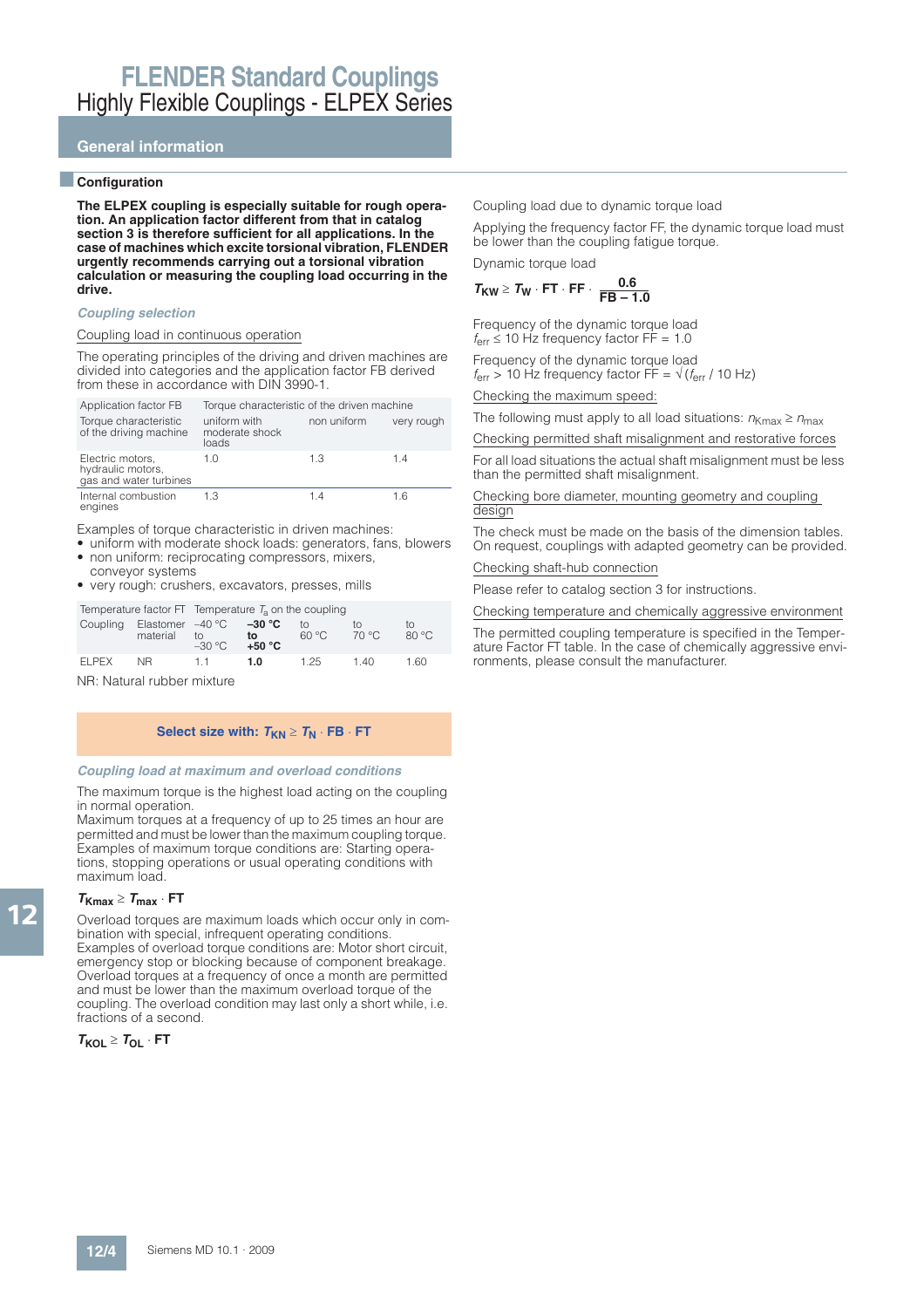## **General information**

## ■**Technical data**

**Power ratings**

| <b>Size</b><br><b>Stiffness</b><br>Fatigue<br>Rated<br>Maximum<br>Permitted shaft misalignment<br>Overload<br>Dynamic<br>torsional<br>torque<br>at speed<br>torque<br>torque<br>torque<br>stiffness for<br>$n = 1500$ rpm<br>100 %<br>capacity<br>utilization<br>Radial<br>Axial<br>Axial<br>Radial<br>Angle<br>$T_{KN}$<br>$C_{\rm a}$<br>$C_{r}$<br>$\tau_{\rm KW}$<br>$\Delta K_{a}$<br>$\Delta K_r$<br>$T_{KOL}$<br>$\Delta K_{\rm w}$<br>$T_{\text{Kmax}}$<br>$C_{\text{Tdvn}}$<br><b>Nm</b><br>N/mm<br><b>Nm</b><br>N <sub>m</sub><br>N/mm<br><b>Nm</b><br>kNm/rad<br>Degree<br>mm<br>mm<br>270<br>1600<br>4800<br>2.2<br>6400<br>640<br>22.0<br>660<br>770<br>2.2<br>0.2<br>320<br>38.0<br>780<br>2.6<br>2.6<br>2800<br>8400<br>11200<br>1120<br>910<br>0.2<br>3<br>З<br>375<br>4500<br>13500<br>63.0<br>970<br>1130<br>0.2<br>18000<br>1800<br>430<br>97.0<br>3.4<br>3.4<br>0.2<br>7100<br>21300<br>28400<br>2840<br>1160<br>1350<br>3.8<br>33600<br>155<br>1630<br>3.8<br>0.2<br>500<br>11200<br>44800<br>4480<br>1410<br>590<br>18000<br>54000<br>72000<br>7200<br>240<br>1990<br>4.2<br>4.2<br>0.2<br>1710<br>690<br>11200<br>365<br>2390<br>4.6<br>0.2<br>28000<br>84000<br>112000<br>2060<br>4.6<br>5<br>5<br>0.2<br>840<br>45000<br>18000<br>685<br>2990<br>135000<br>180000<br>2570<br>5.5<br>970<br>90000<br>3020<br>3510<br>5.5<br>0.2<br>270000<br>360000<br>36000<br>1100 |  |  |  |  |  |  |
|----------------------------------------------------------------------------------------------------------------------------------------------------------------------------------------------------------------------------------------------------------------------------------------------------------------------------------------------------------------------------------------------------------------------------------------------------------------------------------------------------------------------------------------------------------------------------------------------------------------------------------------------------------------------------------------------------------------------------------------------------------------------------------------------------------------------------------------------------------------------------------------------------------------------------------------------------------------------------------------------------------------------------------------------------------------------------------------------------------------------------------------------------------------------------------------------------------------------------------------------------------------------------------------------------------------------------------------------------------------------------------------------|--|--|--|--|--|--|
|                                                                                                                                                                                                                                                                                                                                                                                                                                                                                                                                                                                                                                                                                                                                                                                                                                                                                                                                                                                                                                                                                                                                                                                                                                                                                                                                                                                              |  |  |  |  |  |  |
|                                                                                                                                                                                                                                                                                                                                                                                                                                                                                                                                                                                                                                                                                                                                                                                                                                                                                                                                                                                                                                                                                                                                                                                                                                                                                                                                                                                              |  |  |  |  |  |  |
|                                                                                                                                                                                                                                                                                                                                                                                                                                                                                                                                                                                                                                                                                                                                                                                                                                                                                                                                                                                                                                                                                                                                                                                                                                                                                                                                                                                              |  |  |  |  |  |  |
|                                                                                                                                                                                                                                                                                                                                                                                                                                                                                                                                                                                                                                                                                                                                                                                                                                                                                                                                                                                                                                                                                                                                                                                                                                                                                                                                                                                              |  |  |  |  |  |  |
|                                                                                                                                                                                                                                                                                                                                                                                                                                                                                                                                                                                                                                                                                                                                                                                                                                                                                                                                                                                                                                                                                                                                                                                                                                                                                                                                                                                              |  |  |  |  |  |  |
|                                                                                                                                                                                                                                                                                                                                                                                                                                                                                                                                                                                                                                                                                                                                                                                                                                                                                                                                                                                                                                                                                                                                                                                                                                                                                                                                                                                              |  |  |  |  |  |  |
|                                                                                                                                                                                                                                                                                                                                                                                                                                                                                                                                                                                                                                                                                                                                                                                                                                                                                                                                                                                                                                                                                                                                                                                                                                                                                                                                                                                              |  |  |  |  |  |  |
|                                                                                                                                                                                                                                                                                                                                                                                                                                                                                                                                                                                                                                                                                                                                                                                                                                                                                                                                                                                                                                                                                                                                                                                                                                                                                                                                                                                              |  |  |  |  |  |  |
|                                                                                                                                                                                                                                                                                                                                                                                                                                                                                                                                                                                                                                                                                                                                                                                                                                                                                                                                                                                                                                                                                                                                                                                                                                                                                                                                                                                              |  |  |  |  |  |  |
|                                                                                                                                                                                                                                                                                                                                                                                                                                                                                                                                                                                                                                                                                                                                                                                                                                                                                                                                                                                                                                                                                                                                                                                                                                                                                                                                                                                              |  |  |  |  |  |  |
|                                                                                                                                                                                                                                                                                                                                                                                                                                                                                                                                                                                                                                                                                                                                                                                                                                                                                                                                                                                                                                                                                                                                                                                                                                                                                                                                                                                              |  |  |  |  |  |  |
|                                                                                                                                                                                                                                                                                                                                                                                                                                                                                                                                                                                                                                                                                                                                                                                                                                                                                                                                                                                                                                                                                                                                                                                                                                                                                                                                                                                              |  |  |  |  |  |  |
|                                                                                                                                                                                                                                                                                                                                                                                                                                                                                                                                                                                                                                                                                                                                                                                                                                                                                                                                                                                                                                                                                                                                                                                                                                                                                                                                                                                              |  |  |  |  |  |  |

#### The damping coefficient is  $\Psi$  = 1.1

#### Torsional stiffness

The dynamic torsional stiffness is load-dependent and increases in proportion to capacity utilization. The values specified in the selection table apply to a capacity utilization of 100 %. The following table shows the correction factors for different rated loads.

 $C_{\text{Tdyn}} = C_{\text{Tdyn 100}} \cdot \text{FKC}$ 

|                                                       |  | Capacity utilization $T_{N}/T_{KN}$ |  |                                      |     |
|-------------------------------------------------------|--|-------------------------------------|--|--------------------------------------|-----|
|                                                       |  |                                     |  | 20 % 50 % 60 % 70 % 80 % 100 % 200 % |     |
| Correction factor FKC  0.3  0.56  0.65  0.74  0.82  1 |  |                                     |  |                                      | 1 Q |

Torsional stiffness also depends on the ambient temperature and the frequency and amplitude of the torsional vibration excitation. More precise torsional stiffness and damping parameters on request.

#### Permitted shaft misalignment

The permitted shaft misalignment depends on the operating speed. As the speed increases, lower shaft misalignment values are permitted. The following table shows the correction factors for different speeds.

The maximum speed for the respective coupling size must be noted!

#### $\Delta K_{\text{perm}} = \Delta K_{1500} \cdot \text{FKV}$

|                       | Speed in rpm |      |      |      |  |  |  |  |  |  |  |
|-----------------------|--------------|------|------|------|--|--|--|--|--|--|--|
|                       | 500          | 1000 | 1500 | 3000 |  |  |  |  |  |  |  |
| Correction factor FKV | 16           | 1.25 | 1 N  | 0.70 |  |  |  |  |  |  |  |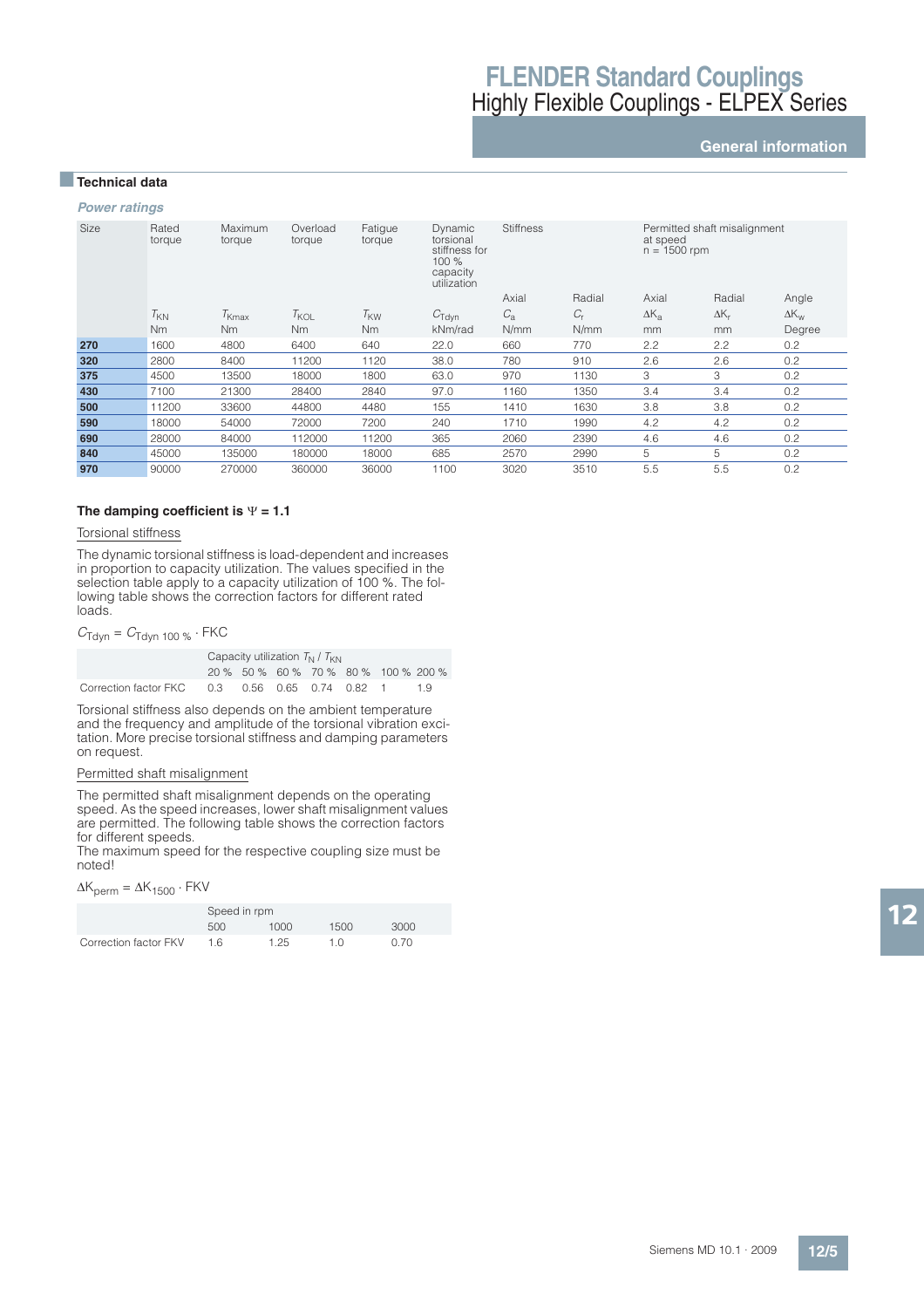## **Types ENG/ENGS**

#### **■Selection and ordering data**



| Size                                                                              | Rated<br>torque                                                                                   | Max.<br>speed<br>$n_{Kmax}$ |                                               | Keyway<br><b>DIN 6885</b> | Dimensions in mm |                |     |     |     |     |                   |     |    |                                                                                              |     |     | Mass<br>moment of<br>inertia |                                   | Product code<br>with order codes for bore<br>diameter and tolerances<br>(product code without -Z) |                         | Weight |
|-----------------------------------------------------------------------------------|---------------------------------------------------------------------------------------------------|-----------------------------|-----------------------------------------------|---------------------------|------------------|----------------|-----|-----|-----|-----|-------------------|-----|----|----------------------------------------------------------------------------------------------|-----|-----|------------------------------|-----------------------------------|---------------------------------------------------------------------------------------------------|-------------------------|--------|
|                                                                                   | $T_{KN}$                                                                                          | Type<br>iron                | Cast Steel                                    | D <sub>1</sub>            |                  | D <sub>2</sub> | DA  |     |     |     | ND1 ND2 NL1 NL2 S |     | U1 | U <sub>2</sub>                                                                               | LG  | W   | $J_1$                        | $J_2$                             | $-$ selection in catalog part 3                                                                   |                         | m      |
|                                                                                   | Nm                                                                                                | rpm                         | rpm                                           |                           | min. max. max.   |                |     |     |     |     |                   |     |    |                                                                                              |     |     |                              | kgm <sup>2</sup> kgm <sup>2</sup> |                                                                                                   |                         | kg     |
| 270                                                                               | 1600                                                                                              | 3000                        | 4250                                          | 45                        | 80               | 70             | 270 | 128 | 94  | 80  | 155               | 10  | 14 | 86                                                                                           | 245 | 42  | 0.21                         |                                   | 0.037 2LC0200-3A <b>111 -0AA0</b> 29                                                              |                         |        |
| 320                                                                               | 2800                                                                                              | 2500                        | 3600                                          | 55                        | 100              | 85             | 320 | 160 | 115 | 100 | 180               | 6   | 16 | 97.5                                                                                         | 286 | 48  | 0.49                         |                                   | 0.082 2LC0200-4A <b>1 1 -0AA0</b> 50                                                              |                         |        |
| 375                                                                               | 4500                                                                                              | 2100                        | 3100                                          | 65                        | 115              | 105            | 375 | 184 | 143 | 120 | 205               | 10  | 18 | 118.8                                                                                        | 335 | 62  | 1.0                          | 0.21                              | 2LC0200-5A <b>III</b> -0AA0 80                                                                    |                         |        |
| 430                                                                               | 7100                                                                                              | 1900                        | 2650                                          | 75                        | 130              | 120            | 430 | 208 | 165 | 140 | 235               | 8   | 22 | 126                                                                                          | 383 | 68  | 2.0                          | 0.37                              | 2LC0200-6A <b>100</b> -0AA0 113                                                                   |                         |        |
| 500                                                                               | 11200                                                                                             | 1600                        | 2300                                          | 90                        | 150              | 150            | 500 | 240 | 202 | 160 | 160               | 112 | 25 | 139.7                                                                                        | 432 | 80  | 3.9                          | 0.85                              | 2LC0200-7A <b>100 -0AA0</b> 174                                                                   |                         |        |
| 590                                                                               | 18000                                                                                             | 1360                        | 2000                                          | 100                       | 140              | 170            | 590 | 224 | 230 | 190 | 190               | 130 | 28 | 162.7 510                                                                                    |     | -95 | 8.2                          | 1.7                               | 2LC0200-8A <b>NN</b> -0AA0 254                                                                    |                         |        |
|                                                                                   |                                                                                                   |                             |                                               | 140                       | 180              |                |     | 288 |     |     |                   |     |    |                                                                                              |     |     | 8.4                          |                                   | 2LC0200-8A <b>1 1 -0AA0</b> 284                                                                   |                         |        |
| 690                                                                               | 28000                                                                                             | 1200                        | 1650                                          | 110                       | 140              | 200            | 690 | 224 | 278 | 220 | 220               | 140 | 32 | 175.6 580                                                                                    |     | 102 | 16.3 3.7                     |                                   | 2LC0201-0A <b>1 1 -0AA0</b> 350                                                                   |                         |        |
|                                                                                   |                                                                                                   |                             |                                               | 140                       | 180              |                |     | 288 |     |     |                   |     |    |                                                                                              |     |     | 16.8                         |                                   | 2LC0201-0A <b>N D D</b> -0AA0 370                                                                 |                         |        |
|                                                                                   |                                                                                                   |                             |                                               | 180                       | 210              |                |     | 336 |     |     |                   |     |    |                                                                                              |     |     | 16.9                         |                                   | 2LC0201-0A <b>1 1 -0AA0</b> 385                                                                   |                         |        |
| 840                                                                               | 45000                                                                                             | 1000                        | 1350                                          | 140                       | 180              | 240            | 840 | 288 | 342 | 280 | 280               | 125 | 42 | 231                                                                                          | 685 | 105 | 49                           | 11                                | 2LC0201-1A <b>1 1 -0AA0</b> 700                                                                   |                         |        |
|                                                                                   |                                                                                                   |                             |                                               | 180                       | 220              |                |     | 352 |     |     |                   |     |    |                                                                                              |     |     | 50                           |                                   | 2LC0201-1A <b>NN</b> -0AA0 725                                                                    |                         |        |
| 970                                                                               | 90000                                                                                             | 850                         | 1180                                          | 160                       | 200              | 280            | 970 | 320 | 390 |     | 350 350 167 70    |     |    | 290                                                                                          | 867 | 137 | 104                          | 26                                | 2LC0201-2A <b>100 -0AA0</b> 1265                                                                  |                         |        |
|                                                                                   |                                                                                                   |                             |                                               | 200                       | 240              |                |     | 384 |     |     |                   |     |    |                                                                                              |     |     | 106                          |                                   | 2LC0201-2A <b>100 1-0AA0</b> 1310                                                                 |                         |        |
|                                                                                   |                                                                                                   |                             |                                               | 240                       | 280              |                |     | 448 |     |     |                   |     |    |                                                                                              |     |     | 110                          |                                   | 2LC0201-2A <b>100 -0AA0</b> 1350                                                                  |                         |        |
|                                                                                   |                                                                                                   |                             |                                               | 280                       | 320              |                |     | 512 |     |     |                   |     |    |                                                                                              |     |     | 115                          |                                   | 2LC0201-2A <b>10 1-0AA0</b> 1410                                                                  |                         |        |
| Type                                                                              |                                                                                                   | $\bullet$ ENG               |                                               | cast iron                 |                  |                |     |     |     |     |                   |     |    |                                                                                              |     |     |                              |                                   | F                                                                                                 |                         |        |
|                                                                                   |                                                                                                   | $\bullet$ ENG               | steel                                         |                           |                  |                |     |     |     |     |                   |     |    |                                                                                              |     |     |                              |                                   | L                                                                                                 |                         |        |
|                                                                                   |                                                                                                   |                             | • ENGS cast iron                              |                           |                  |                |     |     |     |     |                   |     |    |                                                                                              |     |     |                              |                                   | G                                                                                                 |                         |        |
|                                                                                   |                                                                                                   |                             | • ENGS steel                                  |                           |                  |                |     |     |     |     |                   |     |    |                                                                                              |     |     |                              |                                   | M                                                                                                 |                         |        |
| ØD1:                                                                              |                                                                                                   |                             | . Without finished bore - Without order codes |                           |                  |                |     |     |     |     |                   |     |    |                                                                                              |     |     |                              |                                   |                                                                                                   | 1                       |        |
|                                                                                   |                                                                                                   |                             |                                               |                           |                  |                |     |     |     |     |                   |     |    | • Without finished bore from size 590 for 2nd diameter range D1 – Without order codes        |     |     |                              |                                   |                                                                                                   | $\overline{2}$          |        |
|                                                                                   |                                                                                                   |                             |                                               |                           |                  |                |     |     |     |     |                   |     |    | • Without finished bore from size 690 for 3rd diameter range D1 – Without order codes        |     |     |                              |                                   |                                                                                                   | 3                       |        |
|                                                                                   |                                                                                                   |                             |                                               |                           |                  |                |     |     |     |     |                   |     |    | • Without finished bore for size 970 for 4th diameter range D1 - Without order codes         |     |     |                              |                                   |                                                                                                   | $\overline{\mathbf{4}}$ |        |
|                                                                                   |                                                                                                   |                             |                                               |                           |                  |                |     |     |     |     |                   |     |    | • With finished bore – With order codes for diameter and tolerance (product code without -Z) |     |     |                              |                                   |                                                                                                   | 9                       |        |
| ØD <sub>2:</sub><br>• Without finished bore – Without order codes<br>$\mathbf{1}$ |                                                                                                   |                             |                                               |                           |                  |                |     |     |     |     |                   |     |    |                                                                                              |     |     |                              |                                   |                                                                                                   |                         |        |
|                                                                                   | • With finished bore – With order codes for diameter and tolerance (product code without -Z)<br>9 |                             |                                               |                           |                  |                |     |     |     |     |                   |     |    |                                                                                              |     |     |                              |                                   |                                                                                                   |                         |        |
|                                                                                   | The hub diameter of the component part is assigned according<br>Ordering example:                 |                             |                                               |                           |                  |                |     |     |     |     |                   |     |    |                                                                                              |     |     |                              |                                   |                                                                                                   |                         |        |

The hub diameter of the component part is assigned according to the diameter of the finished bore. Where bore diameters overlap, the component with the smaller hub diameter is always selected.

Ordering example:

ELPEX coupling ENG, size 690, cast iron version, bore  $\emptyset$ D1 = 180H7 mm with keyway to DIN 6885 and set screw, the hub diameter ND1 = 288 mm is thus assigned; bore  $\emptyset$ D2 200H7 mm, with keyway to DIN 6885 and set screw, the hub diameter  $ND2 = 278$  mm is thus assigned.

Weights and mass moments of inertia apply to cast iron version with maximum bore.

From size 500, the bores D1 and D2 are each provided with a recess of D = +1 mm halfway along the hub.  $V \approx 1/3$  NL

#### Product code: **2LC0201-0AF99-0AA0 L2B+M2D**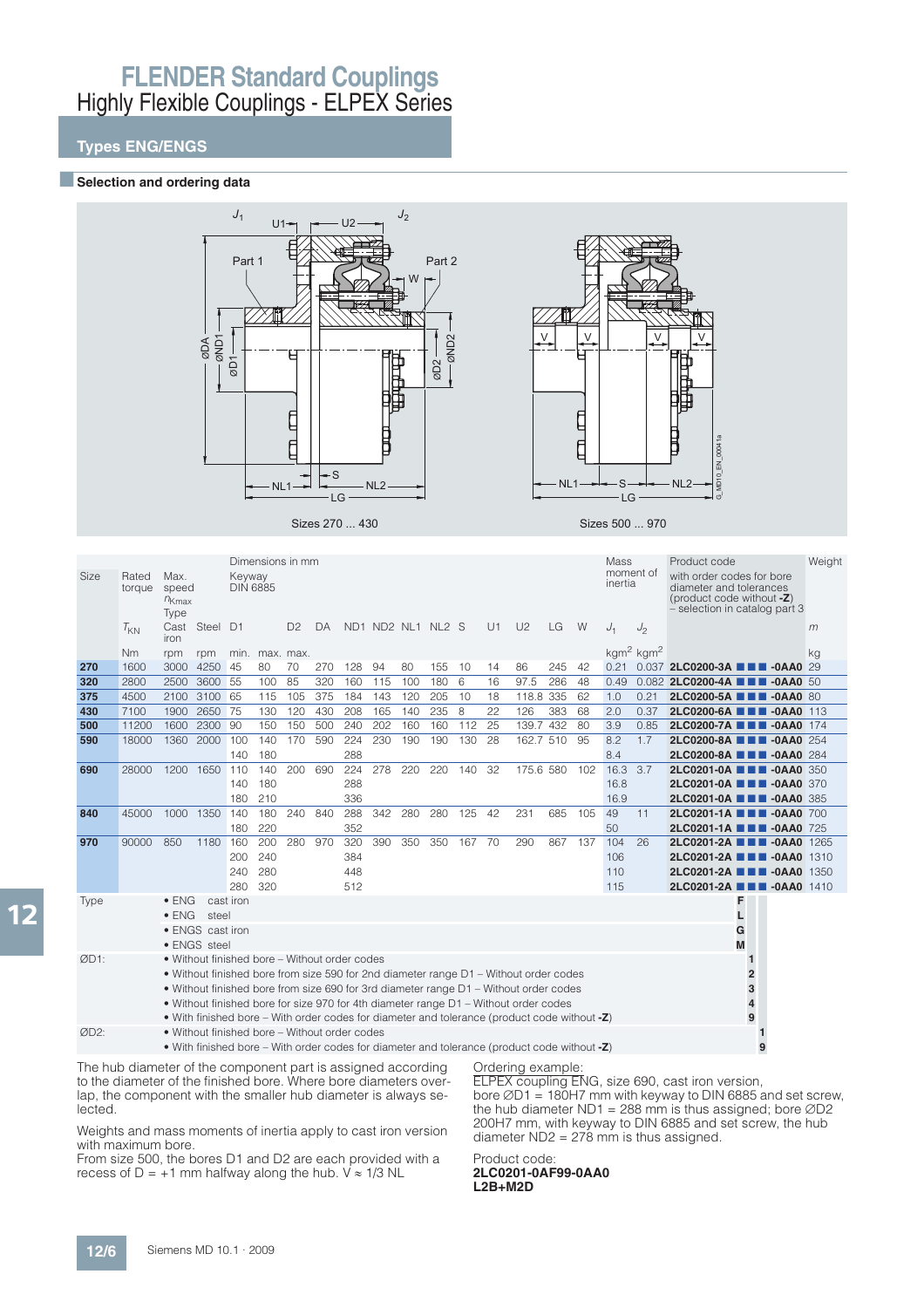## **Types EFG/EFGS**



|      | Dimensions in mm |                           |                                               |                           |     |     |                                   |                          |             |     |                                                                                                 |                |           |    |                      | Mass  |                                                                                                                    | Product code              | Weight |
|------|------------------|---------------------------|-----------------------------------------------|---------------------------|-----|-----|-----------------------------------|--------------------------|-------------|-----|-------------------------------------------------------------------------------------------------|----------------|-----------|----|----------------------|-------|--------------------------------------------------------------------------------------------------------------------|---------------------------|--------|
| Size | Rated<br>torque  | $n_{Kmax}$<br><b>Type</b> | Max. speed                                    | Keyway<br><b>DIN 6885</b> |     |     |                                   |                          |             |     | Flange connection<br>dimensions $1$ )                                                           |                |           |    | moment<br>of inertia |       | with order codes for bore<br>diameter and tolerances<br>(product code without -Z)<br>- selection in catalog part 3 |                           |        |
|      | $T_{KN}$         | Cast<br>iron              | Steel                                         | D <sub>2</sub>            | DA  |     | ND <sub>2</sub> NL <sub>2</sub> S |                          | LG          | W   | <b>DFA</b>                                                                                      | <b>DFK</b>     | <b>FB</b> | ZF | <b>DFB</b>           | $J_1$ | $J_2$                                                                                                              |                           | m      |
|      | <b>Nm</b>        | rpm                       | rpm                                           | max.                      |     |     |                                   |                          |             |     |                                                                                                 |                |           |    |                      |       | kgm <sup>2</sup> kgm <sup>2</sup>                                                                                  |                           | kg     |
| 270  | 1600             | 3000                      | 4250                                          | 70                        | 270 | 94  | $155 -$                           |                          | 155 42      |     | $466.7_{97}^{1}$ $438.2^{1}$ 12                                                                 |                |           | 8  | 13                   | 0.47  | 0.037                                                                                                              | 2LC0200-3A 2 -0AA0 27     |        |
|      |                  |                           |                                               |                           |     |     |                                   |                          |             |     | $325_{16}$                                                                                      | 300            |           | 8  | 14                   | 0.16  |                                                                                                                    | 2LC0200-3A 1 -0AA0 19     |        |
| 320  | 2800             | 2500                      | 3600                                          | 85                        | 320 | 115 | 180                               | $\overline{\phantom{a}}$ | 180         | -48 | $517.5_{97}$ <sup>TT</sup>                                                                      | 4891           | 14        | 8  | 13                   | 0.87  | 0.082                                                                                                              | 2LC0200-4A 2 -0AA0 42     |        |
|      |                  |                           |                                               |                           |     |     |                                   |                          |             |     | $392_{i6}$                                                                                      | 360            |           | 8  | 18                   | 0.39  |                                                                                                                    | 2LC0200-4A 1 1 -0AA0 33.5 |        |
| 375  | 4500             |                           | 2100 3100                                     | 105                       | 375 | 143 | 205                               | $\overline{\phantom{0}}$ | 205 62      |     | 571.5 <sub>97</sub> <sup>17</sup>                                                               | $542.9^{1}$    | 16        | 6  | 17                   | 1.5   | 0.21                                                                                                               | 2LC0200-5A 2 -0AA0 65     |        |
|      |                  |                           |                                               |                           |     |     |                                   |                          |             |     | 448 <sub>ig</sub>                                                                               | 415            |           | 8  | 18                   | 0.78  |                                                                                                                    | 2LC0200-5A 1 -0AA0 53     |        |
| 430  | 7100             |                           | 1900 2650                                     | 120                       | 430 | 165 | 235                               | $\overline{\phantom{0}}$ | 235 68      |     | $673.5_{97}^{71}$                                                                               | $641.4^{1}$    | 20        | 12 | 17                   | 3.4   | 0.37                                                                                                               | 2LC0200-6A 2 -0AA0 100    |        |
|      |                  |                           |                                               |                           |     |     |                                   |                          |             |     | 515 <sub>ig</sub>                                                                               | 475            |           | 8  | 22                   | 1.5   |                                                                                                                    | 2LC0200-6A 1 1 -0AA0 78   |        |
| 500  | 11200            | 1600                      | 2300                                          | 150                       | 500 | 202 | 160                               | 100                      | 260 80      |     | $673.5_{q7}$ <sup>1)</sup>                                                                      | $641.4^{1}$ 20 |           | 12 | 17                   | 4.0   | 0.85                                                                                                               | 2LC0200-7A 2 -0AA0 150    |        |
|      |                  |                           |                                               |                           |     |     |                                   |                          |             |     | 585 <sub>ig</sub>                                                                               | 545            |           | 10 | 22                   | 2.7   |                                                                                                                    | 2LC0200-7A 1 1 -0AA0 140  |        |
| 590  | 18000            | 1350                      | 2000                                          | 170                       | 590 | 230 | 190                               |                          | 120 310 95  |     | $733.5\overline{q7}^{1)}$                                                                       | $692.2^{1}$    | 24        | 12 | 21                   | 7.0   | 1.7                                                                                                                | 2LC0200-8A 2 -0AA0 200    |        |
|      |                  |                           |                                               |                           |     |     |                                   |                          |             |     | 692 <sub>ig</sub>                                                                               | 645            |           | 10 | 26                   | 6.0   |                                                                                                                    | 2LC0200-8A 1 -0AA0 190    |        |
| 690  | 28000            | 1200                      | 1650                                          | 200                       | 690 | 278 | 220                               | 130                      | 350 102     |     | $890_{q7}^{1}$                                                                                  | $850^{1}$      | 24        | 32 | 17                   | 15    | 3.7                                                                                                                | 2LC0201-0A 2 -0AA0 270    |        |
|      |                  |                           |                                               |                           |     |     |                                   |                          |             |     | 800 <sub>ig</sub>                                                                               | 750            |           | 12 | 26                   | 11    |                                                                                                                    | 2LC0201-0A 1 -0AA0 250    |        |
| 840  | 45000            | 1000                      | 1350                                          | 240                       | 840 | 342 | 280                               |                          | 115 395 105 |     | 1105 $_{\alpha}$ <sup>1)</sup>                                                                  | $1060^{1}$     | 30        | 32 | 21                   | 46    | 11                                                                                                                 | 2LC0201-1A 2 -0AA0 530    |        |
|      |                  |                           |                                               |                           |     |     |                                   |                          |             |     | 960 <sub>ig</sub>                                                                               | 908            |           | 16 | 30                   | 32    |                                                                                                                    | 2LC0201-1A 1 -0AA0 470    |        |
| 970  | 90000            | 850                       | 1180                                          | 280                       | 970 | 390 | 350                               | 155                      | 505         | 137 | $1385_{q7}$ <sup>1)</sup>                                                                       | $1320^{1}$     | 35        | 24 | 31                   | 130   | 26                                                                                                                 | 2LC0201-2A 2 -0AA0 1050   |        |
|      |                  |                           |                                               |                           |     |     |                                   |                          |             |     | $1112_{i6}$                                                                                     | 1051           |           | 16 | 35                   | 76    |                                                                                                                    | 2LC0201-2A 1 1 -0AA0 920  |        |
| Type |                  | $\bullet$ EFG             |                                               | cast iron                 |     |     |                                   |                          |             |     |                                                                                                 |                |           |    |                      |       |                                                                                                                    | в                         |        |
|      |                  | $\bullet$ EFG             | steel                                         |                           |     |     |                                   |                          |             |     |                                                                                                 |                |           |    |                      |       |                                                                                                                    | J                         |        |
|      |                  | $\bullet$ EFGS            |                                               | cast iron                 |     |     |                                   |                          |             |     |                                                                                                 |                |           |    |                      |       |                                                                                                                    | C                         |        |
|      |                  |                           | • EFGS steel                                  |                           |     |     |                                   |                          |             |     |                                                                                                 |                |           |    |                      |       |                                                                                                                    | K                         |        |
| ØD2: |                  |                           | • Without finished bore – Without order codes |                           |     |     |                                   |                          |             |     |                                                                                                 |                |           |    |                      |       |                                                                                                                    |                           |        |
|      |                  |                           |                                               |                           |     |     |                                   |                          |             |     | • With finished bore – With order codes for diameter and tolerance (product code without $-Z$ ) |                |           |    |                      |       |                                                                                                                    | 9                         |        |

12

The hub diameter of the component part is assigned according to the diameter of the finished bore. Where bore diameters overlap, the component with the smaller hub diameter is always selected.

Weights and mass moments of inertia apply to cast iron version with maximum bore.

From size 500, the bores D1 and D2 are each provided with a recess of D = +1 mm halfway along the hub.  $V \approx 1/3$  NL

Notice: The application factor FB in the coupling selection section must be noted.

Ordering example:

ELPEX EFG coupling, size 430, steel version, bore  $\emptyset$ D1 = 100H7 mm with keyway to DIN 6885 and set screw, flange to SAE J620d size 21 with DFA = 673.5g7 mm.

Coupling balanced G6.3 in accordance with the half parallel key stan-

dard. Product code: **2LC0200-6AJ29-0AA0-Z M1N+W02**

1) The top line of the flange connection dimensions in accordance with the SAE J620d or DIN 6288 standards.